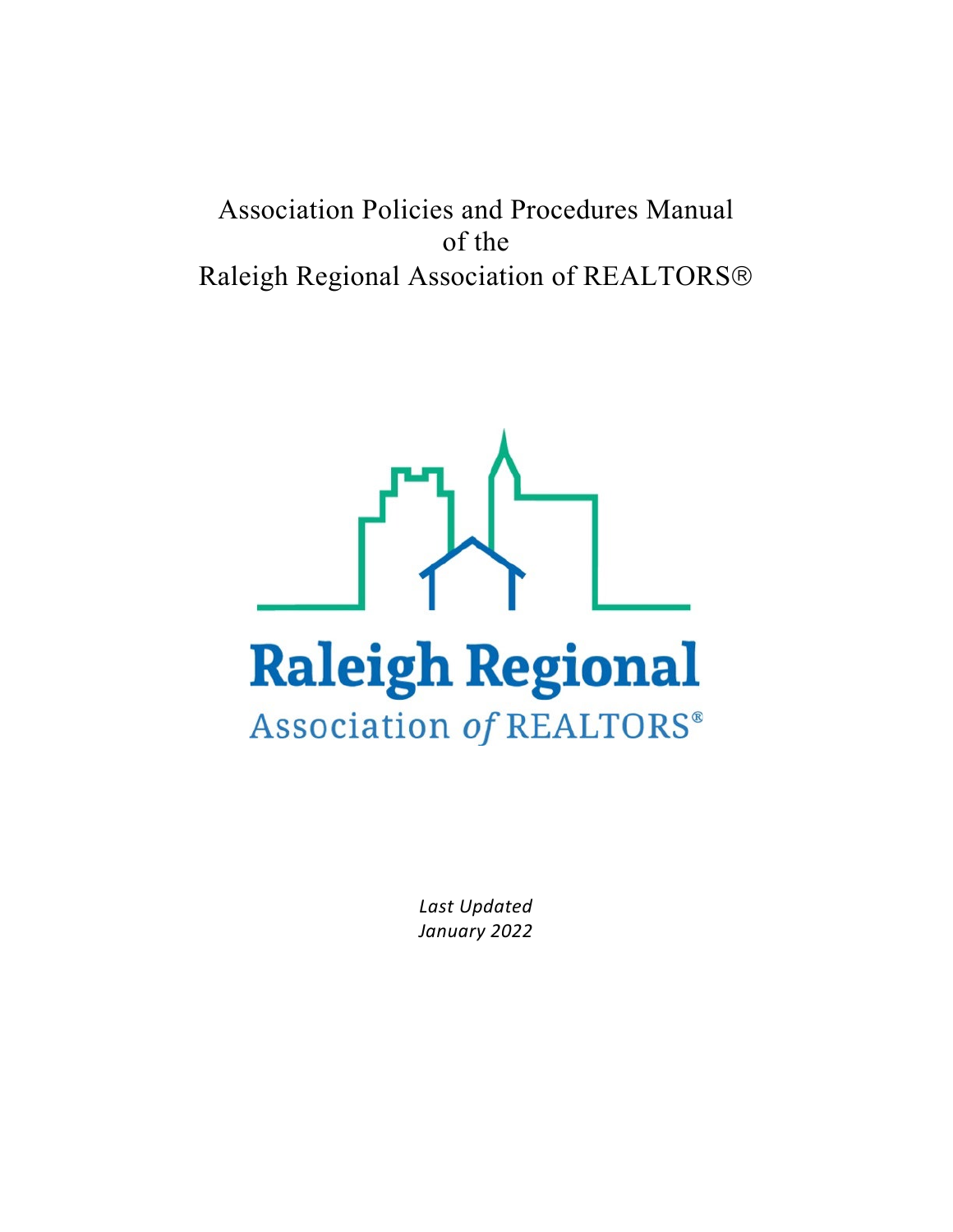### **POLICY MANUAL RALEIGH REGIONAL ASSOCIATION OF REALTORS®**

# Effective: August 12, 2020

### Table of Contents

| <b>SECTION 2: BOARD OF DIRECTORS</b>                   |  |
|--------------------------------------------------------|--|
|                                                        |  |
|                                                        |  |
|                                                        |  |
|                                                        |  |
|                                                        |  |
|                                                        |  |
|                                                        |  |
|                                                        |  |
| <b>SECTION 3: OFFICERS</b>                             |  |
|                                                        |  |
|                                                        |  |
|                                                        |  |
|                                                        |  |
|                                                        |  |
|                                                        |  |
| SECTION 4: COMMITTEES, TASK FORCES AND ADVISORY GROUPS |  |
|                                                        |  |
|                                                        |  |
|                                                        |  |
|                                                        |  |
|                                                        |  |
|                                                        |  |
|                                                        |  |
|                                                        |  |
|                                                        |  |
|                                                        |  |
|                                                        |  |
|                                                        |  |
|                                                        |  |
|                                                        |  |
|                                                        |  |
|                                                        |  |
|                                                        |  |
|                                                        |  |
|                                                        |  |
|                                                        |  |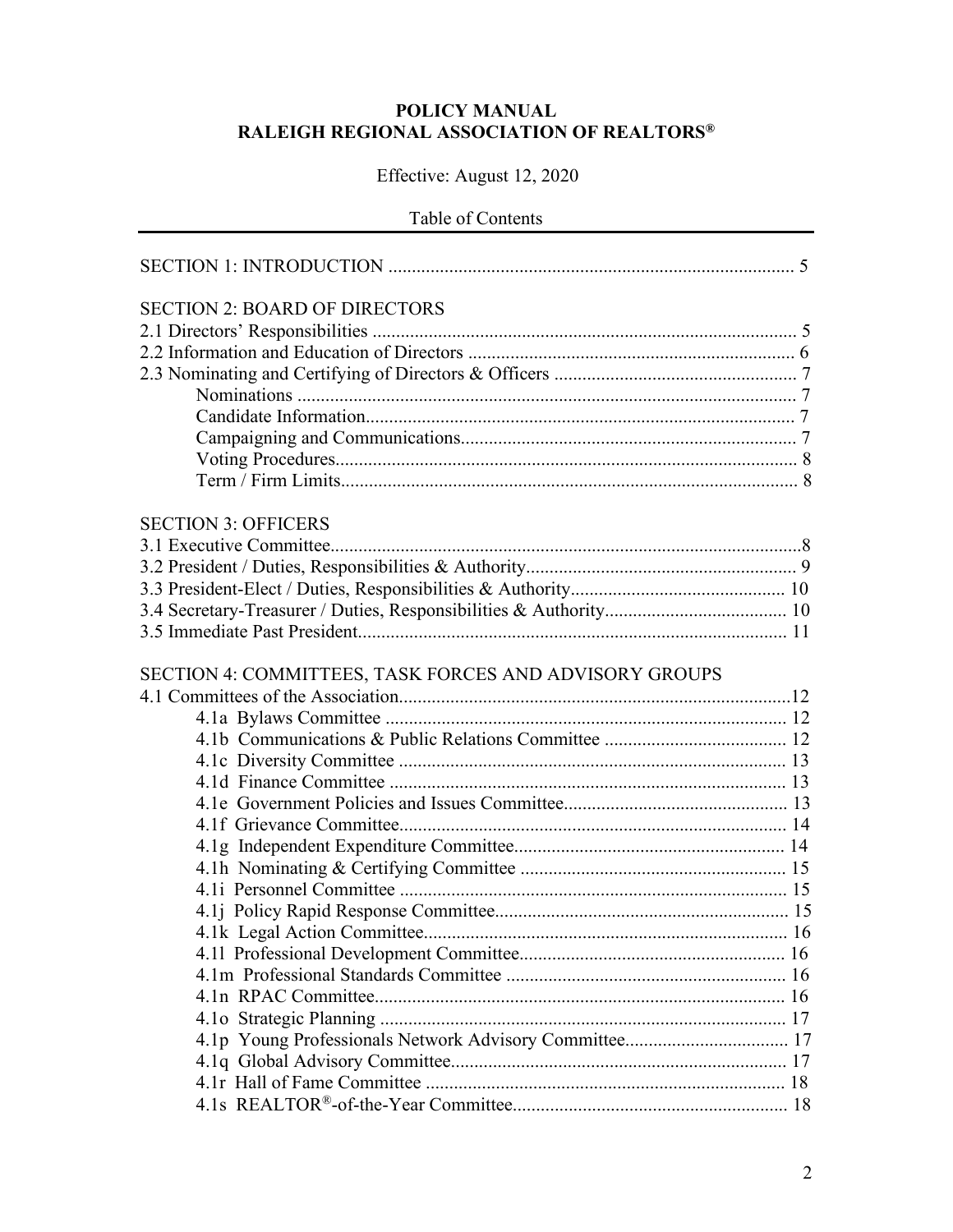| <b>SECTION 5: LEGAL</b>   |  |
|---------------------------|--|
|                           |  |
|                           |  |
|                           |  |
|                           |  |
|                           |  |
|                           |  |
|                           |  |
|                           |  |
|                           |  |
|                           |  |
|                           |  |
|                           |  |
|                           |  |
|                           |  |
|                           |  |
|                           |  |
|                           |  |
|                           |  |
|                           |  |
|                           |  |
|                           |  |
|                           |  |
|                           |  |
|                           |  |
| <b>SECTION 6: FINANCE</b> |  |
|                           |  |
|                           |  |
|                           |  |
|                           |  |
|                           |  |
|                           |  |
|                           |  |
|                           |  |
|                           |  |
|                           |  |
|                           |  |
|                           |  |
|                           |  |
|                           |  |
|                           |  |
|                           |  |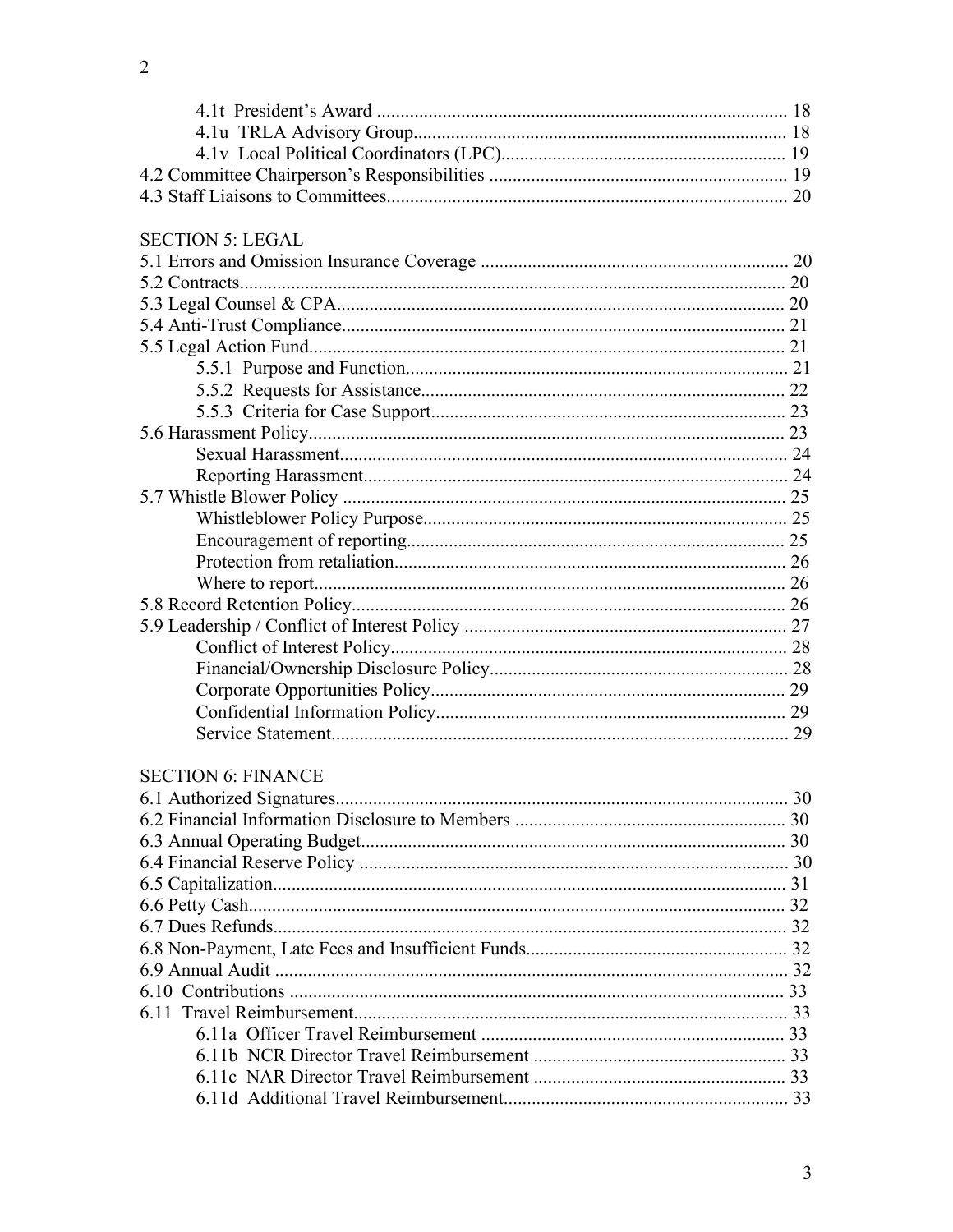| <b>SECTION 8: COMMUNICATIONS</b>      |  |
|---------------------------------------|--|
|                                       |  |
|                                       |  |
|                                       |  |
|                                       |  |
|                                       |  |
|                                       |  |
|                                       |  |
| <b>SECTION 9: MEMBERSHIP</b>          |  |
|                                       |  |
|                                       |  |
|                                       |  |
|                                       |  |
|                                       |  |
|                                       |  |
|                                       |  |
|                                       |  |
|                                       |  |
| <b>SECTION 10: GOVERNMENT AFFAIRS</b> |  |
|                                       |  |
|                                       |  |
|                                       |  |
|                                       |  |
|                                       |  |
| <b>SECTION 13: NAR &amp; NCR</b>      |  |
|                                       |  |
|                                       |  |
|                                       |  |
|                                       |  |
|                                       |  |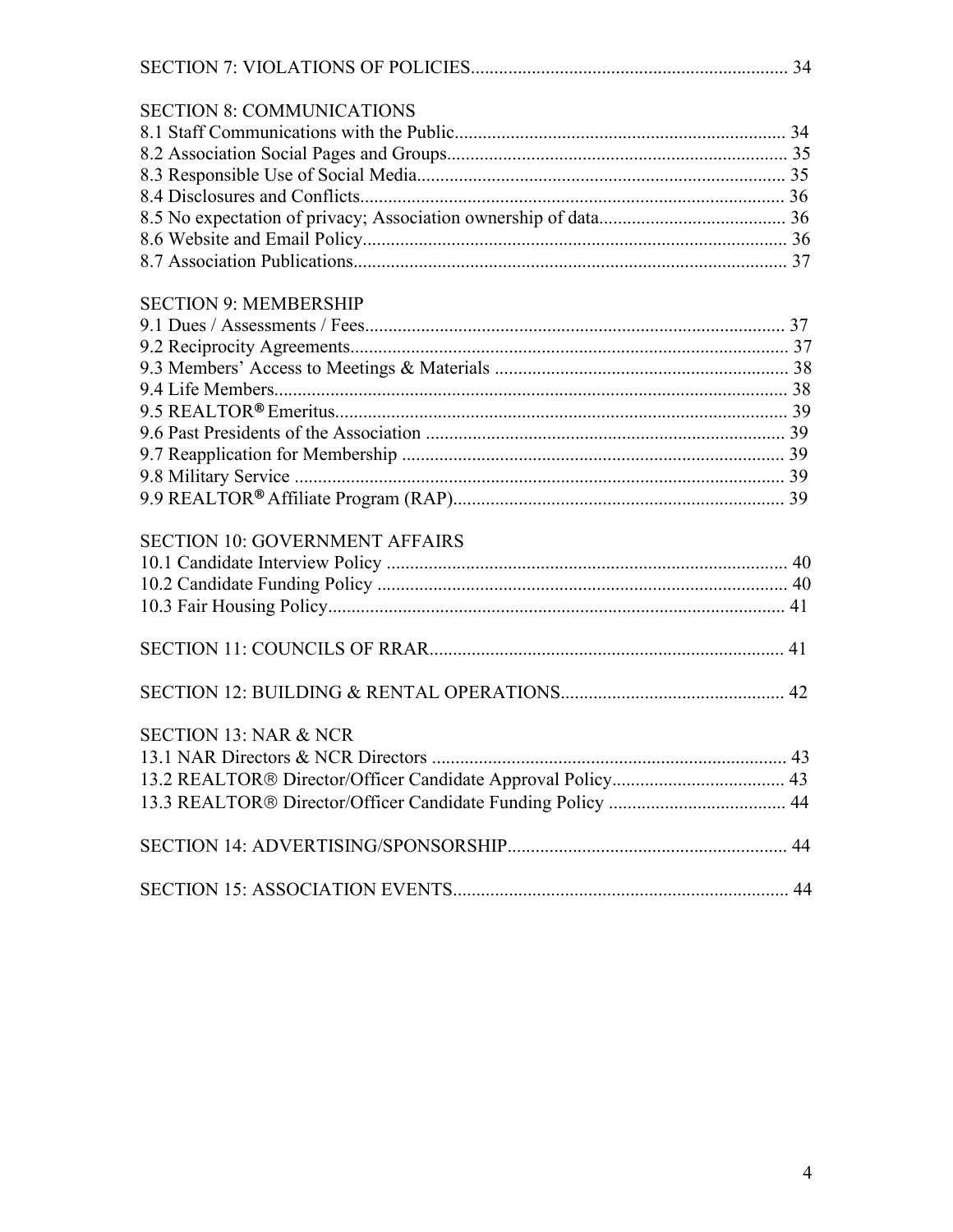# *SECTION 1: INTRODUCTION*

The Raleigh Regional Association of REALTORS® is an association of volunteer members governed by Bylaws adopted in 1924 and as amended from time to time by the Board of Directors. Qualification for and objectives of membership are found in the Bylaws, as approved by the National Association of REALTORS®. The governing body of the Association is a Board of Directors. The activities of the Association are carried out through committees of volunteer members. The policies found in this manual are in addition to, not a replacement for the Association's Bylaws.

# *SECTION 2: BOARD OF DIRECTORS*

The Officers and Directors of the Raleigh Regional Association of REALTORS® shall comprise the governing body of the Association of REALTORS®. Specific responsibilities and duties of the Board of Directors are as follows:

# *2.1: Directors' Responsibilities*

- Serve as the governing body of the Association and control all the affairs of the Association subject to the restrictions imposed by the Bylaws.
- Select the financial institution(s), by resolution, to deposit all Association monies.
- Employ such Executive Officer to manage the day-to-day operations of the Association.
- Contract with an outside independent accounting firm to be available for consultation per policy *5.3 Legal Counsel & CPA* and to conduct audits of the Association's books including the annual audit. Said annual audit shall commence no later than the first quarter after the close of the fiscal year. Directors may refer any member of the Association to the Treasurer and CEO if the member requests a report of the audited income and balance sheet of the Association.
- Contract with outside legal counsel to attend monthly meetings and be available for such consults as deemed necessary per policy *5.4 Legal Counsel & CPA*.
- Review and approve a budget prepared by the Finance Committee reflecting projected income from all sources and projected costs and expenses of the Association for the next fiscal year. The budget shall be submitted to the Directors not less than thirty (30) days prior to the first day of the next fiscal year.
- Report regularly and promptly to the members all actions of the Board of Directors.
- Review and act on committee requests. If financial requests deviate from the approved budget by greater than \$10,000.00, such requests must first be reviewed by the Finance Committee.
- Review actions of the Executive Committee carried out in the interim between Directors' meetings.
- Approve and amend such rules, regulations and policies necessary to the operation of the Association.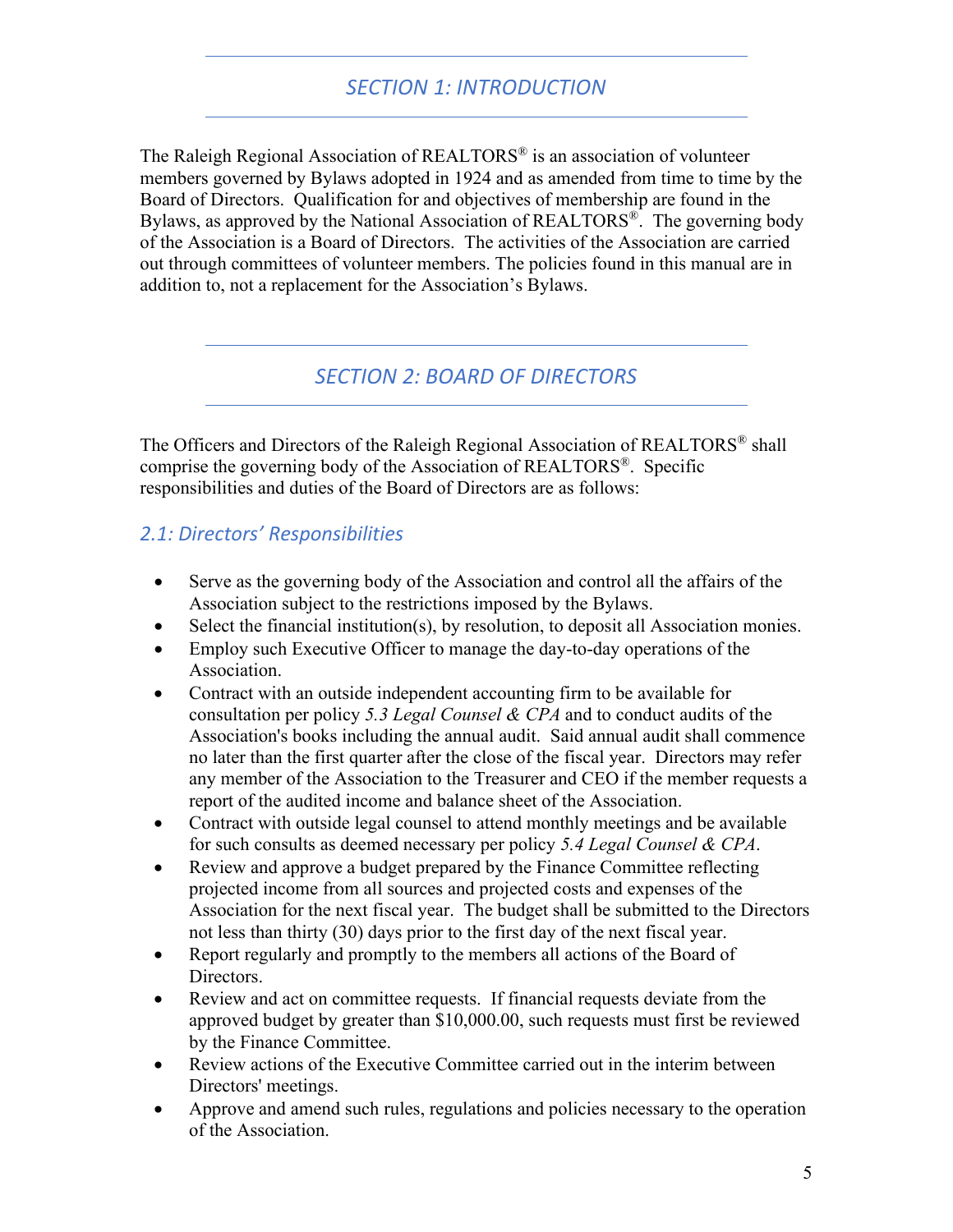- Attend all Board meetings. Any Officer or Director of the Board who is absent from three (3) Board meetings in one (1) calendar year shall on their third absence have automatically resigned from their position. There shall be no differentiation between "excused" or "unexcused" absences. Any absence from a Board of Directors meeting should be reported to the President and CEO in advance, when possible. The attendance record as included in all board packets shall serve as the actual record of attendance. Any corrections must be made prior to its approval at the next meeting. Staff will notify any Director of their absence to serve as a record.
- Serve without compensation.
- Represent the entire membership by:
	- o Soliciting member input as much as possible.
	- o Placing the welfare of the entire membership ahead of geographical or factional considerations.
	- o Expressing their view points and sharing their opinions on issues before the group.
- Be informed and knowledgeable in areas of particular interest, concern and importance to the Association and the real estate industry.
- Volunteer for Association committees and councils as Director Liaisons. Committees or councils that do not have a Director will have one (1) appointed. The Pro Standards and Grievance Committees are excluded.
- Provide reasonable access to member guests. It is the policy of the Association to protect the interests of its members and employees in maintaining confidentiality. All guests and staff will be excused when the Board is called into Executive Session at which time matters relating to confidential personnel matters, professional standards hearings, results and appeals, and attorney-client communications, among other possible matters, may be discussed. (As discussed in 9.3: Members' Access to Meetings and Materials)
- Attend the mandatory Directors' orientation to be held annually before the first Director's meeting of the calendar year.
- Should review all materials prior to the meeting. Should any Director have a question regarding the materials provided, they are asked to direct their questions to the Executive Committee and staff twenty-four (24) hours prior to the meeting, when possible.
- Should read and be familiar with the active Strategic Plan of the Association.
- Be familiar with the current Bylaws, Policies, procedures and issue positions of the Raleigh Regional Association of REALTORS®.

# *2.2: Information and Education of Directors*

Both the national and state associations can provide Directors with many resources for obtaining information. In addition, Association staff can offer assistance in most areas.

Directors are a vital link between the membership and the Association. Directors should bring from the membership specific problems or concerns and should take back information concerning the Association's activities and programs. Members' access to meetings, the Rules of Decorum, and other materials are defined under *9.3 Members' Access to Meetings and Materials*.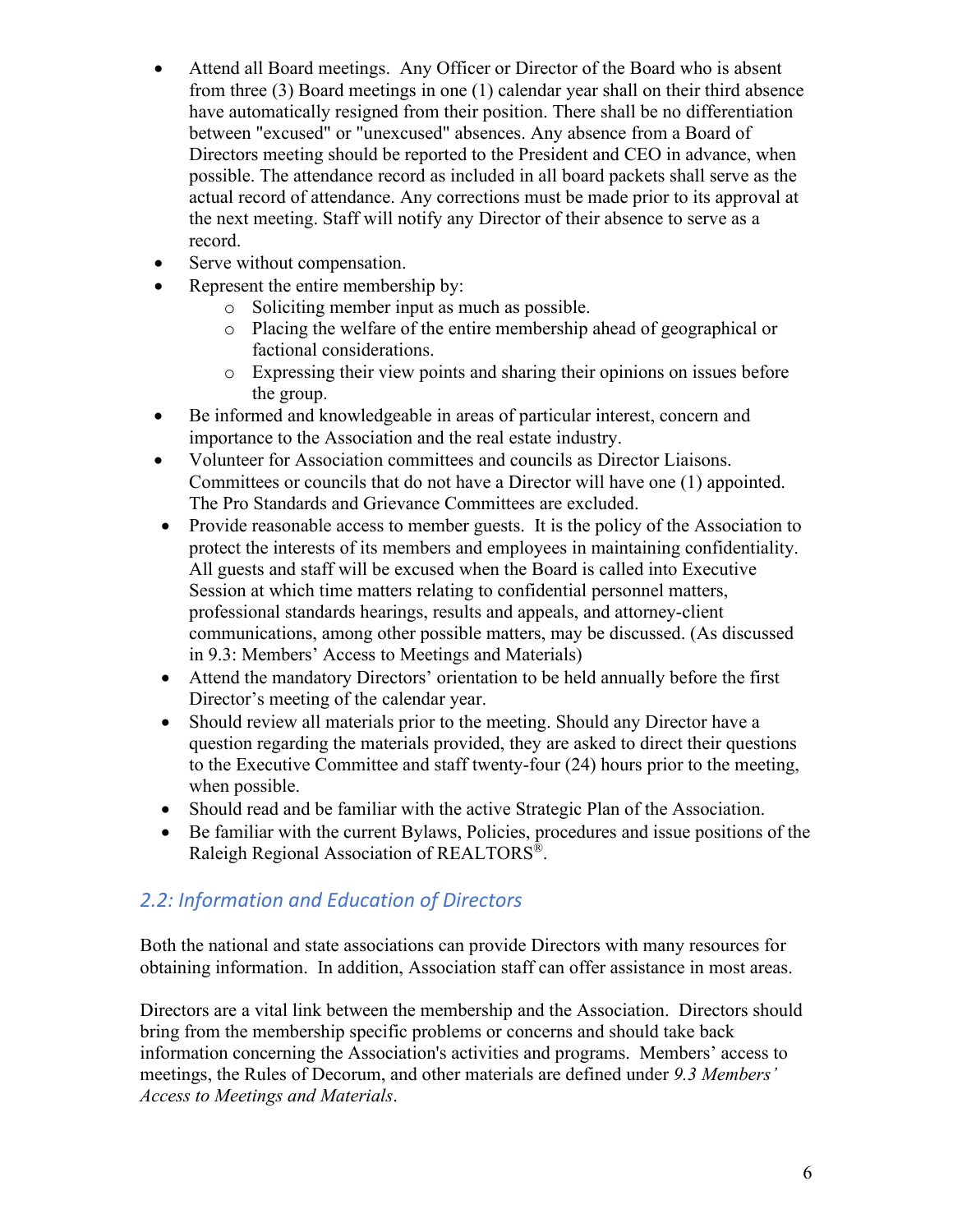Minutes, any other meeting materials and notices of Directors meetings shall be emailed to members of the Board of Directors at least six (6) days prior to the next regular scheduled meeting of the Board of Directors.

Directors should also be familiar with:

- Current bylaws, constitution and policies in the National Association of REALTORS® and the North Carolina Association of REALTORS®.
- Legislative activity on a state and national level.
- Robert's Rules of Order, latest edition.

# *2.3 Nominating and Certifying of Directors & Officers*

#### *Nominations*

The Nominating and Certifying Committee may nominate candidates, or any member may nominate him or herself, or another Association member (with cooperation) for certification as a candidate. All nominations shall comply with the Candidate Information requirements and require certification by the Nominating and Certifying Committee. No nominations will be accepted after the sixty (60) day deadline. Candidates will be informed of the final slate of candidates at the close of nominations and certification.

#### *Candidate Information*

All candidates wishing to run for an Officer position, or a Director position must submit the required completed questionnaire and personal statement no later than sixty (60) days before the first day that voting is to commence.

The personal statement shall be no more than (five hundred) 500 words and shall not include false allegations or libelous comments regarding other candidates, the REALTOR<sup>®</sup> Associations, the Board of Directors or other individuals.<sup>1</sup>

A web page will be created on the RRAR website that shall hold all of the candidate questionnaires, photos and personal statements as well as a personal statement and photo of the incoming President. Each candidate will receive a copy of their candidate questionnaires and personal statements, at least ten (10) days prior to the posting on the website and shall have three (3) days to make any changes and submit them. No less than thirty (30) days prior to the commencement of voting, the candidate information shall be posted on the website. All candidate information received by the deadline shall be posted at the same time.

### *Campaigning and Communications*

Candidates are permitted to campaign for themselves in person at the Association office not more than forty (40) days prior to the beginning of the voting period. Candidates may circulate literature or campaign brochures, so long as they do not interfere with the normally scheduled activities of RRAR or its rental clients. Candidates may request an audience at scheduled meetings with approval from the Chair or meeting organizer. Candidates must conduct themselves in a non-obtrusive manner, and may not utilize signs, balloons or other distractions, or post any campaign materials. Candidates are not permitted to distribute flyers or brochures onto vehicles in the parking lot. Violations of these policies will result in a reprimand from the Nominating and Certifying Committee Chair. Repeat offenses may result in disqualification from the election.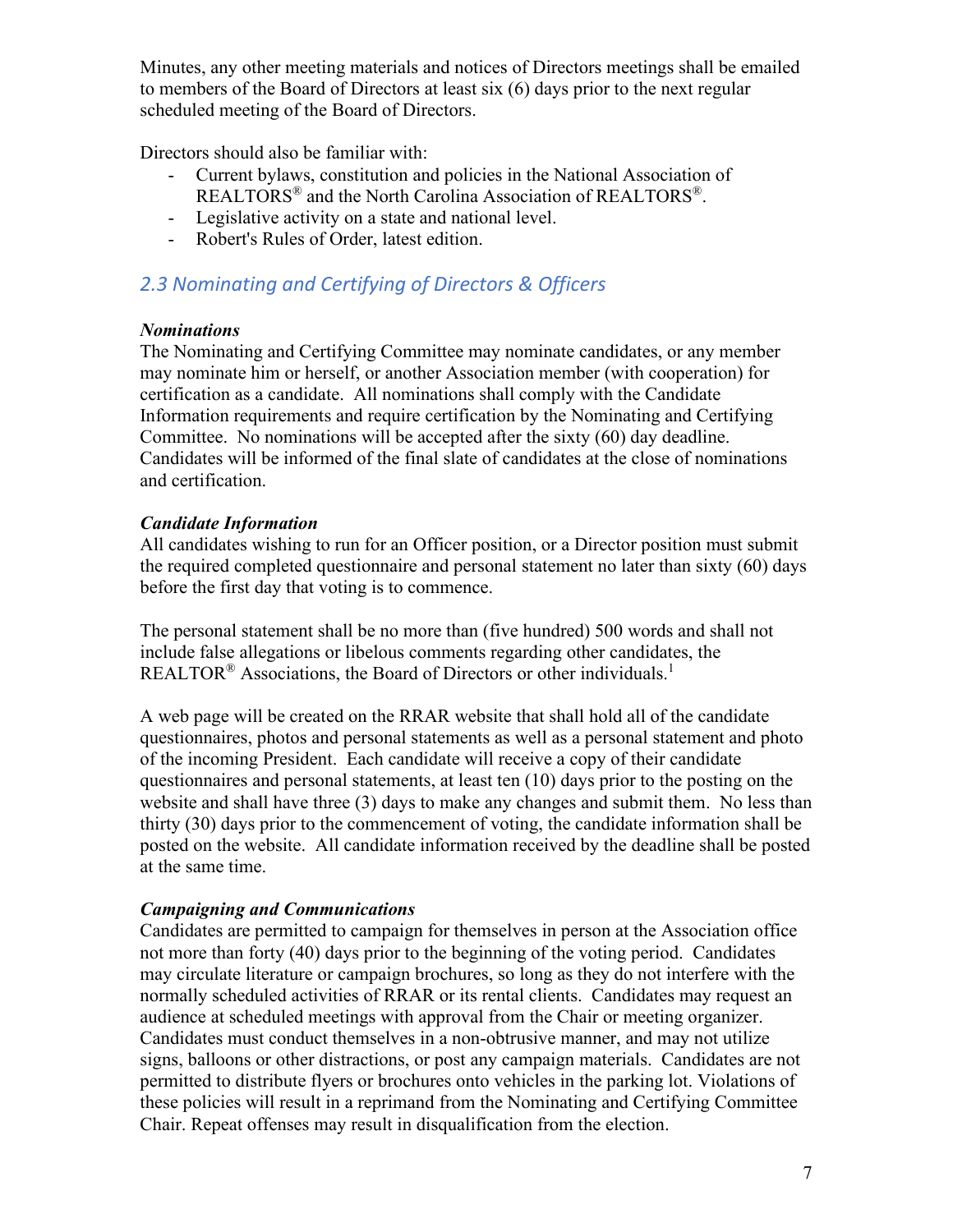The Association shall send out a mass email to the membership announcing the election dates and times, and list hyperlinks to the individual candidate information, which shall be on the RRAR website or a site linked to our website. All names of candidates will be listed in alphabetical order. This email shall be sent not less than thirty (30) days prior to the commencement of voting. A second email announcement containing the same information shall be sent the last business day prior to the commencement of voting.

#### *Voting Procedures*

The following guidelines apply to all votes taken for the Board of Directors and/or Officers:

- a. Online voting will commence on the first Monday of the first week in October or other day as determined by the Board of Directors and will be available until 5:00 pm on the first Friday of the first week of October. This Friday will be known as Election Day.
- b. In order to be able to vote, members will provide their name and any other secure identifier.
- c. Records will be secured in such a manner as to ensure only one (1) vote per member.
- d. Ballots will be secured by an authorized staff person and the Chair of the Nominating and Certifying Committee.
- e. If an individual should win both an Officers' and Directors' race, they shall automatically decline the position of Director. The next highest vote receiver will assume the declined position.
- f. Total results of the e-balloting will be tallied and reported to the President of the Association and emailed to the entire membership as soon as possible.

#### *Term / Firm Limits*

Two (2) or more active members associated with the same firm may be Directors, subject to the limitation that not more than twenty (20) percent of the Board of Directors may be from the same firm. After Board elections, if the maximum number of members per firm is exceeded due to a merger of firms, or to a Director moving from one firm to another, no change in composition of the Board of Directors will be required until the next regularly scheduled election.

# *SECTION 3: OFFICERS*

# *3.1 Executive Committee*

The Executive Committee is composed of all Officers elected by the General Membership, or their successors, and the Immediate Past President of the Association. The Chief Executive Officer shall be a non-voting member of the Executive Committee. The Executive Committee shall meet at the call of the President.

The Executive Committee shall have authority to act for the Directors between Directors meetings with the full authority of the entire Board of Directors on any matters on which the Directors could act in a formal meeting, except that the Executive Committee shall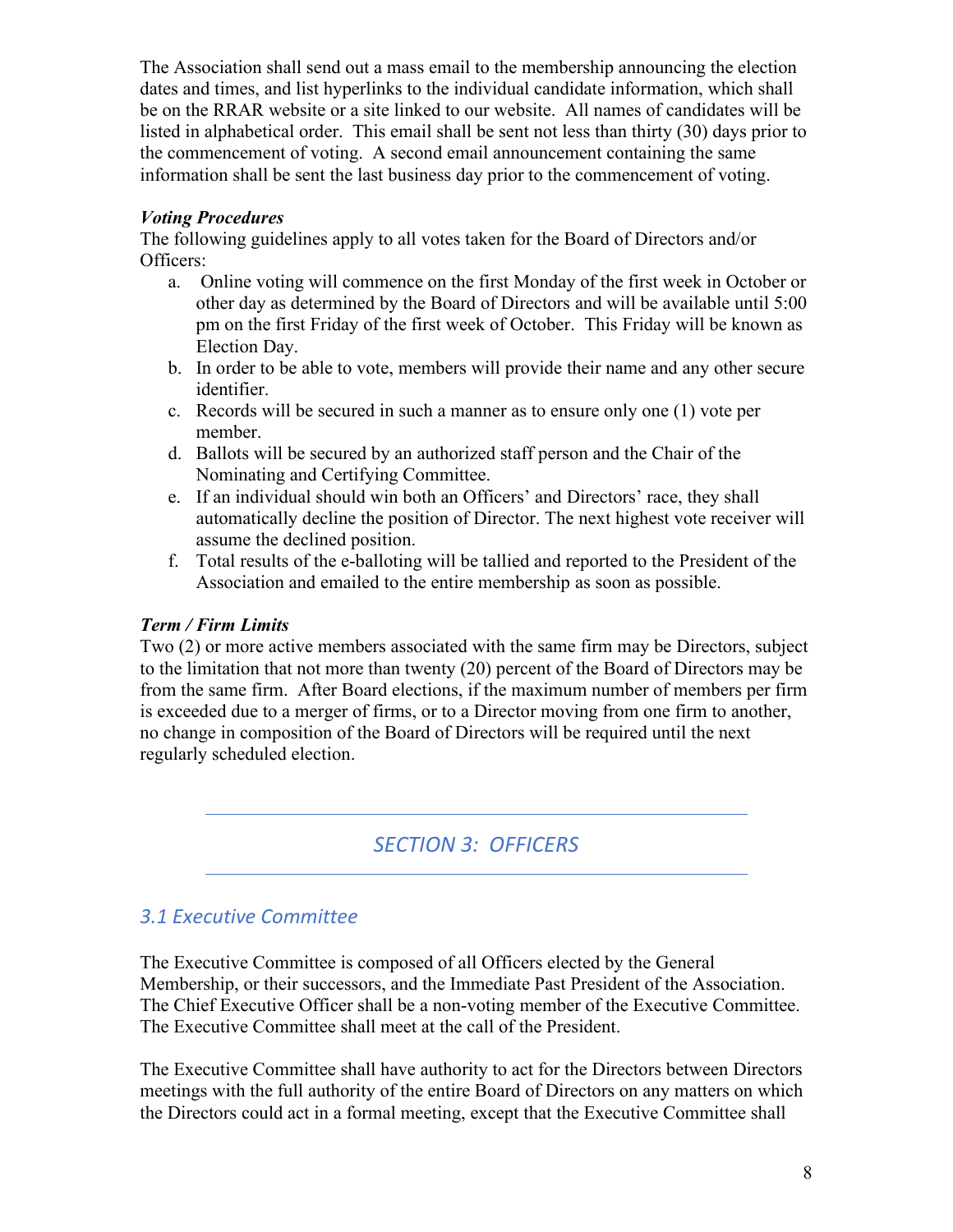not, unless specifically authorized by the vote of the Directors take any of the following actions in lieu of the Board of Directors:

- a. Act to change the corporate status or amend the Charter or By-Laws of the Association or its subsidiaries and affiliates.
- b. Determine to institute, or resolve, any lawsuit involving the Association where the potential exposure to the Association exceeds \$10,000.00.
- c. Approve any item not set forth in the approved budget having a total exposure to the Association exceeding \$10,000.00.
- d. Fill any vacancies as to officers or directors which would otherwise be filled by the Association.
- e. Terminate or employ the Executive Officer.

# *3.2 President / Duties, Responsibilities & Authority*

The President, as chief elected officer, represents the entire membership and the best interests of the Association; exercises personal leadership in the motivation of other officers, board members, committee members and staff; acts as spokesperson and inspirational leader and takes an important part in monitoring and evaluating organizational performance and effectiveness. The office of President is one of leadership and personal commitment to the members of our Association.

Within the limits of the bylaws and policies, the President's authority is to accomplish the duties set forth below and to perform such other duties as approved by the Board of Directors:

- a. It is essential that the President be informed and knowledgeable in all areas of Association involvement and in the real estate industry in general.
- b. Represent the Association and acts in its name, subject to its declared polices.
- c. Appoint such committees and designates their chairs as deemed advisable, with the approval of the Board of Directors.
- d. Before the Board of Directors orientation, appoint one (1) Director to the Board of Directors to serve a two (2) year term. Such appointee shall meet the same requirements as elected Directors.
- e. Serve as ex-officio a member of all committees of the Association except the Nominating and Certifying Committee, Professional Standards Committee and Grievance Committee.
- f. Guides the business affairs and strategic vision of the Association with the assistance of the Directors, Executive Committee and staff.
- g. Supports and defends policies and programs adopted by the Board of Directors.
- h. Presides at and attends all meetings of the Board of Directors, Executive Committee and the membership meetings.
- i. President, or their designee, serves as the Association spokesperson and represents the interest and objectives of the Association in dealings with the news media, allied organizations and industries, local, state and federal legislators and the general public.
- j. Ensures that the Board of Directors and Officers are kept fully informed on the conditions and operations of the Association.
- k. Sees that the organizational structure of the Association is reviewed annually.
- l. President, or their designee, acts as the voting member of the NAR delegate body.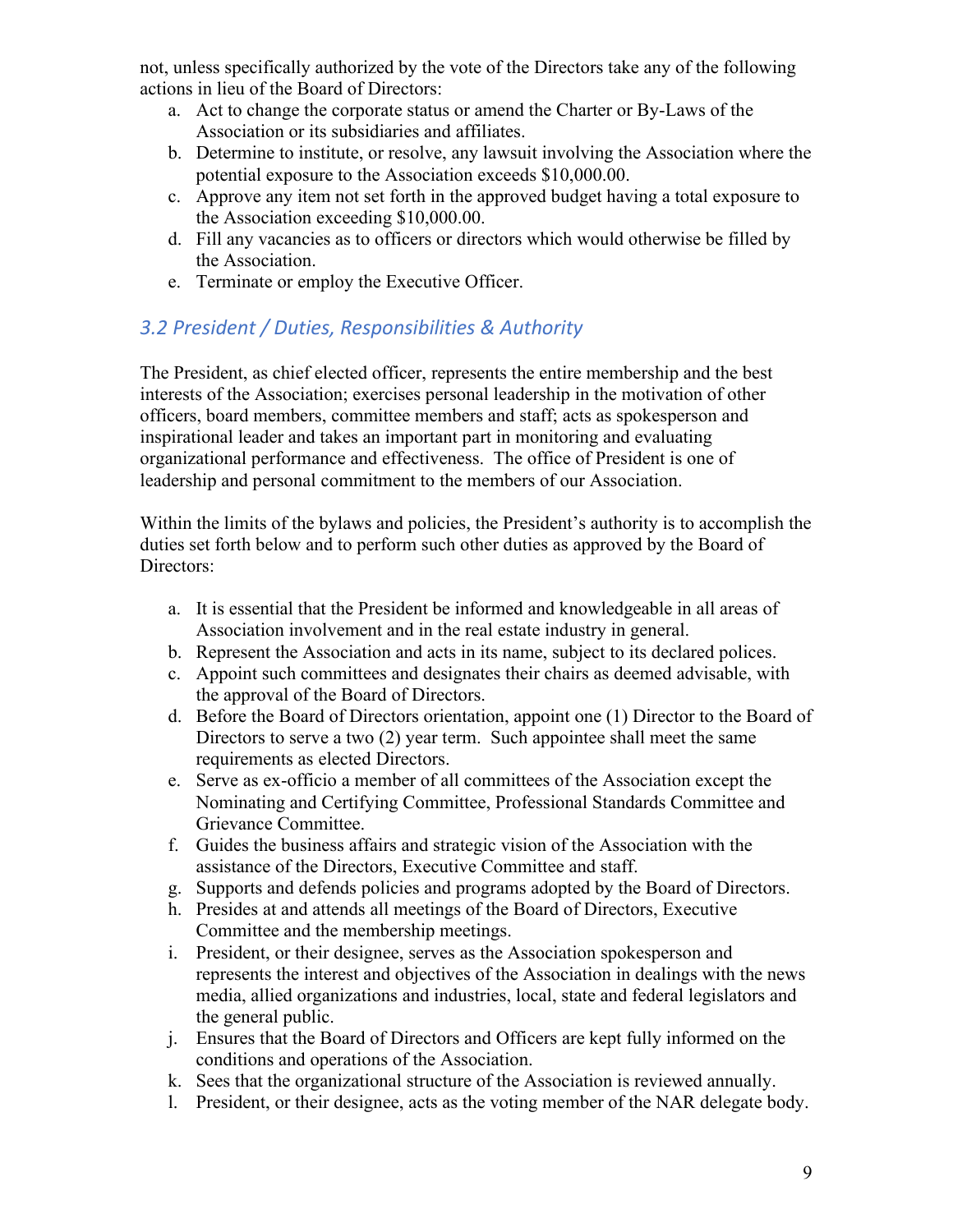- m. Represents the Association in attendance at the NAR Legislative Meetings, and NAR Convention, in addition to the NCR Inaugural, Legislative Meetings, and Convention.
- n. Perform such other duties as approved by the Board of Directors.

# *3.3 President-Elect / Duties, Responsibilities & Authority*

It is the responsibility of the President-Elect to perform the duties of the President in the event of the President's absence or disability. The office of the President-Elect is one of leadership and personal commitment to the members of our Association.

Within the limits of the bylaws and policies, the President-Elect's authority is to accomplish the duties set forth below and to perform such other duties as approved by the Board of Directors:

- a. It is essential that the President-Elect be informed and knowledgeable in all areas of Association involvement and in the real estate industry in general.
- b. Attends as a voting member, all meetings of the Board of Directors, Executive Committee and membership meetings, and presides in the absence of the President.
- c. Serves as ex-officio member of all committees of the Association except Nominating, Professional Standards and Grievance Committees.
- d. Serves as Chairperson of the Strategic Planning and RPAC Committees.
- e. Appoints the Vice Chair of all committees, with consideration from committee and staff.
- f. Attends the NAR Legislative Meetings, and NAR Convention, in addition to the NCR Inaugural, Legislative Meetings, Convention and Leadership Summit.

# 3.4 *Secretary-Treasurer / Duties, Responsibilities & Authority*

The office of the Secretary/Treasurer is one of leadership and personal commitment to the members of our Association. The Secretary/Treasurer is responsible for overseeing the funds and assets of the Association.

Within the limits of the Bylaws and policies, the Secretary/Treasurer is responsible and has commensurate authority to accomplish the duties set forth below and to perform such other duties as approved by the Board of Directors:

- a. It is essential the Secretary/Treasurer be informed and knowledgeable in all areas of the Association involvement and in the real estate industry in general. It is particularly important that the Secretary-Treasurer be knowledgeable of Association financial activities.
- b. Serves as chairperson of the Finance Committee, member of the Executive Committee and member of the Board of Directors.
- c. Shall be responsible for working with the CEO and staff in maintaining and providing oversight of such books, documents and papers as the Board of Directors may determine and access to the Corporate Seal. Such books shall be opened for inspection as prescribed by law.
- d. Is responsible for working with staff to ensure that minutes and attendance of all the meetings of the Board of Directors and General Membership are properly kept.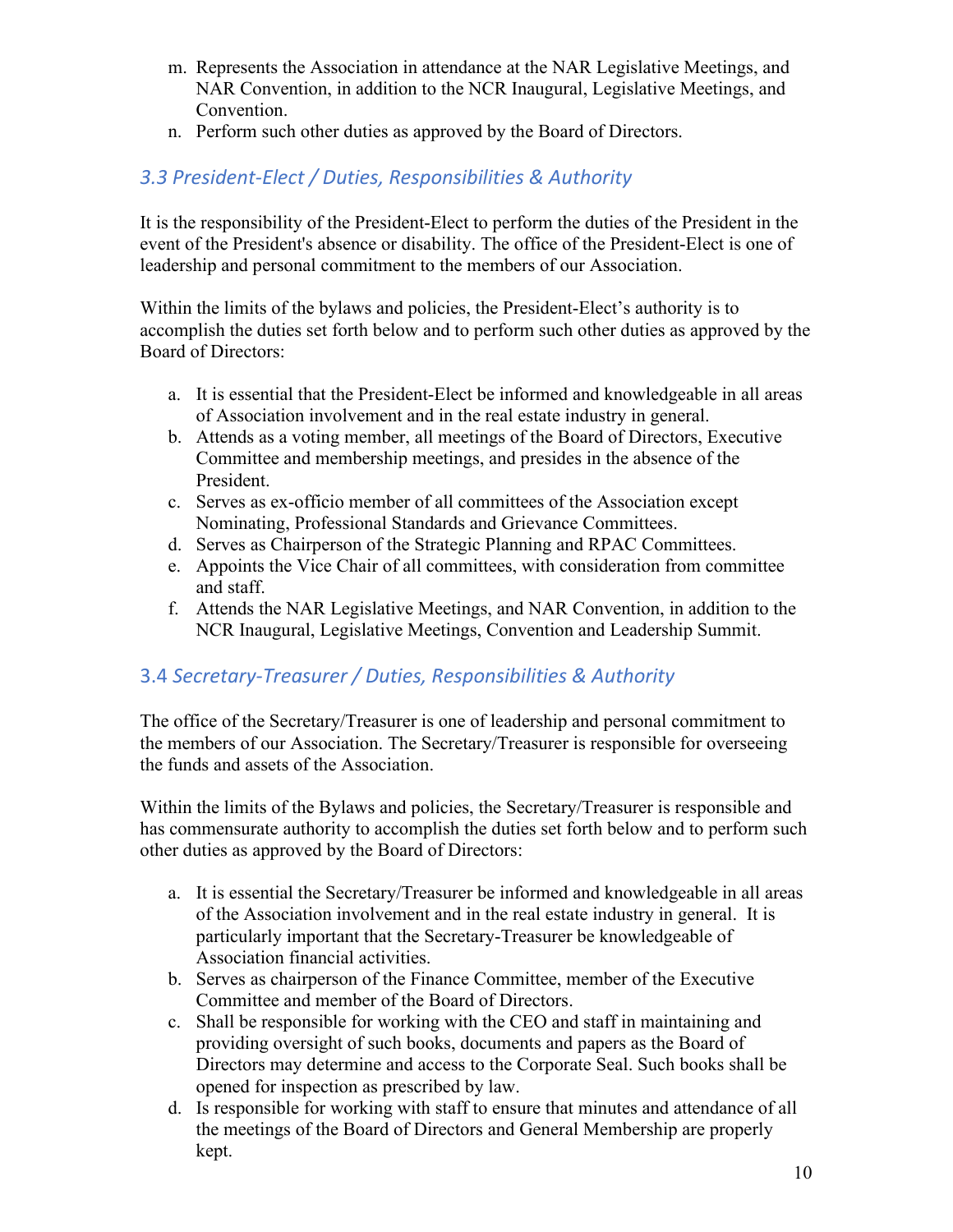- e. May sign with the President, President-Elect or Chief Executive Officer, in name and on behalf of the Association, any contracts or agreements authorized by the Board of Directors and when so authorized or ordered by the Board of Directors, may affix the seal of the Association.
- f. Shall perform, in general, all duties incident to the office of Secretary Treasurer, subject to the authority of the Board of Directors and shall perform such other duties as may be assigned by the Board of Directors.
- g. Has responsibility of all funds, property and securities of the Association and all subsidiary corporations, subject to such regulations as may be imposed by the Board of Directors. When necessary or proper, the Secretary/Treasurer may endorse on behalf of the Association, checks, notes and other obligations and shall deposit same credit to the Association at such bank or banks or depository as the Board of Directors may designate.
- h. On behalf of the Association and in conjunction with the Executive Officer;
	- signs all receipts and vouchers
	- signs checks and bills of exchange
	- signs promissory notes issued by the Association, except in cases where the execution of documents shall be expressly designated by the Board of Directors or the Bylaws to some other officer or agent of the Association.
- i. Makes such payments as may be necessary or proper on behalf of the Association. The Treasurer shall enter regularly on the books of the Association full and accurate account of all monies and obligations received, paid or incurred for, or on account of the Association, and shall exhibit such books at all reasonable times to any Director upon request at the offices of the Association.
- j. Prepares with the Finance Committee and staff, an annual budget to be approved by the Board of Directors and makes recommendations for amendments to the budget when necessary.
- k. Presents financial reports at the regularly scheduled meetings of the Board of Directors.
- l. Requests committees' financial needs in advance of budget preparation.
- m. Attends the NAR Legislative Meetings, and NAR Convention, in addition to the NCR Inaugural, Legislative Meetings, and Convention as budgeted.
- n. The Secretary/Treasurer shall serve on the Association's Government Affairs and RPAC Committees.

If the Secretary/Treasurer is unable to fulfill the position, action shall be taken as prescribed by the Association's Bylaws, Section 5: Vacancies.

# *3.5 Immediate Past President*

- a. The Immediate Past President shall serve on the Executive, Nominating and Certifying, and Personnel committees of the Association.
- b. Attends the NAR Legislative Meetings, and NAR Convention, in addition to the NCR Inaugural, Legislative Meetings, and Convention as budgeted.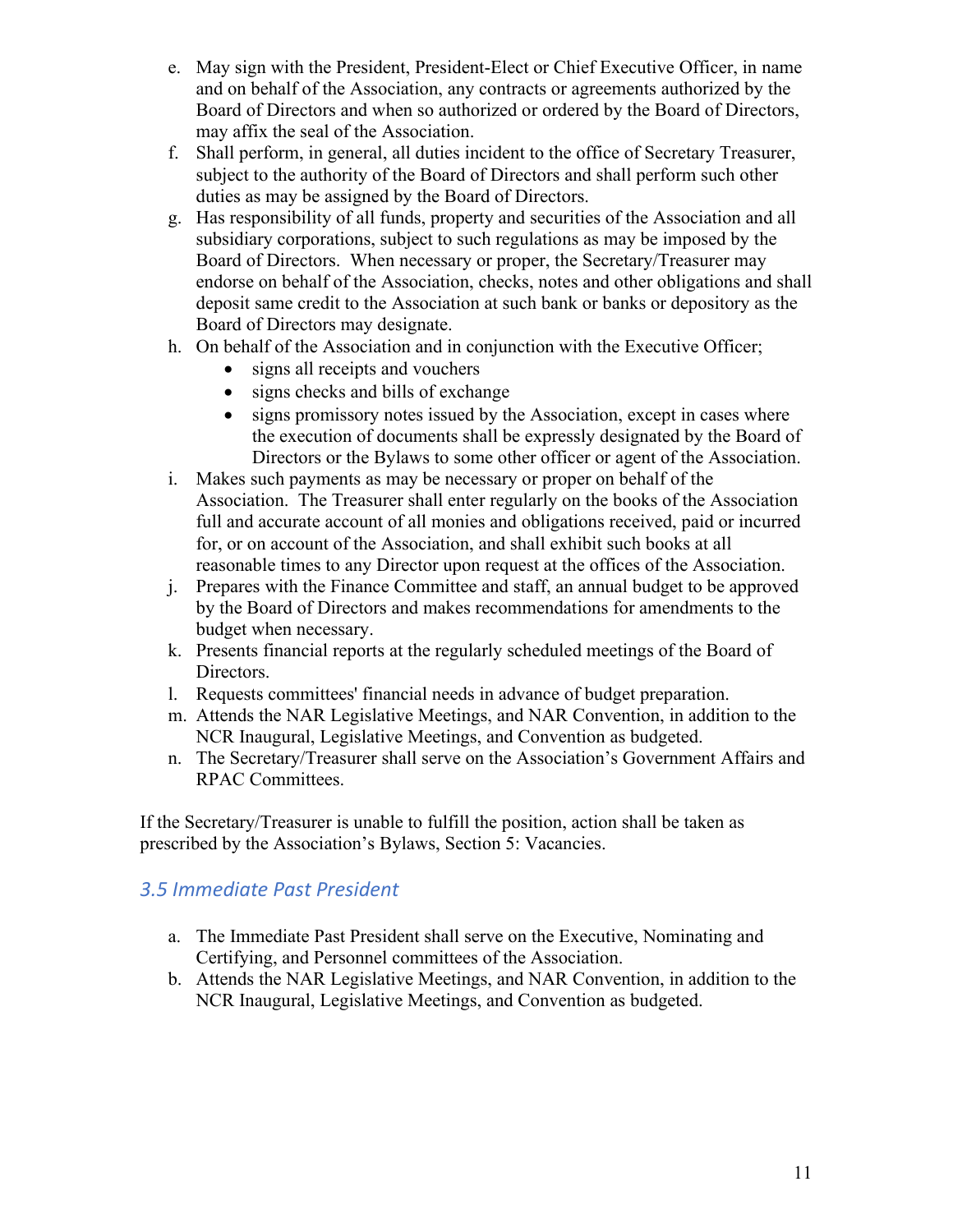# *SECTION 4: COMMITTEES, TASK FORCES AND ADVISORY GROUPS*

### *4.1 Committees of the Association*

Committees serve to assist in the effective implementation of Association objectives and specific programs. There shall be an annual opportunity for members to express their interest in serving on particular committees. Member access to meetings or materials is defined under *9.3 Members' Access to Meetings and Materials*.

Prior to the first meeting, committee Chairs shall set and communicate to all members an attendance policy for all members using the recommendation of absences not to exceed 25 percent of the meetings. This policy will be acknowledged by signature by all committee members at the first meeting.

Anyone who is attending virtual meetings of committees, is expected to have operable and active video unless otherwise excused.

Quorum for the transaction of business shall be a majority of the committee.

The President, with the approval of the Executive Committee may appoint such Committees and/or Special Committees and designate their Chairpersons and Vice-Chairpersons as deemed advisable and where not otherwise specified in these policies.

The following are considered standing committees: *Bylaws, Communications and Public Relations, Diversity, Finance, Government Affairs, Government Policies and Issues, Grievance, Legal Action, Nominating and Certifying, Personnel, Policy Rapid Response, Priorities and Issues, Professional Development, Professional Standards, RPAC, Strategic Planning, YPN, Global, and the Awards Committees of Hall of Fame and REALTOR® of the Year.*

#### *4.1.a Bylaws Committee*

*Meetings.* Open only to Committee members.

*Duties.* Reviews the RRAR Bylaws and Policies and makes recommendations to the Association Board of Directors.

*Composition.* The committee shall comprise of the appointed Chair, President**,**  President-Elect**,** Immediate Past President, and must include five (5) additional members who shall serve a term of two (2) years. The committee will meet two (2) times per year, or at the call of the Chair. The Secretary/Treasurer may be invited as a non-voting member.

#### *4.1.b Communications & Public Relations Committee*

*Meetings.* Open to all members.

**Duties.** Identifies and implements communications with members. Evaluates and monitors effectiveness of public relations initiatives.

*Composition.* The committee shall comprise of up to fifteen (15) members. No more than two (2) of the members appointed to the committee shall be Affiliate members. Members of the committee shall serve a term of one (1) year.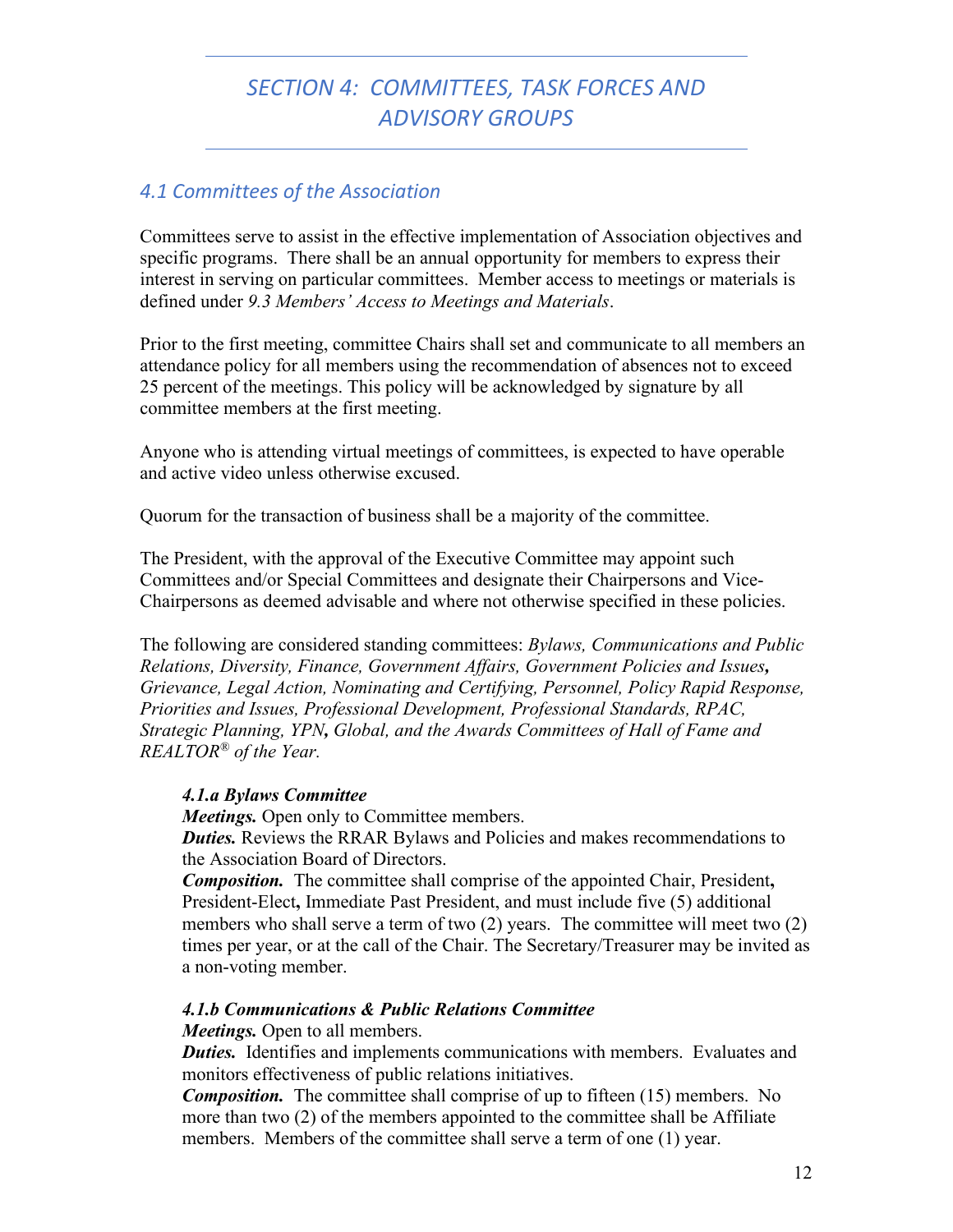#### *4.1.c Diversity Committee*

*Meetings.* Open to all members.

*Duties.* Promotes equal opportunity in housing, inclusion, and diversity within the real estate industry. Identifies the concerns and needs of minority members and assists in the development of actions to address those needs and concerns. Serves as ambassadors to minority real estate organizations.

*Composition.* The Committee shall comprise of Association members and will hold regular meetings. Members of the committee shall serve a term of one (1) year.

#### *4.1.d Finance Committee*

*Meetings.* Open only to Committee members.

*Duties.* Works with the Chief Executive Officer and Director of Finance to assist in developing the annual budget and reviewing the financial performance of the association. The committee is responsible for creating, monitoring and recommending revisions to the Association's investment policies and reserve policies. The committee will make recommendations to the full Board of Directors on the financial position of the association. The committee will evaluate needs, consider bids and make recommendations regarding owned real estate.

*Composition.* The committee shall comprise of the Secretary-Treasurer who will also serve as the Chair, President-Elect, the immediate Past President, the CPA or a representative from their firm, the CEO and two (2) Presidential Appointees to serve two (2) year staggered terms, with one (1) appointed each year. One (1) appointee shall be currently serving on the Board of Directors and the other may come from either the Board of Directors or the general membership of the Association. The President may attend any meetings of the Finance Committee and serve in a non-voting capacity. After the association elections each fall the new incoming Secretary-Treasurer will serve as a non-voting member of the committee through the balance of that year.

#### *4.1.e Government Policies and Issues Committee*

*Meetings.* Open to Committee members and guests. The Government Forum is open to all members.

*Duties.* This committee may generate, at its discretion, policy recommendations, grants, reports, studies, or internal recommendations regarding governmental issues and forums. Any such action must be in accordance with the Association's Policy Positions document and be approved by the Board of Directors.

Responsible for planning and inviting guest speakers, with the staff liaison, to the Government Affairs and Advocacy Forum, to be held monthly, and **open to all members**. This forum is to educate members on issues pertinent to the industry. Members of this committee will be familiar with, respond to, and/or promote RRAR, NCR, and NAR "Calls to Action".

The committee will be responsible for conducting and attending interviews of candidates running for office within the Association's jurisdiction, which includes drafting online and in-person questions for candidates to answer. Following interviews, the committee shall recommend a candidate report to the Board of Directors for approval and designate for the RPAC Committee to determine funding levels.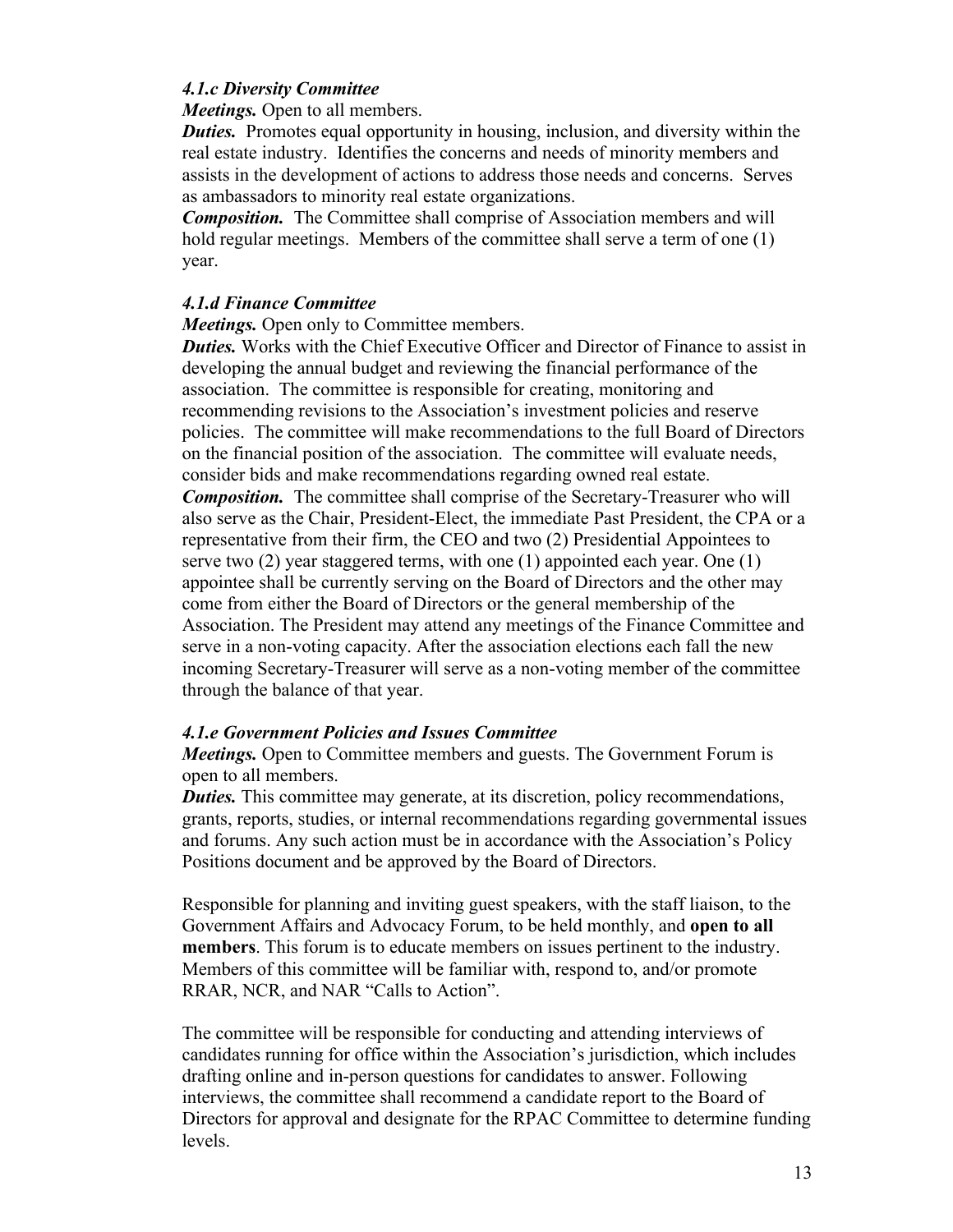The Chair and Vice Chair for the Government Policy and Issues Committee are expected to attend the NAR REALTORS® Legislative Meetings and Expo, unless excused by the President. Travel shall be reimbursed based on the approved budget. The Committee shall meet monthly or as needed.

This committee will stay informed on reports and information being collected and shared by the LPCs and report anything pertinent to the Government Affairs Forum.

*Composition.* The Committee shall consist of a Chair and Vice Chair and no more than 21 members. No more than three (3) Committee members may be Affiliate members. Members shall serve a three (3) year staggered term with seven (7) members rolling off each year. The Chair and Vice Chair of this committee shall also serve on the Strategic Planning Committee.

*NOTE: For the inaugural year, 2021, the membership of the GPIC shall consist of five members to be appointed to a three-year team, five members to a two-year term, five members to a one-year term. All positions will be appointed by the incoming President and approved by the Executive Committee.* 

*Included in this inaugural year group will be the incoming GAC Chair, who shall serve a two-year term, the newly appointed Vice Chair shall serve a three-year term. This Vice Chair shall be chosen from the current 2020 GAC membership. The immediate past chair of GAC shall serve a one-year term. The RPAC Chair, or their Vice Chair, may be invited to attend as a non-voting member.* 

#### *4.1.f Grievance Committee*

*Meetings.* Open only to Committee members.

*Duties.* Acts as a reviewing body for complaints turned into the Association to determine whether to dismiss or send forward to the Professional Standards Committee for a hearing.

*Composition.* The committee shall comprise of no more than thirty (30) REALTOR<sup>®</sup> members. No member of this committee shall serve simultaneously on either the Professional Standards Committee or on the Association's Board of Directors. Members of the committee shall serve a term of two (2) years. *Other.* All members of the Grievance committees must attend an approved training session as soon as possible after appointment to the committee and at least every two (2) years thereafter.

#### *4.1.g Independent Expenditure Committee*

*Meetings.* Open only to Committee members.

*Duties.* Meets at the discretion of the President. Confidentially identifies potential races for independent expenditures and makes recommendations to the NCR Property Rights Fund Board.

*Composition.* The committee shall be comprised of five members. Up to three (3) shall be appointed by the Executive Committee, with two (2) to be the Government Affairs Directors and the Chief Executive Officer in a non-voting role. Any RRAR member selected to the NCR Property Rights Fund will automatically serve as one (1) of the three (3) Executive Committee appointments. Members of the Committee shall serve a term of one (1) year.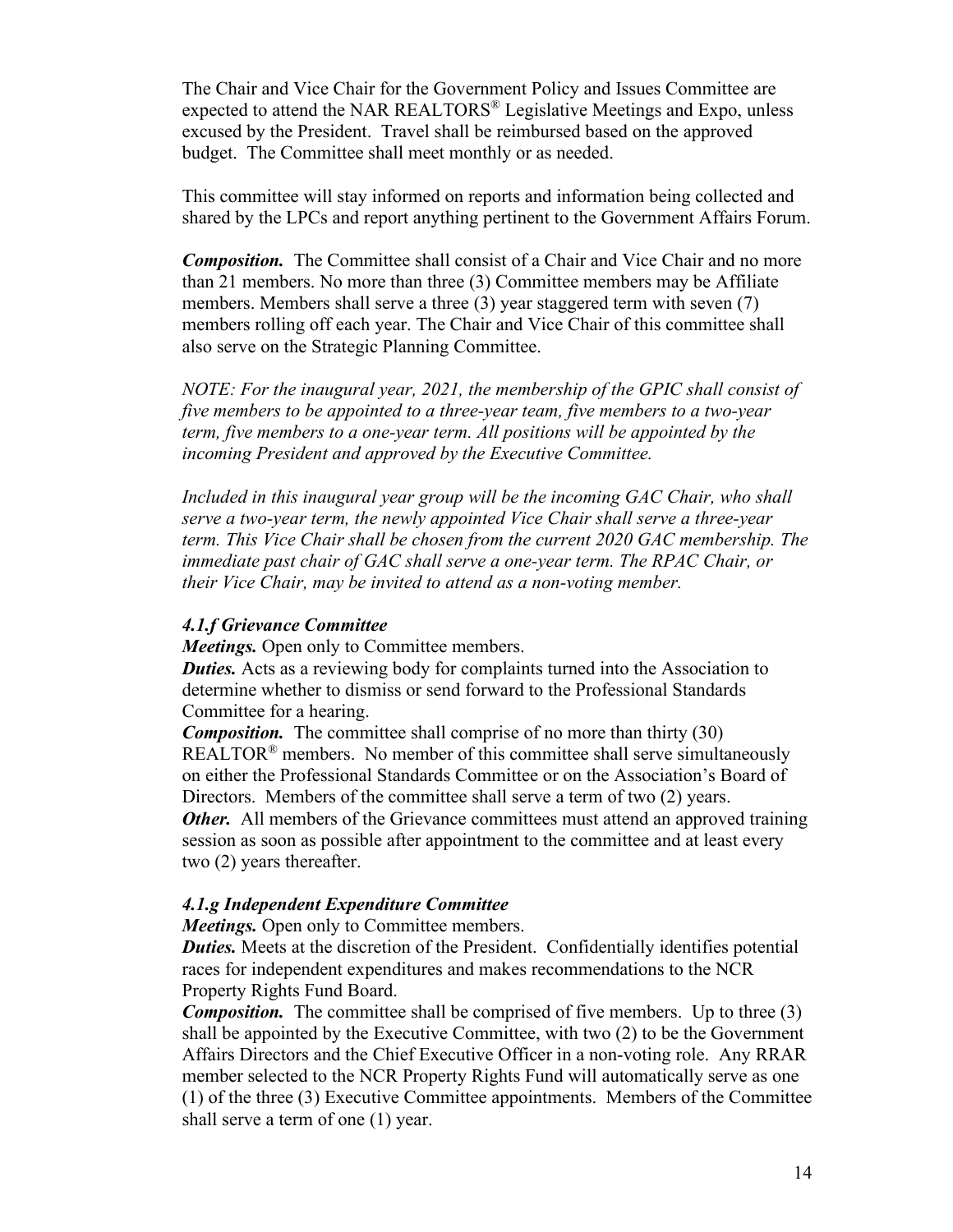#### *4.1.h Nominating & Certifying Committee*

*Meetings.* Open only to Committee members.

*Duties.* Identifies, vets, and accepts nominations of one (1) or more candidates to run for each open position. Those candidates must meet all the qualifications as described in the Association's Bylaws Article XI Sections 1 and 3, except that of President, if there is a sitting President-Elect based on the criteria and process described in policy Section *2.3 Nominating and Certifying of Directors & Officers*. The Chairperson of the Nominating and Certifying ratifies the results of the election with the Executive Officer.

*Composition.* The Committee shall be comprised of the four (4) most immediate Past Presidents and two (2)  $REALTOR^®$  members who have been appointed by the President. The Past President four (4) years out of office shall serve as Chair. If this person is not available, the responsibility will fall to the next Past President in succession. Members of the Committee shall be ineligible to run for a Director or Officer position. Members of the committee shall serve a term of one (1) year.

#### *4.1.i Personnel Committee*

*Meetings.* Open only to Committee members.

*Duties.* The Personnel Committee is charged with managing all personnel decisions regarding the Chief Executive Officer of RRAR, which includes: Annual performance review, including contract renewal and revisions, disciplinary actions or dismissal and setting salary and benefits for Chief Executive Officer. In the event a search for a new CEO is needed, the Personnel Committee is responsible for forming a Search Committee. The Search Committee will consist of: all members of the Personnel Committee and a minimum of two (2) additional Past Presidents of RRAR appointed by the Personnel Committee Chair. The Search Committee will select a Chair at its first official meeting. Prior to incurring expenses, the Search Committee must obtain approval from the Board of Directors for all costs associated with the Search Process. The Search Committee will make its recommendation to the Board of Directors for final approval of a new CEO. *Composition.* The Personnel Committee will include the current Officers of the Association, the Past President two (2) years removed, and the RRAR representative to the TMLS Board of Directors, with the Past President serving as Chairperson of the Committee. Members of the committee shall serve a term of one (1) year.

#### *4.1.j Policy Rapid Response Committee*

#### *Meetings.* Open only to Committee members.

*Duties.* If an urgent issue arises relating to private property rights or the real estate industry, the Committee will make recommendations to the Executive Committee to authorize staff or members to engage with elected officials on behalf of the association. Any action taken by the committee will be reviewed by the Government Policy and Issues committee and Board of Directors for informational purposes. The Committee will meet annually or as needed. Participates in candidate interviews. Participates in meetings of the Legal Action Committee  $(4.1.k).$ 

*Composition.* The Committee shall be made up of no more than seven (7) members consisting of Past President who shall serve as Chair, the Government Policy and Issues committee Chair, the Government Policy and Issues committee Vice-Chair, current NC REALTORS® Legislative Committee members and up to three (3) Presidential appointments comprised of members serving on the current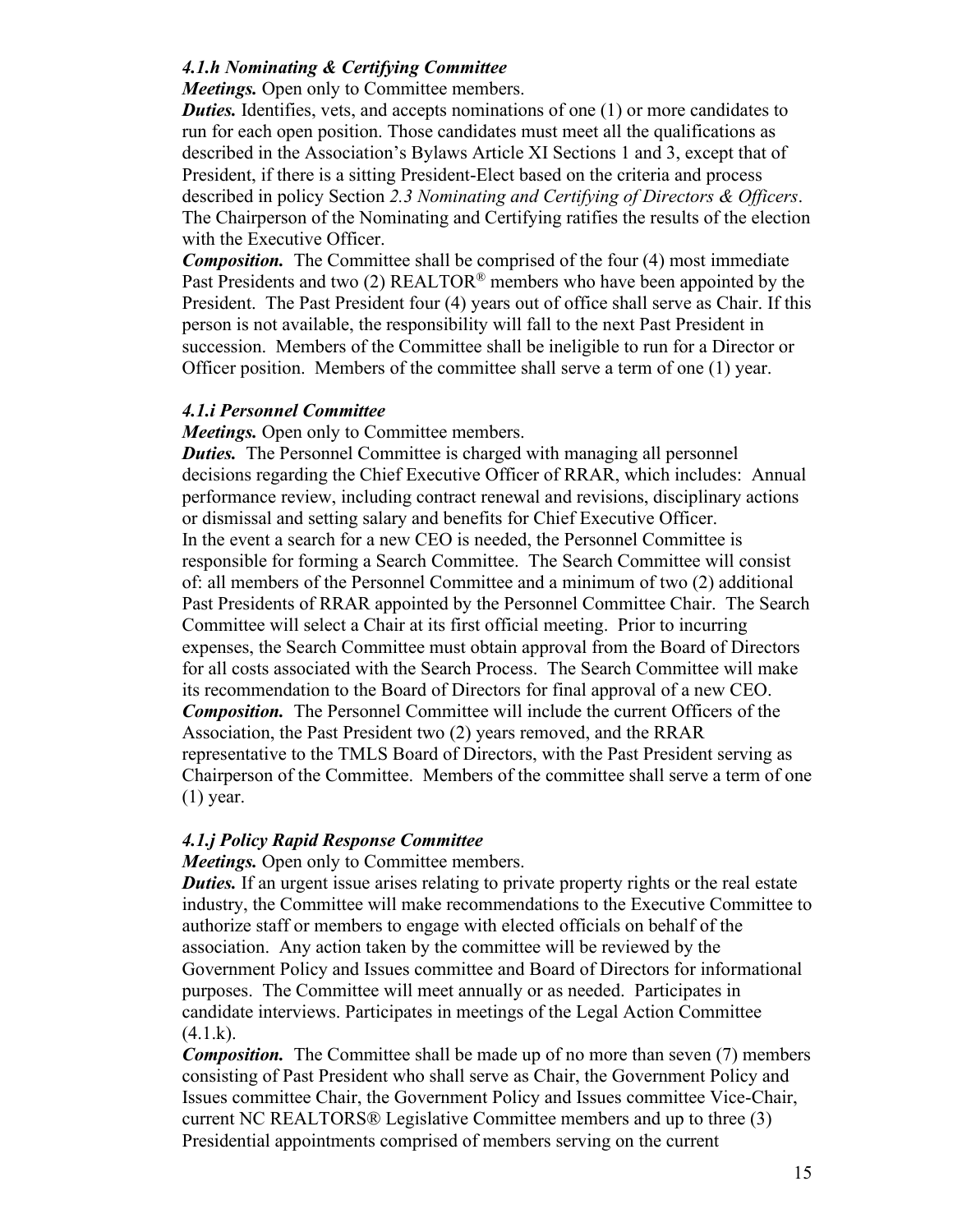Government Policy and Issues Committee. Members of the committee shall serve a term of one (1) year.

#### *4.1.k Legal Action Committee*

*Meetings.* Open only to Committee members. *Duties. Administer the Legal Action Fund in accordance with the purposes and goals of the Fund as defined in Section 5.5 of this manual.* 

*Composition.* The Committee shall be made up of eleven (11) members consisting of the Policy Rapid Response Committee, the current President, President-Elect, Secretary/Treasurer, and Presidential appointee(s), as needed. The President of the RRAR shall serve as Chair of the Legal Action Committee, unless the President is involved in a request, in which case the committee shall be chaired by the next highest-ranking Officer.

#### *4.1.l Professional Development Committee*

*Meetings.* Open to all members.

*Duties*. Works with the staff to recommend and review course offerings and/or suggested matter for professional development and seminars.

*Composition.* The committee shall be made up of eleven (11) members appointed by the President serving a one (1) year term with one (1) member being a current RRAR Director to serve as a Board liaison. The committee shall meet as needed.

#### *4.1.m Professional Standards Committee*

*Meetings.* Open only to Committee members.

*Duties.* Responsible as the Judicial Body of the Association. Conducts due process hearings in accordance with Bylaws on alleged violations of the Code of Ethics, and Arbitration, requests according to the Bylaws.

*Composition.* The committee shall comprise of no more than thirty-five (35) REALTOR<sup>®</sup> members. No member of this committee shall serve simultaneously on either the Grievance Committee or on the Association's Board of Directors. Members of the committee must serve on the Grievance Committee prior to serving on the Professional Standards Committee. Members of the committee shall serve a term of one (1) year. Closed.

*Other.* All members of the Professional Standards committees must attend an approved training session as soon as possible after appointment to the committee and at least every two (2) years thereafter.

#### *4.1.n RPAC Committee*

*Meetings.* Open only to Committee members.

*Duties.* The committee shall actively support RPAC in compliance with North Carolina political fundraising guidelines. The committee's focus shall be on fundraising dollars and educating members about RPAC.

Members shall participate in candidate interviews. Members will evaluate the Government Policies and Issues Committee "REALTOR® Champion" recommendations along with candidate score cards and candidate interviews to determine which REALTOR® Champions receive funding with RPAC dollars. REALTOR® Champions and their corresponding RPAC funding are sent to the Board of Directors for review, revision, and approval.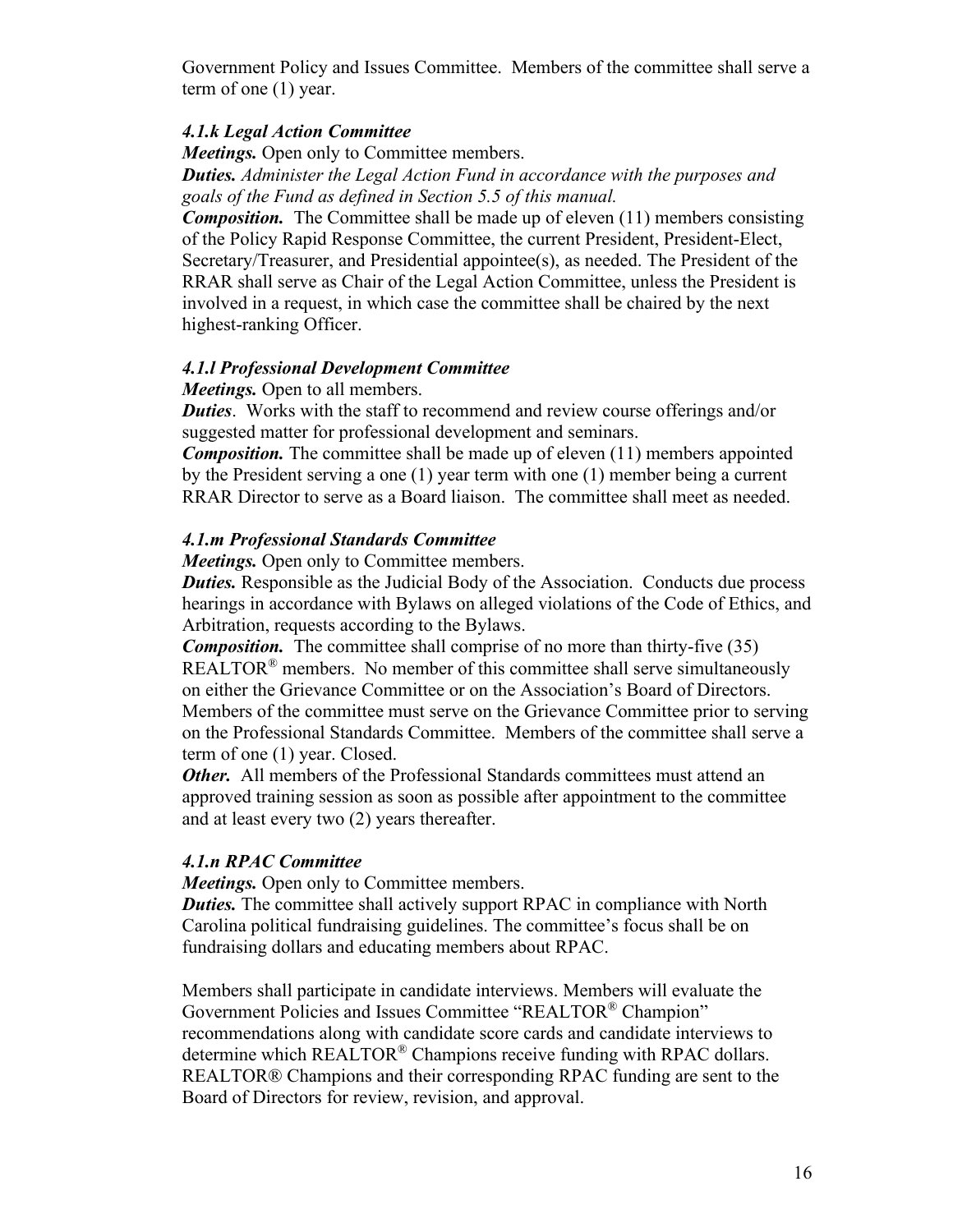The Committee is also responsible for event planning, increasing member participation in RPAC through outreach and RPAC Major Investor recruitment. The Committee will meet monthly or as directed by the Chairperson. **Composition.** The Committee will be comprised of no more than sixteen (16) members appointed by the President and approved by the Executive Committee.

The Committee will consist of the RRAR President-Elect, who will serve as the Chair, the RRAR President, any current NCR RPAC Trustees, and up to twelve (12) appointed members. The Vice-Chair shall be elected from the committee during the January meeting. Members of the committee shall serve a term of one (1) year. The Secretary/Treasurer will serve as a non-voting member.

#### *4.1.o Strategic Planning*

*Meetings.* Open only to Committee members.

*Duties.* No later than March 31<sup>st</sup> of each year, the Strategic Planning Committee shall meet to create a strategic plan or suggest revisions to the current strategic plan. The plan shall be presented to the Board of Directors no later than the April Board of Directors meeting. At the discretion of the Executive Committee, one (1) or more facilitators may be employed to assist the committee.

*Composition.* The committee shall be Chaired by the President-Elect. The committee shall be made up of no more than thirty-two (32) members, with a minimum of ten (10) current RRAR Directors and the balance being a diverse cross-section of membership. Members of the committee shall serve a term of one (1) year.

#### *4.1.p Young Professionals Network Advisory Committee*

*Meetings.* Open only to Committee members. Events open to all members. *Duties.* To be the voice of young professionals who are focused on personal growth, networking, and association involvement with a primary focus on helping other young professionals engage in Association activities.

*Composition.* The Chair and Vice Chair will be appointed by the President and President-Elect respectively. The Chair and Vice Chair will select seven (7) other committee members for approval by the Executive Committee. Members of the committee shall serve a term of two (2) years.

#### *4.1.q Global Advisory Committee*

*Meetings.* Open only to Committee members. Events open to all members. *Duties.* Identify and explores opportunities to expand the global footprint of RRAR both locally and abroad. The ultimate goal is to provide a forum for education and networking opportunities for those REALTORS® looking to expand their inbound and outbound clientele.

*Composition.* The five (5) person committee shall be appointed by the Executive Committee and will be comprised of Association Members in the roles of Chair, Vice-Chair, 3 Global Ambassadors, along with Staff Liaison. Terms for all roles will be for one (1) year, with the assumption that Vice-Chair will ascend to Chair role the following year.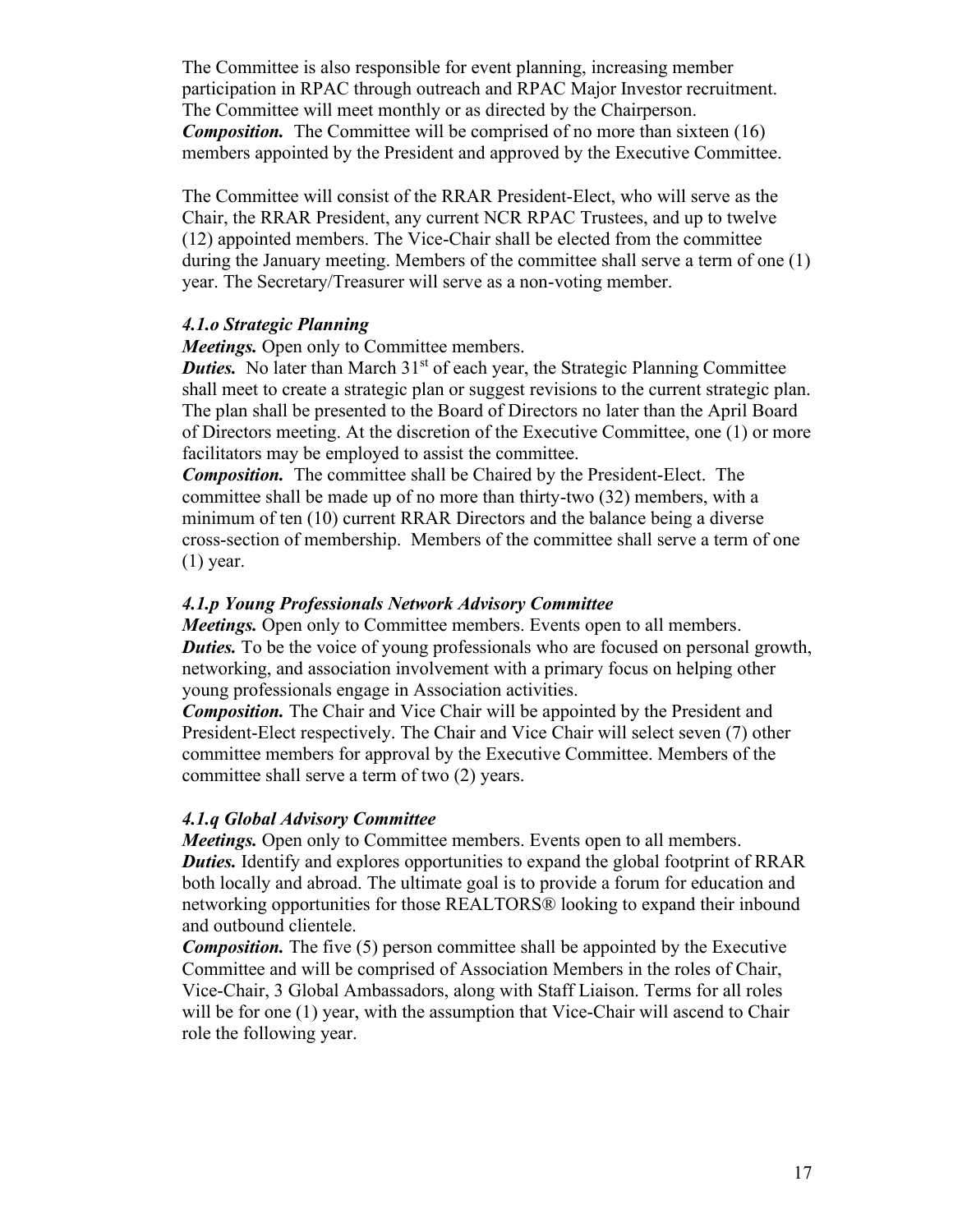#### *4.1.r Hall of Fame Committee*

*Meetings.* Open only to Committee members.

The Hall of Fame Award is intended to honor members who have enhanced our profession by their personal and professional conduct. This award allows for recognition of either current or former members of the Association. There shall be no more than three (3) inducted per year.

*Duties.* Identifies and honors up to three (3) REALTOR<sup>®</sup> members who have contributed consistent, outstanding service to the real estate profession.

*Composition:* One (1) member to be appointed to serve as Chair, two (2) past Hall of Fame Inductees, one (1) current Director and one (1) at large member all appointed by the President. Members of the committee shall serve a term of one (1) year.

#### *4.1.s REALTOR®-of-the-Year Committee*

*Meetings.* Open only to Committee members.

The nomination form for REALTOR® of the Year will be made available to the membership on or before October 1<sup>st</sup> of each year. Any member may nominate any other member who meets the qualification by completing the required REALTOR® of the Year Nomination Form and submitting it to the staff liaison no later than October  $31<sup>st</sup>$  each year. No nominations will be accepted after this date.

*Qualifications:* The REALTOR<sup>®</sup> of the Year must be a current member and is an individual who exemplifies the finest attributes of being a REALTOR®, combining service to the profession and to our community, professional competency, fairness and integrity.

*Duties.* Identifies a REALTOR<sup>®</sup> member who exemplifies the finest attributes of being a REALTOR<sup>®</sup>, combining service to the profession and to the community, professional competency, fairness and integrity.

*Composition.* The committee shall comprise of no more than four (4) REALTOR<sup>®</sup> members consisting of the immediate past award winner, who will serve as Chair, and three (3) Presidential appointees, one (1) of which will be a current member of the Board of Directors. Members of the committee shall serve a term of one (1) year.

#### *4.1.t President's Award*

*Selection.* This award is selected at the discretion of the current President to recognize a member who exemplifies dedication to RRAR and the real estate industry.

#### *Additional Committees, Advisory Groups, and Standing Task Forces*

#### *4.1.u. TRLA Advisory Group:*

*Meetings.* Open only to Advisory Group members.

Triangle REALTORS® Leadership Academy (TRLA) is a year-long program through which REALTORS® and Affiliate members learn essential skills for taking a leadership role in their industry and in the community. The Association will conduct this on-going program annually or, at the discretion of the Board of Directors. Officers, Directors, and Staff are encouraged to nominate Members to apply to participate in the Institute.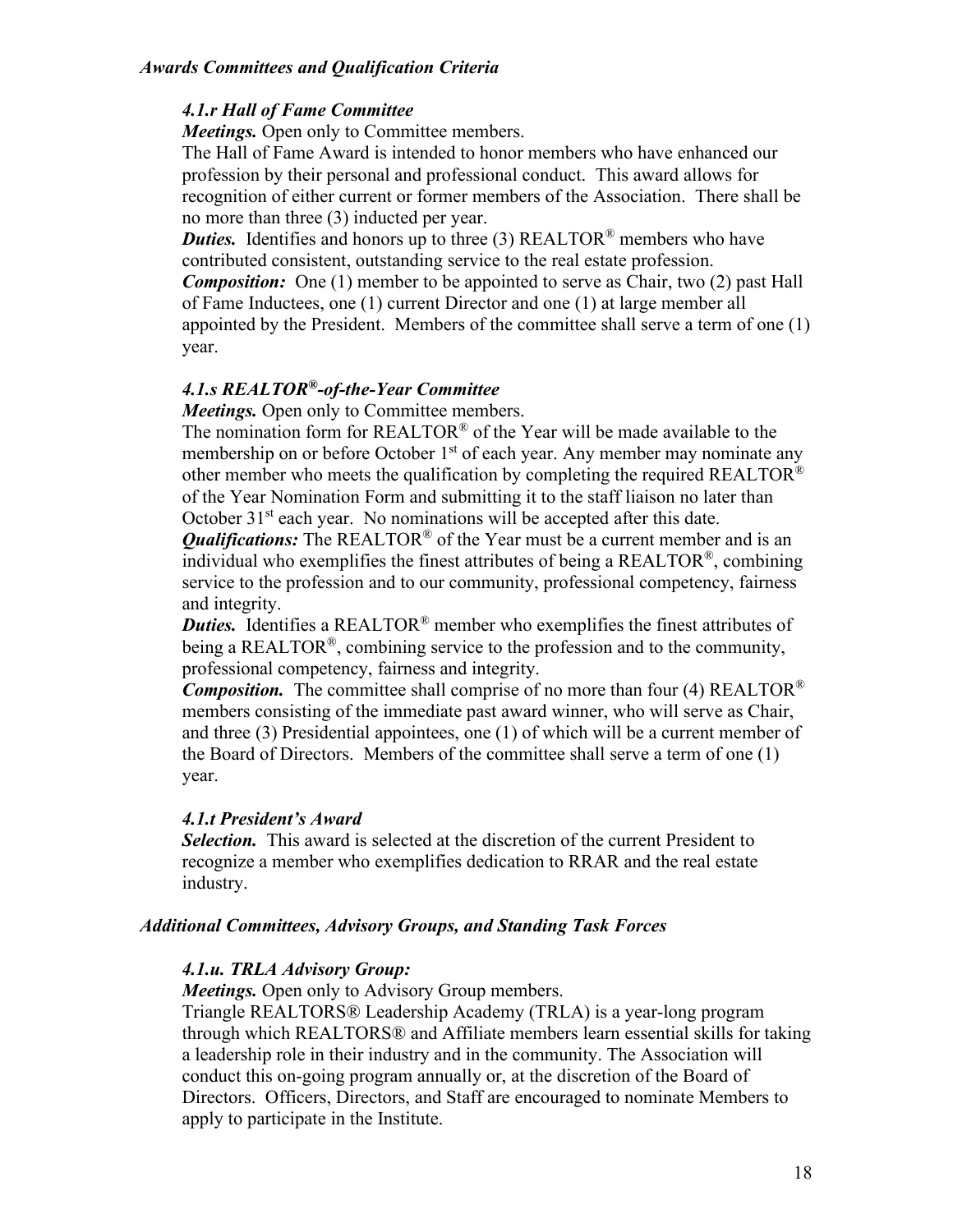An advisory group, approved by the Executive Committee, shall review the applications and determine participants. The advisory group shall remain confidential in composition and their deliberations.

TRLA meetings shall be held throughout the calendar year and designed to familiarize future RRAR leaders with all aspects of the REALTOR® family, including the North Carolina Association Realtors® and the National Association of REALTORS®.

#### *4.1.v Local Political Coordinators (LPC):*

*Meetings.* Open to all members.

Members of the LPC will be assigned to one of the following municipalities: City of Raleigh, Town of Apex, Town of Cary, Town of Fuquay Varina, Town of Garner, Town of Holly Springs, Town of Knightdale, Town of Morrisville, Town of Rolesville, Town of Wake Forest, Town of Wendell, Town of Zebulon, Harnett County and Wake County.

In their role as LPC, members of the committee are expected to:

- a. Have monthly communication(s) with one or more officials from their assigned municipality. This can include, but is not limited to, in-person meetings with Elected Officials, email correspondence with Elected Officials, attending committee, board or council meetings.
- b. Clearly and directly communicate the Association's position and reasoning for any Calls for Action to Elected Officials.
- c. Speak to the needs of REALTORS® and the real estate industry in their assigned municipality.
- d. Attend, along with Association Staff, any necessary meetings with Elected Officials from their municipality.
- e. Communicate information to the GPIC regarding their assigned municipality.

Openings for LPC positions will be by application. These applicants will be reviewed by GPIC Chair and Vice Chair, with input by staff, and appointed by the Executive Committee.

# *4.2 Committee Chairperson's Responsibilities*

Committee Chairpersons are responsible to the Board of Directors. It is the responsibility of the Committee Chairperson to see that recommendations, decisions and actions of the Committee are reported to the Board of Directors. Chairpersons are charged with working closely with their Staff Liaison in organizing committee members and implementing the specific goals and objectives of the committee as established annually by the Board of Directors.

Chairperson's responsibilities:

- a. Preside at committee meetings.
- b. Ensures their committees' actions supports objectives of the strategic plan.
- c. Prepare and approve agendas at least one (1) week prior to the committee meeting.
- d. Prior to the first meeting, will set and communicate to all members an attendance policy for all members using the recommendation of absences not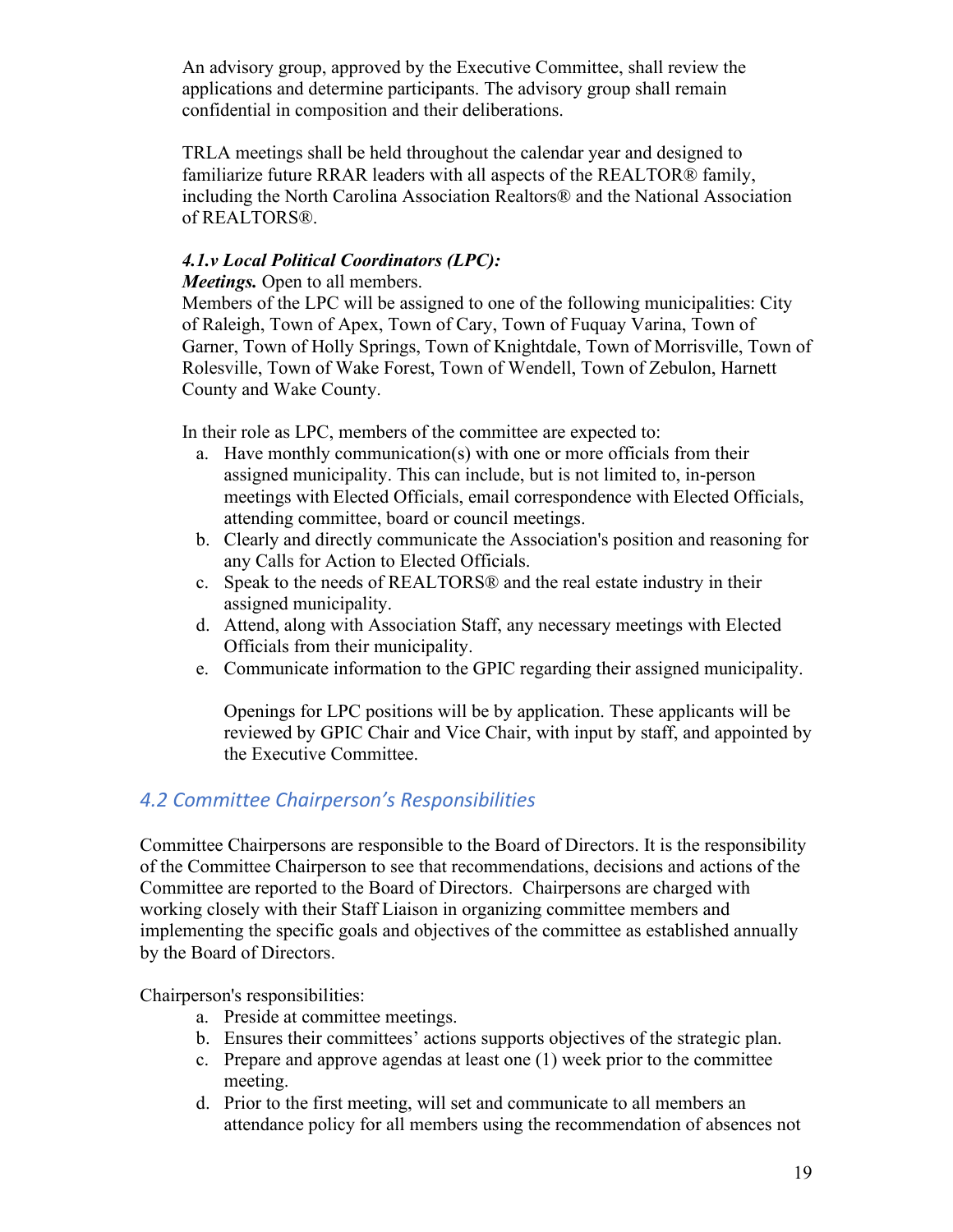to exceed 25 percent of the meetings. This policy will be acknowledged by signature by all committee members at the first meeting.

- e. Maintain, with assistance from the Staff Liaison, accurate and precise committee minutes, member attendance records and/or reports to be archived at the association.
- f. Committee budget request for the following year should be submitted no later than August 1st of each year to be reviewed and approved by the Finance Committee for recommendation to the Board of Directors. Any special financial requests outside of the budget shall be submitted to the Finance Committee for review to the Board of Directors
- g. Responsible for actively involving each committee member to ensure their retention and developing their leadership potential. It is essential that committee chairpersons be informed and knowledgeable in areas of the Association that affect their committees.
- h. Should be familiar with and communicate with committee members the importance of the current bylaws, policies, procedures and Robert's Rules of Order latest edition.
- i. Should be educated on Anti-Trust and Fair Housing laws and communicate or have them communicated at the first meeting of the year.
- j. Make recommendations for future committee membership to the President.

# *4.3 Staff Liaisons to Committees*

Staff liaisons are responsible for assisting committee chairpersons with communications and correspondence, taking attendance, meeting preparation, keeping detailed records of the revenues and expenses for their respective committees.

# *SECTION 5: LEGAL*

# *5.1 Errors and Omission Insurance Coverage*

The Raleigh Regional Association of REALTORS® is covered by Professional Liability and Errors and Omissions Insurance as prescribed by the National Association of REALTORS®. Coverage is based on compliance by the Association with the policies and recommendations of the NAR. Failure to comply will result in loss of coverage. It shall be the policy of the Board to take required actions to remain in compliance with NAR policies and recommendations.

# *5.2 Contracts*

With consent of the Executive Committee, only the President and/or the Chief Executive Officer may sign contracts that are binding upon the Association.

# *5.3 Legal Counsel & CPA*

The Association shall engage the services of Legal Counsel to counsel the Association relative to matters of interest to the Association which have legal implications. Legal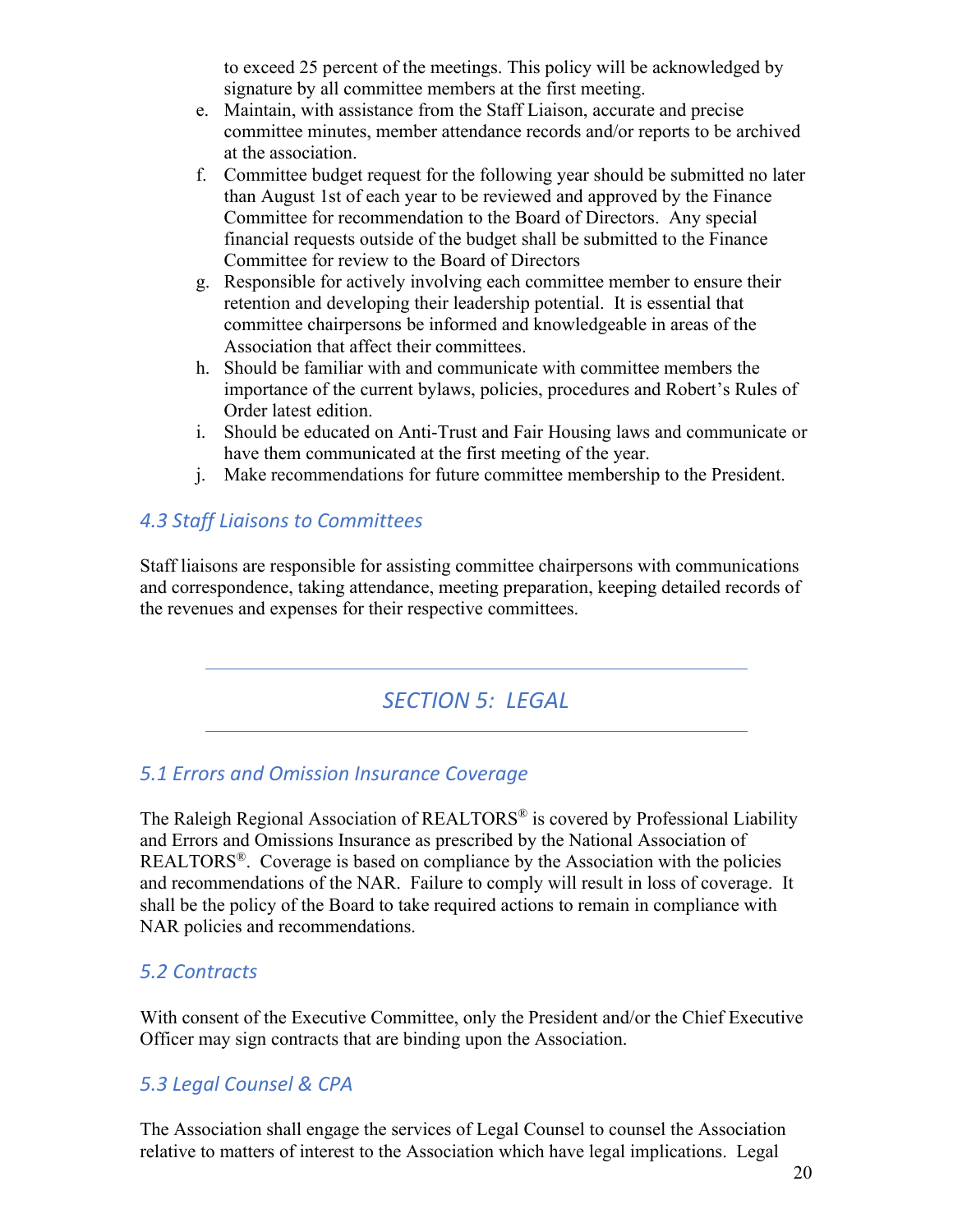Counsel shall initiate action only after approval of the President or the Chief Executive Officer.

The Association shall engage the services of a CPA to perform annual audit and other matters of financial interest.

The only persons authorized to contact the attorney and/or the CPA, at the expense of the Association, are the elected Officers and the Chief Executive Officer or authorized staff.

If an individual member contacts the attorney and/or the CPA, they should be told that the attorney and/or CPA will only spend time on their inquiry if the individual member involved is willing to pay for that time. Furthermore, the attorney and/or CPA may discuss only those matters, which the Board of Directors authorizes them to discuss.

Legal Counsel and the CPA are employed on a fee basis and are to be reviewed annually by the Executive Committee.

# *5.4 Anti-Trust Compliance*

The Raleigh Regional Association of REALTORS® does not fix, control, recommend, suggest or maintain commission rates or fees for services to be rendered by members or any percentage of division of commissions or fees between cooperating members or nonmembers.

Therefore, there shall be no discussion at any time by the Board of Directors, committees or staff of the Raleigh Regional Association of REALTORS® concerning these matters as described. It is recommended to Association members that no discussion of these matters take place in any group meetings of Association members even when such a meeting is not connected, in any manner, with the Raleigh Regional Association of REALTORS®, Inc.

Antitrust information shall be shared at the first meeting of the Board of Directors, each committee and the councils of the Raleigh Regional Association of REALTORS® annually.

### *5.5 LEGAL ACTION FUND*

A program of the Raleigh Regional Association of Realtors® (RRAR) known as the Legal Action Fund is hereby established.

#### *5.5.1 Purpose and Function*

- a. The principal function of the Legal Action Fund shall be to establish and administer the Fund, so as to best achieve the purposes and goals of the Fund. These purposes and goals are:
	- i. Promote amongst the Association's members an understanding of their rights and duties under federal, state and municipal law and to defray the expense of legal advice to that end.
	- ii. Provide financial resources and other assistance to parties, including but not limited to RRAR and its collective Officers, Directors and other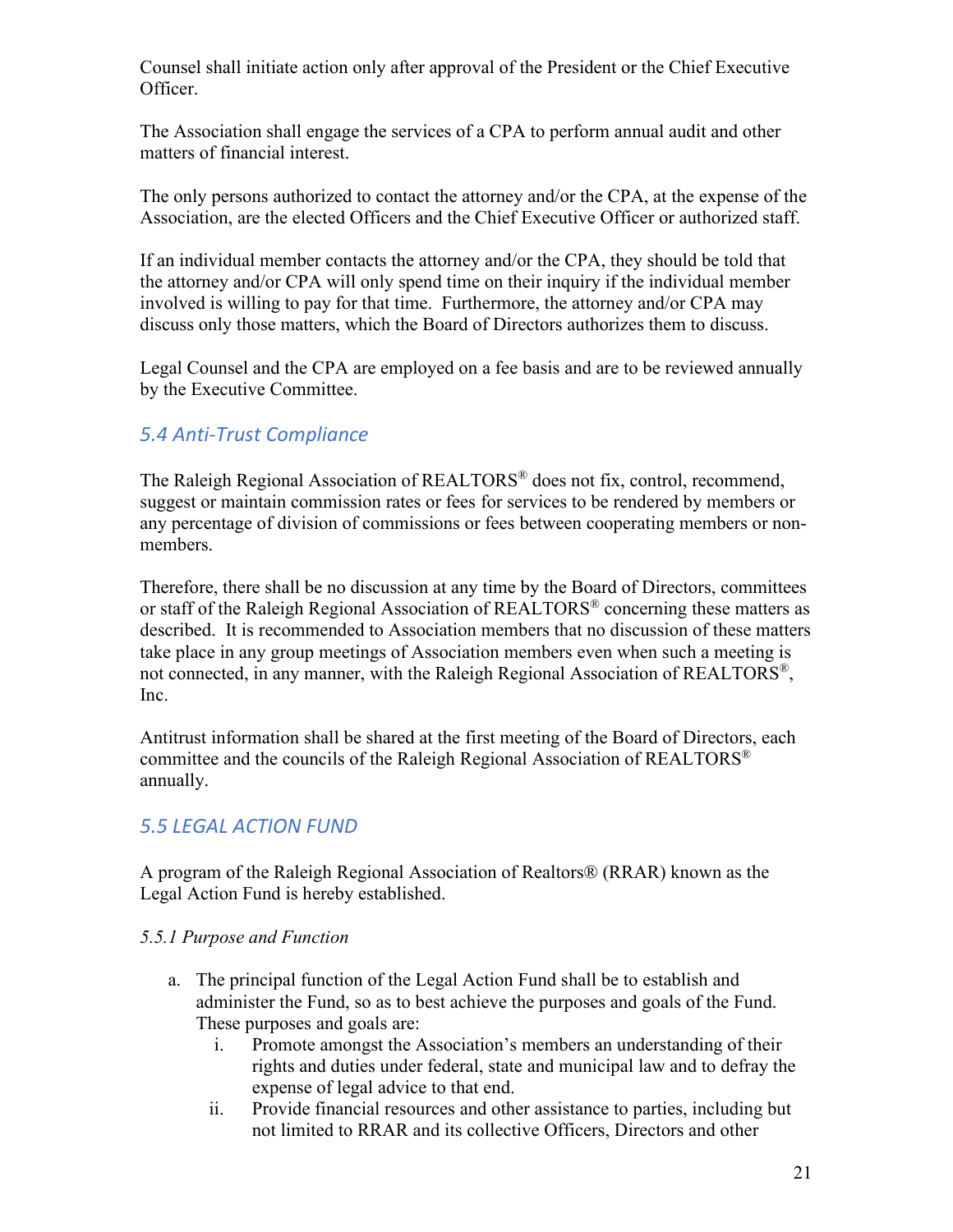persons acting in an official capacity on their behalf and the members of the RRAR, engaged in litigation, actual or proposed, or administrative action which may result in the determination of the relevant legal issues in a manner that may have important precedential significance to members, real estate licensees, real estate associations, private property owners or the real estate industry generally. Assistance may be provided only to cases that meet the Criteria for Case Support set forth in 5.5.3.

- iii. Preparation and filing of amicus curiae briefs in appropriate cases as recommended by the Legal Action Committee.
- iv. Defray the administrative costs and fees of the RRAR in connection with its involvement and participation in the Legal Action Fund in furtherance of the above- enumerated objectives.
- b. The Legal Action Fund shall be funded in accordance with the Reserve Policy.
- c. The Legal Action Fund shall be administered by the Legal Action Committee and the RRAR Board of Directors.
	- i. The Committee shall be made up of eleven (11) members consisting of the Policy Rapid Response Committee, the current President, President-Elect, Secretary/Treasurer, and Presidential appointee(s), as needed.
	- ii. The President of the RRAR shall serve as Chair of the Legal Action Committee, unless the President is involved in a request, in which case the committee shall be chaired by the next highest-ranking Officer.
	- iii. Meetings shall be held at the call of the Chair.
- d. The Legal Action Committee shall have authority to authorize expenditures from the Legal Action Fund. All decisions, recommendations, expenditures and disbursements of the Legal Action Committee and all disbursements from the Legal Action Fund shall be approved by the Board of Directors at the next scheduled meeting.
	- i. All disbursements from the Legal Action Fund shall be submitted to the Treasurer and finance department of the RRAR and paid by staff as directed by the Legal Action Committee upon the satisfaction of all contingencies, conditions or prerequisites imposed by the Committee.
- e. Any changes to the purposes, goals, and responsibilities of the Legal Action Committee must be approved by the Board of Directors.

#### *5.5.2 Requests for Assistance*

- a. All requests for assistance from the Legal Action Fund must be (1) in writing on the form prescribed by the Legal Action Committee; and (2) filed with the Chief Executive Officer of the RRAR. Upon receipt of a written request for assistance as set forth herein, the Chief Executive Officer of the RRAR shall notify the Legal Action Committee of the request.
- b. The Legal Action Committee, in collaboration with the Legal Counsel to the RRAR, or other counsel as deemed necessary, shall study the merits and implications of each request for assistance. Factors to be considered by the Legal Action Committee in acting upon requests for assistance shall include: whether the requesting parties are subject to threatened or actual litigation or administrative action by federal or state agencies; whether the requesting parties are the subject of threatened or pending litigation where the subject matter thereof could have statewide significance; the method and manner in which the requesting parties intend to handle the matter; and any other factors which the Legal Action Committee deems proper to consider.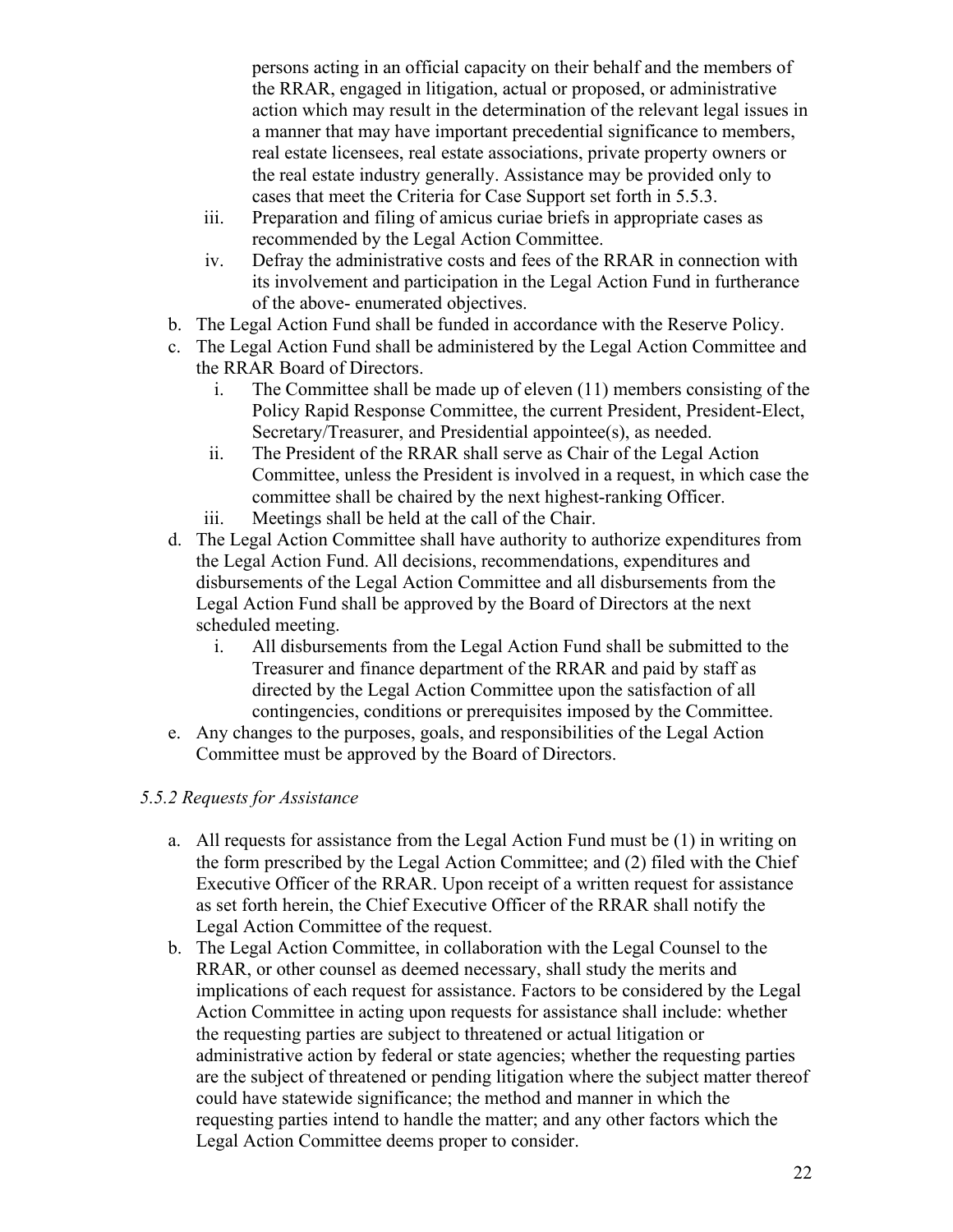- c. The requesting parties and/or their representatives may appear before the Legal Action Committee in support of their request and answer any questions posed by the Legal Action Committee. The Legal Action Committee will make its decision in Executive Session. The deliberations are confidential; the decision is not. A written notification of the Legal Action Committee's decision will be furnished to the requesting parties within 1-2 weeks following the conclusion of the meeting.
- d. Any reconsideration of requests for assistance shall be based on information not presented at time of the original presentation of the request to the Legal Action Committee.

#### *5.5.3 Criteria for Case Support*

- a. A case is eligible for consideration by the Legal Action Committee if it:
	- i. Relates to governmental agency action or investigation or to litigation, actual or proposed, which presents an opportunity for clarifying precedent on issues of significance to the RRAR, or the RRAR's membership; OR
	- ii. Involves issues designed to promote or defend the private property rights of members, the public, or others concerned with the protection of private property.
- b. Cases supported must clearly evidence the potential for industry wide and local, and even statewide, impact on real estate related matters, the operation of the REALTOR® association, its MLS or other private property rights.
- c. Support is not available for cases which will affect only the particular litigants or affect only the law of a particular local jurisdiction, unless it can be shown that the cases nevertheless have such industry and local wide significance.
- d. Financial support must be used for legal fees and expenses of the party supported and may not in any case be used to pay judgments, damages, fines or settlements, or to pay the legal fees of opposing counsel or costs of any other party.
- e. It is not a prerequisite of support that the litigants Broker in Charge and/or Company provide financial support to the case, but the Legal Action Committee may make its support of a case conditional on the Broker in Charge and/or Company also providing funding.
- f. The Legal Action Committee reserves the right to impose contingencies, conditions and/or prerequisites on support as it deems necessary or desirable, in its sole discretion, including, but not limited to, requiring verified statements of expenses at least equal to authorized disbursements from the Legal Action Fund for any supported case, and that RRAR be consulted on a current and continuing basis concerning decisions relating to the litigation which is being supported. Failure to satisfy such contingencies, conditions and/or prerequisites may result in the immediate suspension of all support of the litigation and the termination of such support if the recipient of support fails to justify such failures or otherwise satisfy the Legal Action Committee that support should be continued.

# *5.6 Harassment Policy*

The Raleigh Regional Association of REALTORS<sup>®</sup> is committed to maintaining a professional environment that is free from discrimination and in which members and staff at all levels can devote their full attention and best efforts to the activities of the Association. The Association does not authorize and will not tolerate any form of harassment on the following factors: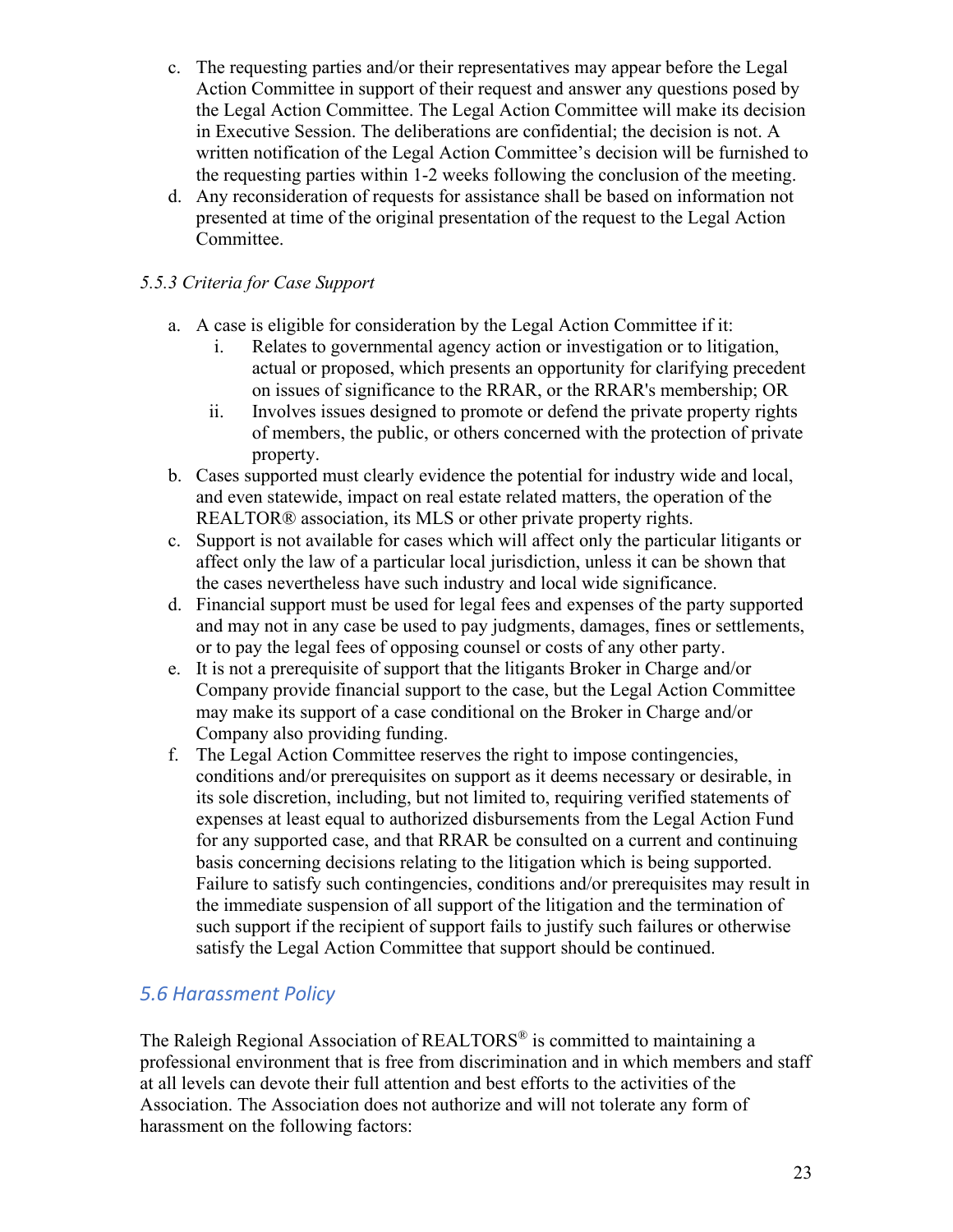Race, color, religion, sex, handicap, familial status, national origin, sexual orientation, gender identity or any other characteristic that is protected by law.

Examples of "harassment" that are covered by this policy include offensive language, jokes or other physical, verbal, written or pictorial conduct relating to the individual's race, color, religion, sex, handicap, familial status, national origin, sexual orientation, gender identity or any other characteristic that is protected by law would make a reasonable person experiencing such behavior feel uncomfortable or harassed. It is impossible to list every type of behavior that can be considered harassment in violation of this policy. In general, any conduct that could create an offensive environment will be considered harassment in violation of this policy. This is the case even if the offending party did not mean to be offensive. It is essential that all members and staff be sensitive to the feelings of others.

#### *Sexual Harassment*

Individuals (including vendors, customers, and visitors) are prohibited from harassing employees, Individuals, and other covered persons based on that individual's sex or gender (including pregnancy and status as a transgender or transsexual individual) and regardless of the harasser's sex or gender.

Sexual harassment means any harassment based on someone's sex or gender. It includes harassment that is not sexual in nature (for example, offensive remarks about an individual's sex or gender), as well as any unwelcome sexual advances or requests for sexual favors or any other conduct of a sexual nature.

The Association will not tolerate any form of sexual harassment, regardless of whether it is verbal (for example, epithets, derogatory statements, slurs, sexually-related comments or jokes, unwelcome sexual advances, or requests for sexual favors), physical (for example, assault or inappropriate physical contact), visual (for example, displaying sexually suggestive posters cartoons or drawings, sending inappropriate adult-themed gifts, leering, or making sexual gestures), or online (for example, derogatory statements or sexually suggestive postings in any social media platform including Facebook, Twitter, Instagram, Snapchat, etc). This list is illustrative only, and not exhaustive. No form of sexual harassment will be tolerated.

Harassment is prohibited both at the Association workplace and at Associationsponsored events off premises.

### *Reporting Harassment*

The Raleigh Regional Association of REALTORS® can only resolve matters of which it has knowledge. Any individual who feels they have been harassed or has witnessed harassment has a duty to immediately report the alleged harassment so that it may be investigated, and appropriate action taken. This is true whether the alleged harasser is an employee, association member, Officer or Director.

To report alleged harassment, contact the current President of the Association. In the case that he or she is the subject of the allegation, contact the next highest-ranking Officer.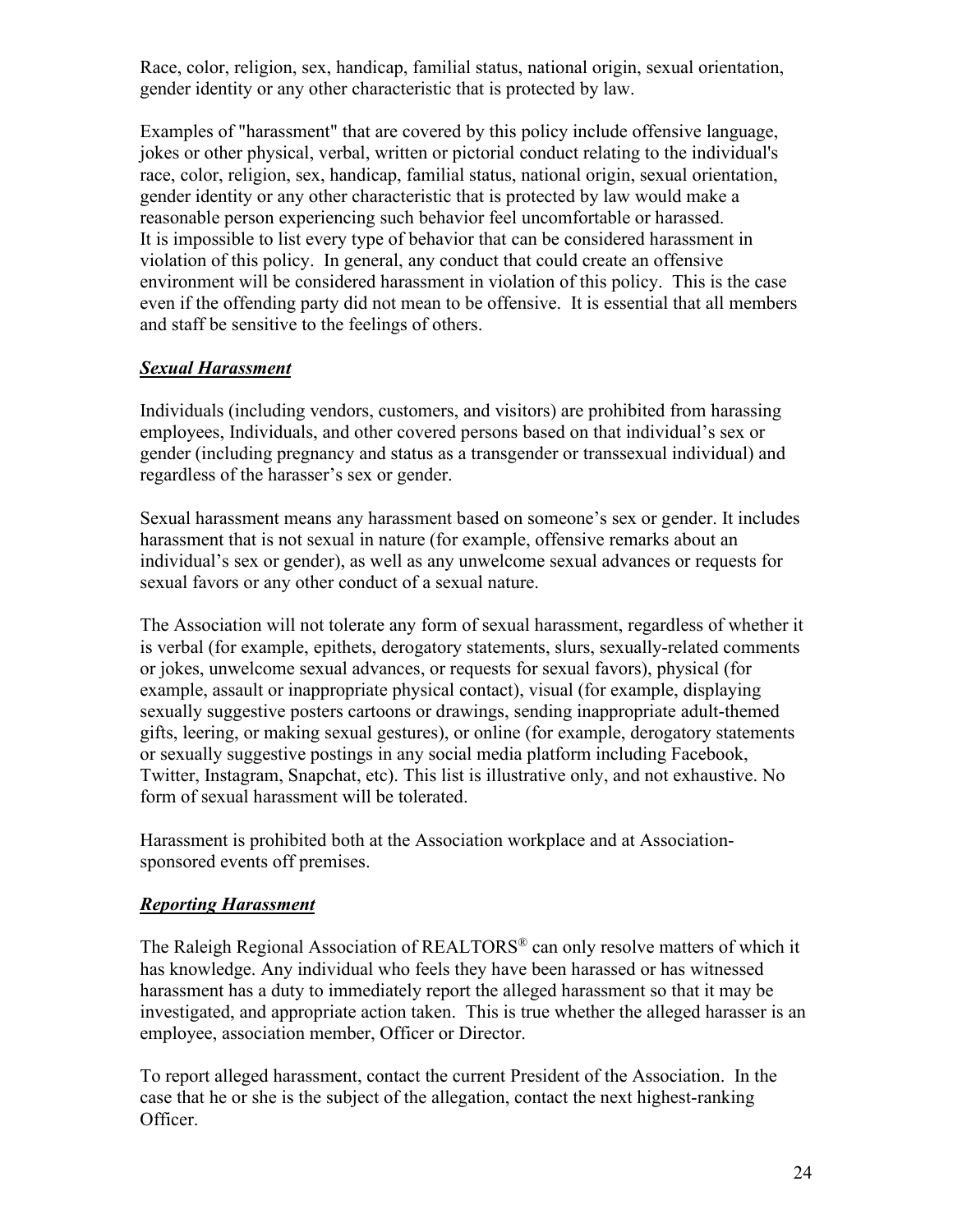Once received, a prompt and thorough investigation will be conducted.

The finding of all pertinent facts shall be conducted by the investigatory team, in consultation with legal counsel for the association.

Composition of the investigatory team is as follows:

- a. President, who shall serve as Chair
- b. President-Elect,
- c. and/or Chief Executive Officer,
- d. and one (1) member of the Board of Directors selected by the highest-ranking officer not named in the complaint

*NOTE: If the complaint names the President, President-Elect or Chief Executive Officer, they may not participate in the investigative proceedings and shall be replaced by the Immediate Past President or, alternatively, by another member of the Board of Directors selected by the highest-ranking officer not named in the complaint.*

Should the investigatory team determine that the facts of finding present enough evidence that a complaint should move forward, a hearing panel shall be assembled. The Professional Standards process of the Association, as provided in the Code of Ethics and Arbitration Manual of the National Association of REALTORS®, shall be utilized.

Should any member of the Association be found in violation of this harassment policy, such member may be reprimanded, fined, placed on probation, suspended, or expelled by the Board of Directors after the hearing.

At the conclusion of the investigation the reporting individual will be informed of the action taken, if any. All investigation results will be kept as confidential as possible.

As used in this section, harassment means any verbal or physical conduct including threatening or obscene language, unwelcome sexual advances, stalking, actions including strikes, shoves, kicks, or other similar physical contact, or threats to do the same, or any other conduct with the purpose or effect of unreasonably interfering with an individual's work performance by creating a hostile, intimidating or offensive work environment.

# *5.7 Whistleblower Policy*

#### **Whistleblower Policy Purpose.**

The purpose of this Whistleblower Policy is to: (1) encourage staff and volunteers to come forward with credible information on illegal practices or serious violations of adopted policies of the Association; (2) specify that the Association will protect the person from retaliation; and (3) identify where such information can be reported.

#### **Encouragement of reporting**.

The Association encourages complaints, reports or inquiries about illegal practices or serious violations of the Association's policies, including illegal or improper conduct by the Association itself, by its leadership, or by others on its behalf. Appropriate subjects to raise under this policy include violations of law, financial improprieties, accounting or audit irregularities, harm to public health or safety, ethical violations, or other similar illegal or improper practices or policies. Other subjects on which the Association has existing complaint mechanisms or policies should be addressed through channels described in those mechanisms or policies, such as raising matters of alleged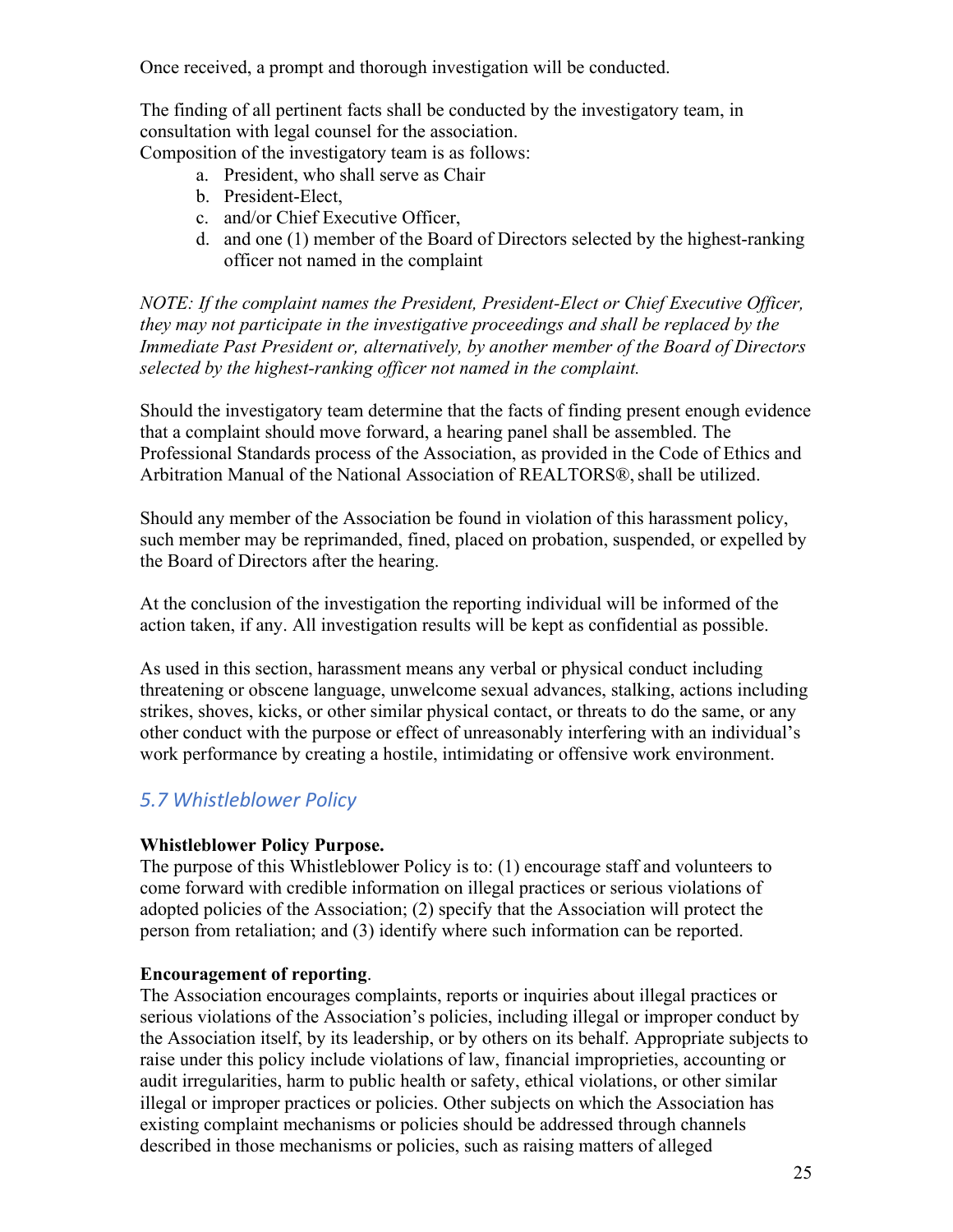discrimination or harassment, unless those channels are themselves implicated in the wrongdoing. This policy is not intended to provide a means of appeal from outcomes in those other mechanisms.

#### **Protection from retaliation.**

The Association prohibits retaliation by or on behalf of the Association against staff or volunteers for making good faith complaints, reports or inquiries under this policy or for participating in a review or investigation under this policy. This protection extends to those whose allegations are made in good faith but prove to be mistaken. The Association prohibits retaliation against staff and volunteers for refusal to participate in an activity that would result in a violation of local, state or federal law. The Association will not retaliate against a staff member or volunteer who discloses or threatens to disclose to a supervisor, director, vice-president, the chief executive officer, or law enforcement agency or other governmental agency, any activity, policy, or practice of the Association that the person reasonably believes is in violation of a local, state or federal law. The Association reserves the right to discipline staff or volunteers who make bad faith, knowingly false, or vexatious complaints, reports or inquiries or who otherwise abuse this policy.

#### **Where to report.**

A complaint, report or inquiry may be made under this policy on a confidential or anonymous basis and will be kept confidential to the extent possible, consistent with the need to conduct an adequate investigation. The complaint, report or inquiry should describe in detail the specific facts demonstrating its basis. A complaint, report or inquiry by staff should be directed to a direct supervisor and ultimately the Chief Executive Officer; if this person is implicated in the complaint, report, or inquiry, it should be directed to the President. A complaint, report, or inquiry by a volunteer member should be directed to the Association's President and, if the President is implicated in the complaint, report or inquiry, it should be directed to the Association's President-elect or Chief Executive Officer. In both cases the Board's legal counsel should be made aware of the report.

The Association will conduct a prompt, discreet, and objective review or investigation. Staff or volunteers must recognize that the Association may be unable to fully evaluate a vague or general complaint, report or inquiry that is made anonymously.

| Accident Reports and Claims (settled cases)                        | 10 years    |
|--------------------------------------------------------------------|-------------|
| <b>Audit Reports</b>                                               | Permanently |
| <b>Bank Reconciliations</b>                                        | l year      |
| Capital Stock and Bond Records (ledgers, transfer register, stubs  | Permanently |
| showing, issues, record of interest coupons, options and so forth) |             |
| Cash Receipt Records                                               | 3 years     |
| <b>Charts of Accounts</b>                                          | Permanently |
| Checks (Cancelled; See Exceptions Below)                           | 3 years     |
| Checks (Cancelled for Important Payments)                          | Permanently |
| *Such as: taxes, purchases of property, special contracts and so   |             |
| forth. Checks should be filed with the papers pertaining to the    |             |
| underlying transaction                                             |             |

# *5.8 Record Retention Policy*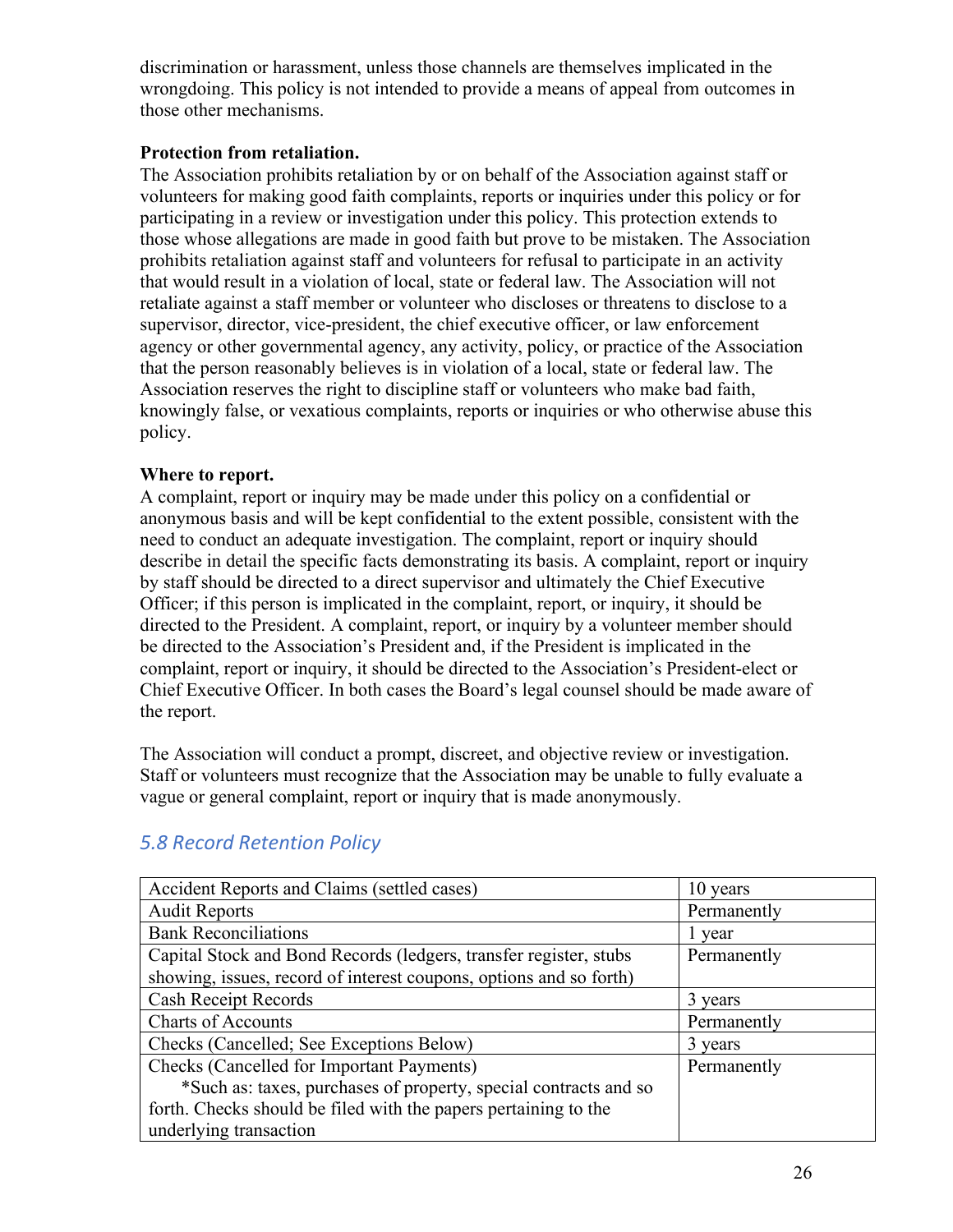| Compliance Rules/Regs (TMLS)                                          | 1 year             |
|-----------------------------------------------------------------------|--------------------|
| <b>Continuing Education Documents</b>                                 | 3 years            |
| Contracts and Leases (Expired)                                        | 7 years            |
| Contracts and Leases (Still in Effect)                                | Permanently        |
| Corporate Documents (including Bylaws, Charter and Governing          | Permanently        |
| Documents)                                                            |                    |
| Correspondence (General)                                              | 3 years            |
| Correspondence (Legal and Important Matters)                          | Permanently        |
| Deeds, Mortgages and Bills of Sale                                    | Permanently        |
| Deposit Slips                                                         | 1 year             |
| <b>Depreciation Schedules</b>                                         | Permanently        |
| <b>Employee Personnel Records</b>                                     | 4 years            |
| <b>Employment Applications</b>                                        | 4 years            |
| Financial Statements (End-of-Year)                                    | Permanently        |
| General and Private Ledgers                                           | Permanently        |
| (and end-of-year trial balance)                                       |                    |
| Grevance/Professional Standards Documents                             | 21 days            |
| *At minimum, all professional standards records should be             |                    |
| retained until the appeal or procedural review period has expired.    |                    |
| Ethics proceedings will be retained permanently in the respondent's   |                    |
| membership file                                                       |                    |
| <b>Insurance Policies (Expired)</b>                                   | 3 years            |
| <b>Insurance Policies (Current)</b>                                   | Permanently        |
| (accident reports, claims, policies and so forth)                     |                    |
| Inventories (Products, Materials & Supplies)                          | 3 years            |
| <b>Invoices From Vendors</b>                                          | 3 years            |
| Membership Records                                                    | <b>Active Only</b> |
| Minute Book of Director (Including stockholders, Bylaws and           | Permanently        |
| Charter)                                                              |                    |
| <b>NAR/NCR Payment Records</b>                                        | 2 years            |
| Occupational Inquiry and Illness Records                              | 5 years            |
| Payroll Records and Summaries (Including payments to pensioners)      | 4 years            |
| Petty Cash Vouchers                                                   | 3 years            |
| Postage Records                                                       | 1 year             |
| Property Records (Including costs, depreciation reserves, end-of-year | Permanently        |
| trial balances, blueprints and plans)                                 |                    |
| Publications (REALTOR® Review)                                        | Permanently        |
| <b>Purchase Orders</b>                                                | 3 years            |
| Reorganization Records                                                | Permanently        |
| Rosters                                                               | Permanently        |
| <b>Sales Records</b>                                                  | 3 years            |
| Tax Returns and Worksheets                                            | Permanently        |
| <b>Termination Records</b>                                            | Permanently        |

# *5.9 Leadership/Conflict of Interest Policy*

Service as a leader for the Raleigh Regional REALTOR® Association (RRAR) gives rise to certain legal obligations to the Association. One obligation is the fiduciary duty owed to RRAR by the leader. It requires the exercise of reasonable care in performing duties to RRAR, exhibiting honesty and good faith and encompasses the responsibilities of both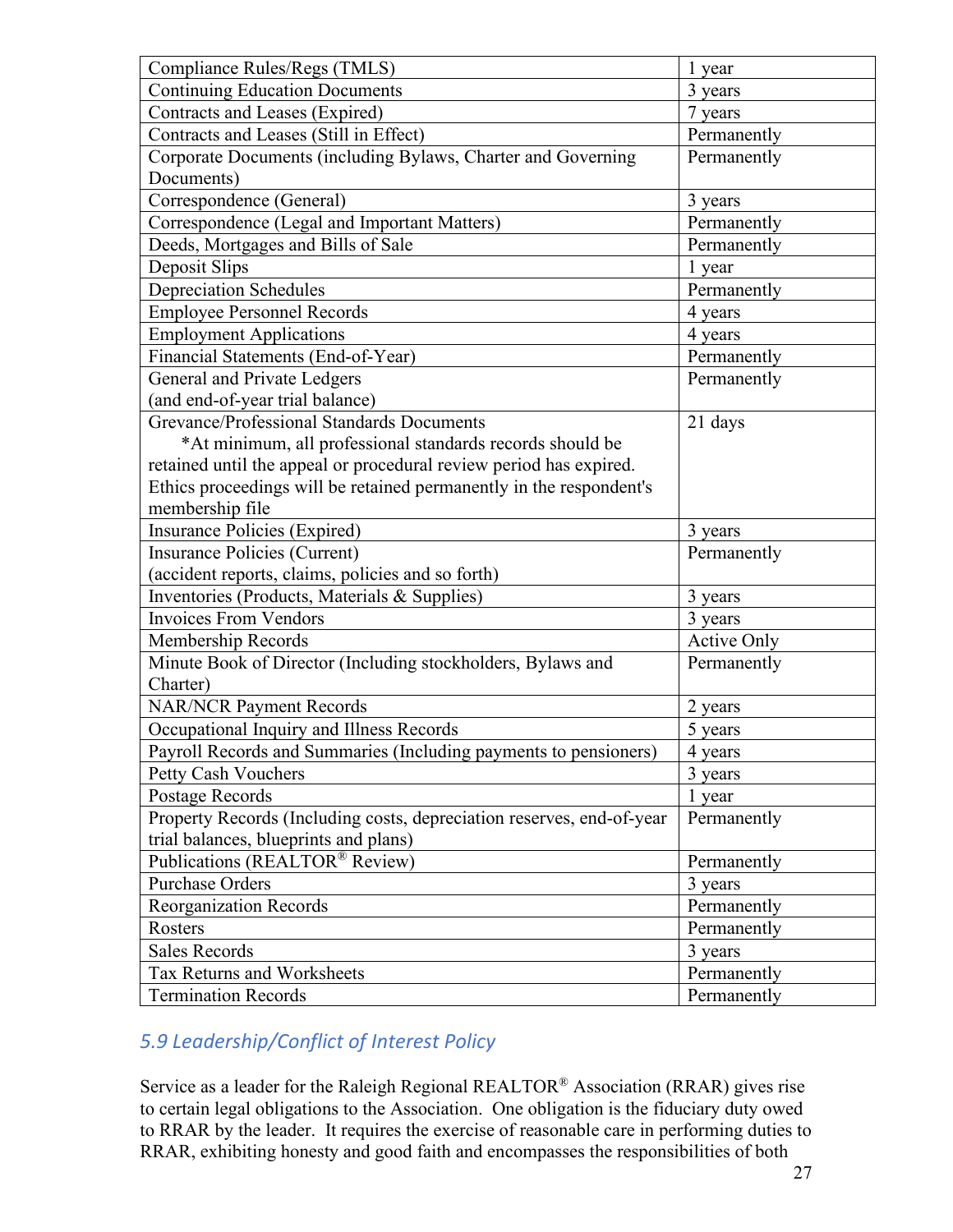care and loyalty. The duty of loyalty requires RRAR leaders to avoid conflicts of interest and look out for RRAR's best interests, not their own.

A conflict of interest may exist when one participates in the decision-making process on an issue for RRAR while concurrently having other business, professional or personal interests that could tend one toward bias or predisposition on the issue. The fiduciary duty of a leader also requires a leader to avoid the appropriation of programs and activities, particularly business prospects that properly belong to RRAR. **RRAR's leaders must also maintain the confidentiality of RRAR information.**

Even where the RRAR leader might be appointed or elected regionally or by virtue of the RRAR leader's professional position within a particular organization or practice area, **the obligations of the RRAR leader are to RRAR as an organization, not to the RRAR leader's constituency.** The following policies apply to all RRAR leaders, including but not limited to Officers, Directors, and members of all RRAR decision-making bodies, such as the Board of Directors or Executive Committee.

#### *Conflict of Interest Policy*

According to *Black's Law Dictionary*, a conflict of interest is defined as, "A term used in connection with public officials and fiduciaries and their relationship to matters of private interest or gain to them." Any RRAR leader will be considered to have a conflict of interest whenever that leader:

- a. Is a principal, partner, officer, director, member, manager or greater than one percent (1%) owner of a business providing products or services to or competing with RRAR;
- b. Is a principal, partner, officer, director, member, manager or greater than one percent (1%) owner of a business being considered as a provider of products or services to or competing with RRAR; or
- c. Holds any unique and substantial interest in a business, financial or otherwise, such as a familial, personal, employer-employee, contractor-contracted, shareholder or governance relationship with the business.

Any RRAR leader with a potential conflict of interest must immediately disclose their interest at the outset of any discussions by a decision-making body pertaining to the potential conflict.

Such RRAR leaders shall be excused from such discussion unless otherwise requested by the board of directors and shall respond to any questions asked of them. Furthermore, no RRAR leader with a conflict of interest may vote on any matter in which the RRAR leader has a conflict of interest, including votes to block or alter the actions of the decision-making body in order to benefit the business in which they have an interest. Minutes of appropriate meetings shall reflect that such disclosure was made, and that the leader excused himself or herself from the discussion of the pros and cons and vote on the matter.

#### *Financial/Ownership Disclosure Policy*

If the RRAR leader has personal knowledge that RRAR is considering doing business with an entity in which the RRAR leader has any financial or ownership interest, then such leader must disclose the existence of his or her financial or ownership interest.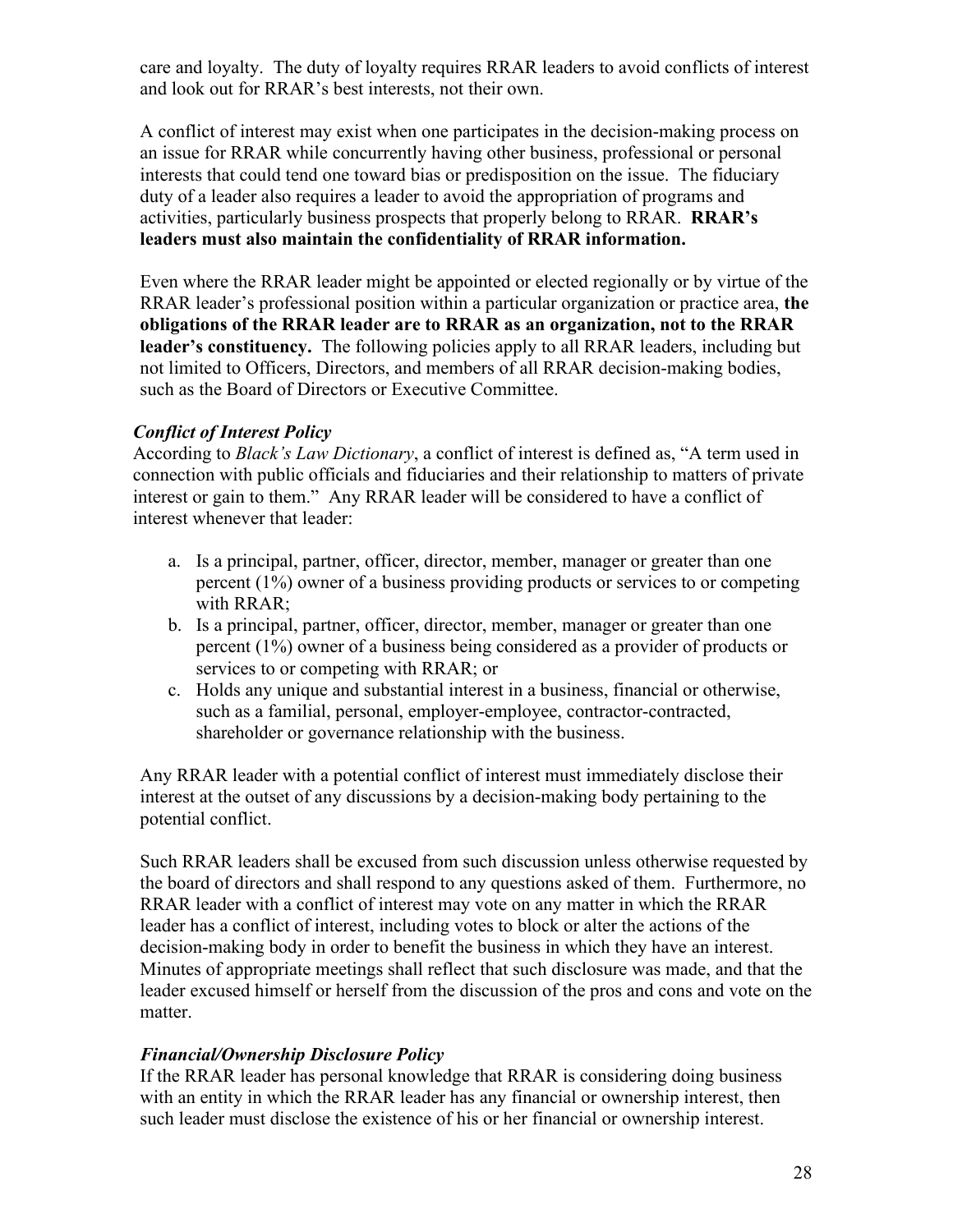If the RRAR leader has a financial or ownership interest in an entity that the RRAR leader knows is offering competing products and services as those offered by RRAR, then such RRAR leader must disclose the existence of his or her financial or ownership interest.

RRAR leaders with a financial or ownership interest must disclose their interest at the outset of any discussions by a decision-making body pertaining to the Business or any of its products or services. The RRAR leader shall be excused from such discussion unless otherwise requested by the board of directors and shall respond to any questions asked of him or her. Furthermore, no RRAR leader with a financial or ownership interest, including votes to block or alter the actions of the decision-making body in order to benefit the Business in which he or she has an interest. Minutes of appropriate meetings shall reflect that such disclosure was made, and that the leader excused himself or herself from the discussion of the pros and cons and vote on the matter.

#### *Corporate Opportunities Policy*

Any RRAR leader who learns of a business opening, investment, project, or program through his or her service to RRAR may not pursue that opportunity outside of RRAR without first offering it to RRAR. Only if RRAR decides not to proceed (i.e., abandons the corporate opportunity) may he or she proceed independently of RRAR.

*NOTE: No RRAR leader is prohibited from engaging in conduct in the same general line of commerce as RRAR, but he or she must conduct his or her own activities in good faith and without injury to RRAR. For example, assume that part of your service on a committee entails development of an educational course to be delivered to RRAR members. It would be a violation of this policy to take the work of the committee and use it to create an educational course for your personal financial gain.*

#### *Confidential Information Policy*

Any RRAR leader must (a) maintain in confidence and not disclose or cause to be disclosed to anyone, other than RRAR, any information designated as confidential at RRAR's sole discretion; prior to or during deliberation by RRAR; (b) keep any materials containing confidential information in a safe and secure place to protect against inadvertent disclosure; and (c) preserve confidential information indefinitely, even after expiration of the leader's service. Upon expiration of the leader's service, the leader must promptly return to RRAR staff, upon request, any materials containing confidential information sent to or acquired by the leader relating to the leader's work for RRAR. For example, assume that the executive committee, during its search for a CEO, designates the deliberations as "confidential" to preserve the integrity of the search. It would be a violation of this policy for members of the committee to disclose such deliberations to anyone outside the committee except as may be required to conduct the committee's business or as required by law.

#### *Service Statement*

Any person serving RRAR in an elected or appointed position must sign a service statement in a form designated by RRAR prior to serving.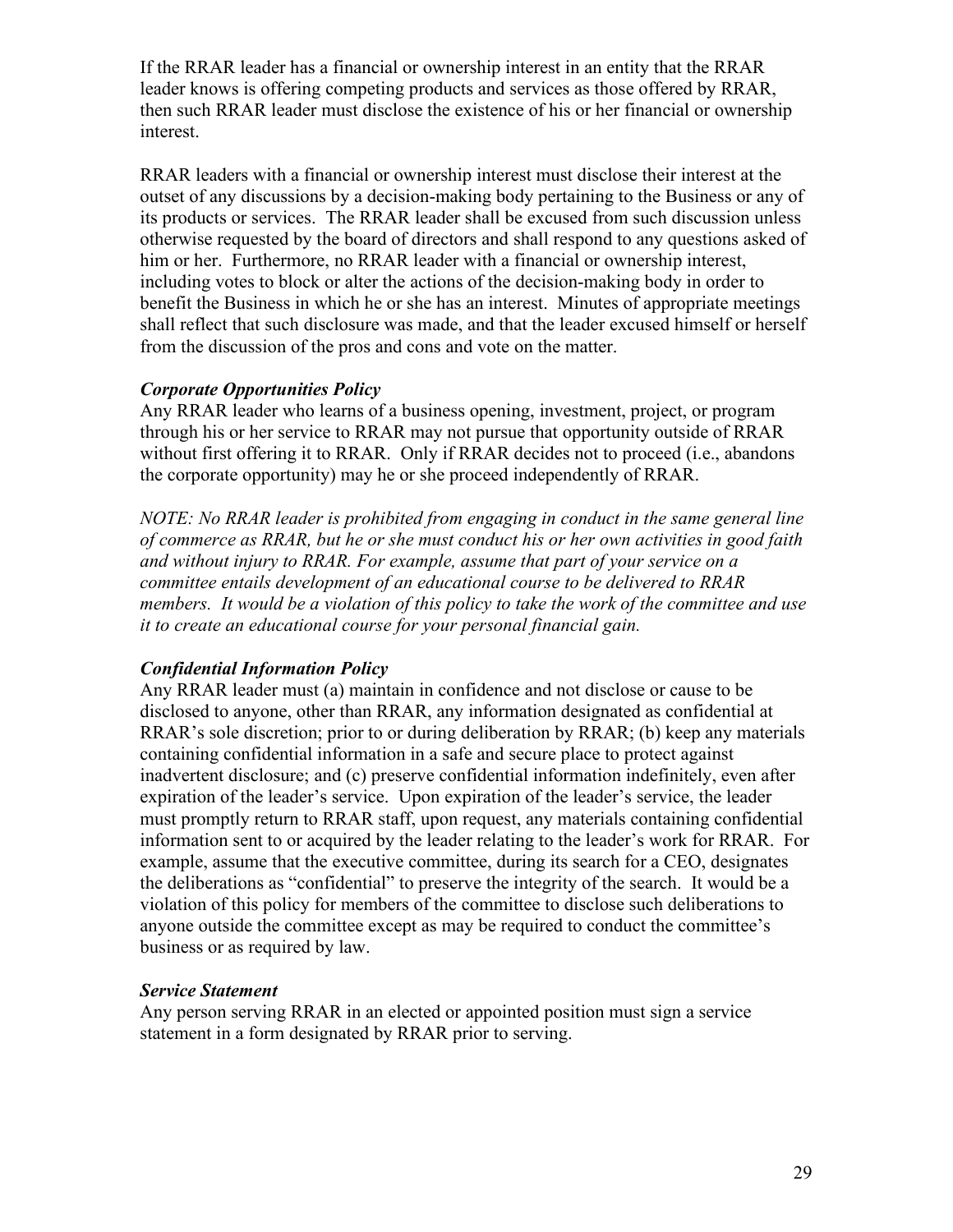# *SECTION 6: FINANCE*

### *6.1 Authorized Signatures*

The Secretary/Treasurer, President, Chief Executive Officer and an additional staff member shall have authorization to sign checks, initiate electronic payment, and financial documents for the Association.

Signature authorization cards will be updated annually to add the Secretary/Treasurer to the Associations operating account and a resolution will be filed annually by staff with all banks and savings institutions in which the Association maintains accounts.

### *6.2 Financial Information Disclosure to Members*

Member access to financial information of the Association is defined under *9.3 Members' Access to Meetings and Materials*.

### *6.3 Annual Operating Budget (Amended 8/2013)*

The Secretary/Treasurer shall prepare the Annual Operating Budget of the Association with the assistance of the Chief Executive Officer and Finance Committee. The Annual Operating Budget shall be a zero-based budget. The Secretary/Treasurer shall present the annual budget to the Board of Directors in the October/November meeting. Approval of said budget shall occur no later than the December Board of Directors meeting as required in the bylaws.

No expenditure in excess of \$25,000 annually which would exceed the approved budget can be made without a review by the Secretary/Treasurer and approval of the Executive Committee.

When planning the annual budget, the Secretary/Treasurer shall evaluate and take into consideration any economic factors which may affect the income from membership dues. The budget should align with the current strategic plan, specific goals or programs projected for implementation during the coming year and evaluation of existing programs and services of the Association.

# *6.4 Financial Reserve Policy*

a. The **General Operating Reserve Fund** of the Association is to be an amount not to exceed seventy-five percent (75%) of the Association's annual Operating Expenses averaged using the previous two (2) years for which annual operational expenses have been audited or \$750,000.00 whichever is greater. Funds in excess of the established General Operating Reserves and other dedicated reserves will be expended at the recommendation of the Finance Committee and by approval of the Board of Directors for the reduction of long-term debt, to offset a deficit budget or for the betterment of the Association and its members through providing for the operations and initiatives of the Association.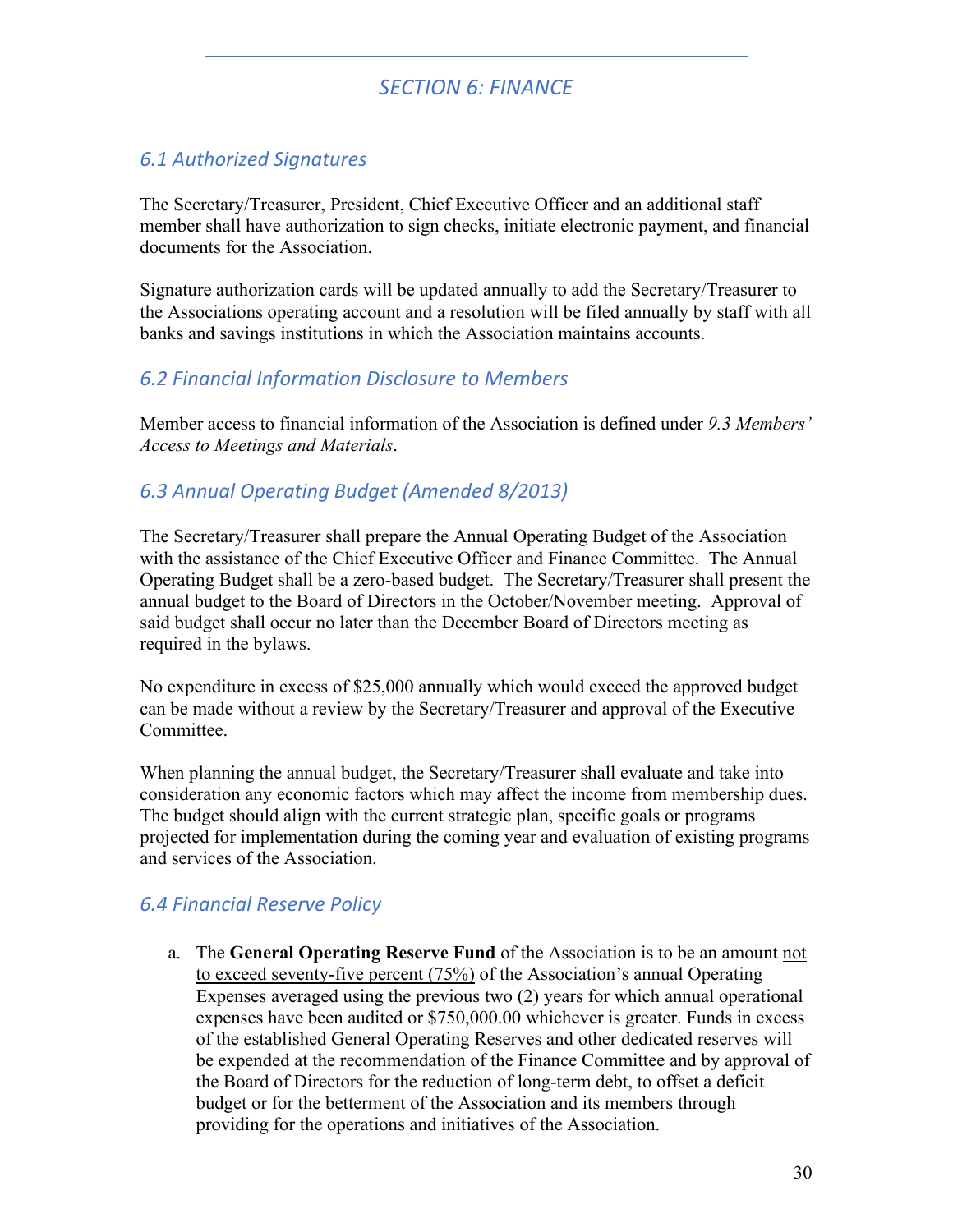- b. In addition to the General Operating Reserve Fund, the following reserve funds may be funded exceeding the requirements set forth in section A above as recommended by the Finance Committee and approved by the Board of Directors:
	- 1. **Capital Assets Fund** not to exceed \$500,000.00 these reserves will be expended for the acquisition of capital assets or asset improvements and will be expended at the recommendation of the Finance Committee and by approval of the Board of Directors.
	- 2. **Legal Action Fund** not to exceed \$100,000.00 these reserves will be expended to defray the costs associated with legal action involving the Association or one of the Association's members in matters of legal precedence related to private property rights and/or the practice of real estate. This fund will be administered by the Legal Action Committee in accordance with the policies in Section 5.5 of this Manual.
	- 3. **Ray Larcher Opportunity Fund** not to exceed \$50,000.00 these reserves will be expended in order to allow the Raleigh Regional Association of REALTORS® to capitalize on opportunities presented to it and will be expended by approval of the Executive Committee.

*Note: General Operating Reserves shall be calculated as of December 31st as: Total Cash and Certificates of Deposits – (Total Current Liabilities - Prepaid Dues)*

*Operating Expenses shall be calculated for the period ending December 31st as: Total Expenses – State and National Dues Expense*

# *6.5 Capitalization*

This policy establishes the minimum cost (capitalization amount) that shall be used to determine the capital assets that are to be recorded in Raleigh Regional Association of REALTORS®' annual financial statements.

A Capital Asset is defined as a unit of property that: (1) has an economic useful life that extends beyond 12 months; and (2) was acquired or produced for a cost of \$1,000 or more and will be the threshold for minimum capitalization. Any items costing below this amount should be expenses in Raleigh Regional Association of REALTORS®' financial statements.

All Capital Assets are recorded at historical cost as of the date acquired. Tangible assets costing below the threshold amount are recorded as an expense for Raleigh Regional Association of REALTORS®' annual financial statements. Assets with an economic useful life of 12 months or less are required to be expensed for financial statement purposes, regardless of the acquisition or production cost.

Invoices substantiating an acquisition cost of each unit of property shall be retained for a minimum of 4 years.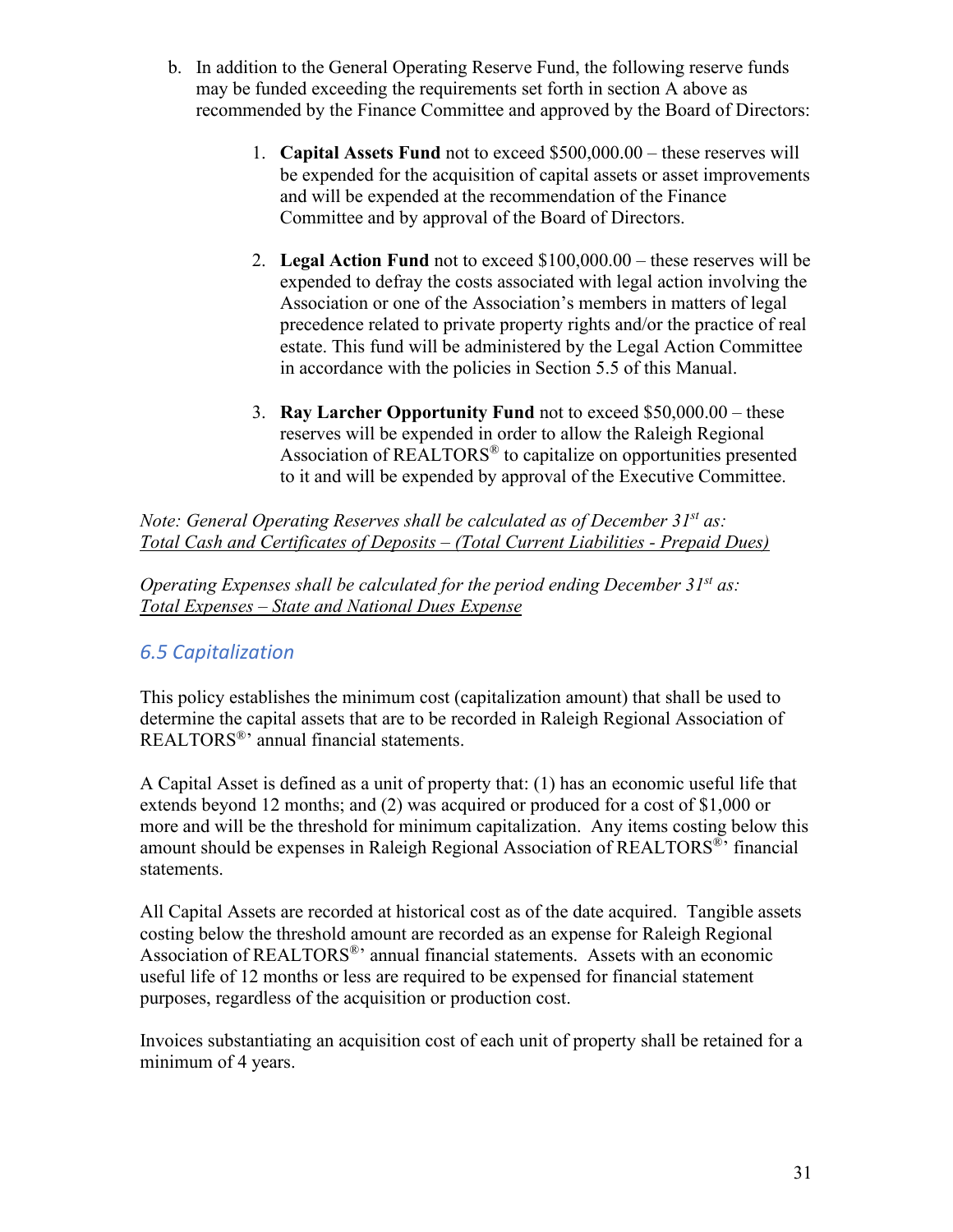# *6.6 Petty Cash*

The Association shall maintain a petty cash fund in an amount necessary for minor miscellaneous expenses of the Association. The Chief Executive Officer or Department Manager shall authorize disbursements from petty cash.

### *6.7 Dues Refunds*

- a. RRAR will only issue refunds in the case of overpayment. RRAR will consider refunds for cancellation of membership, prior to the upcoming fiscal year, if received by December 31st.
- b. Upon request by a member, or on behalf of a member, who experiences extreme hardships, which can be documented, may request a waiver of the local portion of their dues to be considered by the Executive Committee.

### *6.8 Non-Payment, Late Fees and Insufficient Funds*

The Association reserves the right to charge a late fee in the amount of \$35 for dues not paid by January  $15<sup>th</sup>$ . For members whose payments are returned by their bank for insufficient funds, a penalty of \$25 will be charged to the member.

Any Association payments not paid within one (1) month after the due date, the nonpaying Member is subject to suspension at the discretion of the Board of Directors. Two (2) months after the due date, membership of the nonpaying member may be terminated at the discretion of the Board of Directors. Three (3) months after the due date, membership of the nonpaying Member shall automatically terminate unless within that time the amount due is paid. However, no action shall be taken to suspend or expel a member for nonpayment of disputed amounts until the accuracy of the amount owed has been confirmed by the Board of Directors.

A former member who has had his/her membership terminated for nonpayment of dues, fees, fines, or other assessments duly levied in accordance with the provisions of these Bylaws or the provisions of other rules and regulations of the association or any of its services, departments, divisions, or subsidiaries may apply for reinstatement in a manner prescribed for new applicants for membership, after making payment in full of all accounts due as of the date of termination.

### *6.9 Annual Audit*

An annual audit of the Association's bookkeeping, accounts and financial records shall be conducted by a Certified Public Accountant after the close of the fiscal year, or upon approval of the Board of Directors at such other times as may be required. The results of the Audit shall be presented to the Board of Directors and the membership as required by the bylaws.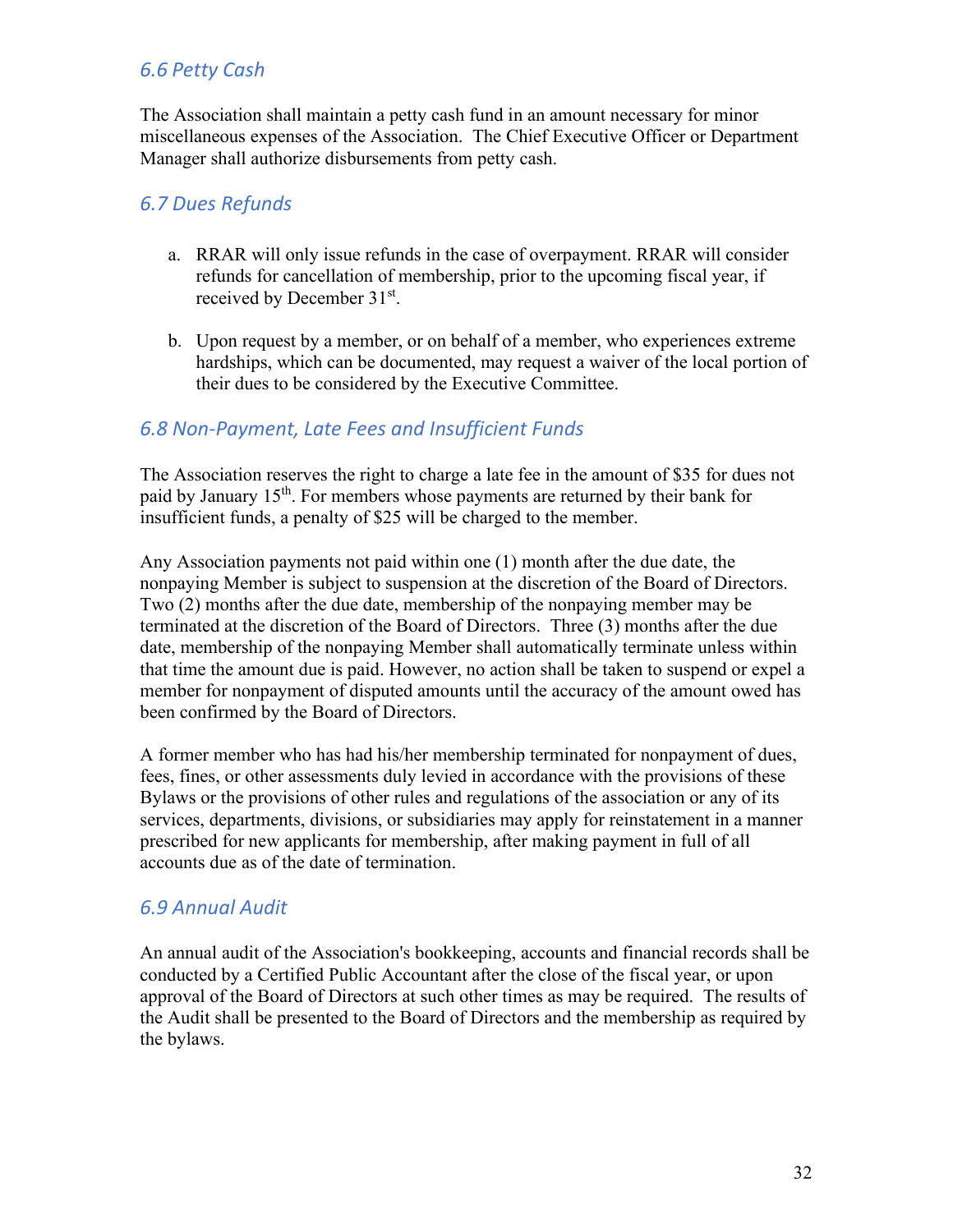### *6.10 Contributions*

Contributions by the Association to various charitable causes, 501c3 organizations, or individuals shall not be taken from the Association's financial reserves. The current operating income in any fiscal year shall be the only source for such contributions, unless a fund-raising drive is conducted for a stated purpose.

There shall be a limit to the total amount of Association contributions each year, not to exceed two and a half percent (2.5%) of the Association's budgeted revenues. The general purpose for all contributions shall be related to the real estate industry and community enrichment**,** in some manner.

#### *6.11 Travel Reimbursement*

Any reasonable expenses related to travel on behalf of RRAR shall be reimbursed based on the **approved budget**. If there is a question about an expense, the Executive Committee will determine reimbursement. All travel reimbursement requests shall be submitted within forty-five (45) days after the end of the event.

#### *6.11a Officer Travel Reimbursement*

RRAR Officers are expected to attend the NCR Inaugural, Legislative and Convention meetings in addition to the NAR REALTORS<sup>®</sup> Legislative, Meetings and Expo and Conference and Expo. The President-Elect will attend the annual NAR Leadership Summit in August.

#### *6.11b NCR Director Travel Reimbursement*

NCR Directors are expected to attend the NCR Inaugural, Legislative and Convention meetings. Travel shall be reimbursed based on the approved budget. To be eligible for reimbursement of reasonable expenses following the meeting, NCR Directors must attend the Regional Caucus and the Board of Directors Meetings. Directors may be excused from attending the Regional Caucus if they serve on an NCR Committee or Task Force that has a conflicting meeting time.

#### *6.11c NAR Director Travel Reimbursement*

NAR Directors are expected to attend the NAR REALTORS<sup>®</sup> Legislative Meetings and Expo and the Conference and Expo. Travel shall be reimbursed based on the approved budget. To be eligible for reimbursement of reasonable expenses following the meeting, NAR Directors must attend the Region Caucus and the Board of Directors meeting.

#### *6.11d Additional Travel Reimbursement*

If not eligible for reimbursement by NAR or NCR, the following members may be reimbursed for travel on behalf of the Association.

- a. The Chair and the Vice Chair of the Government Affairs Committee shall be reimbursed for reasonable expenses for attendance at the NAR Legislative Meetings and Expo based on the approved budget.
- b. The Chair and the Vice Chair of the Young Professional Network Committee shall be reimbursed for reasonable expenses for attendance at the NAR YPN Leadership Retreat based on the approved budget.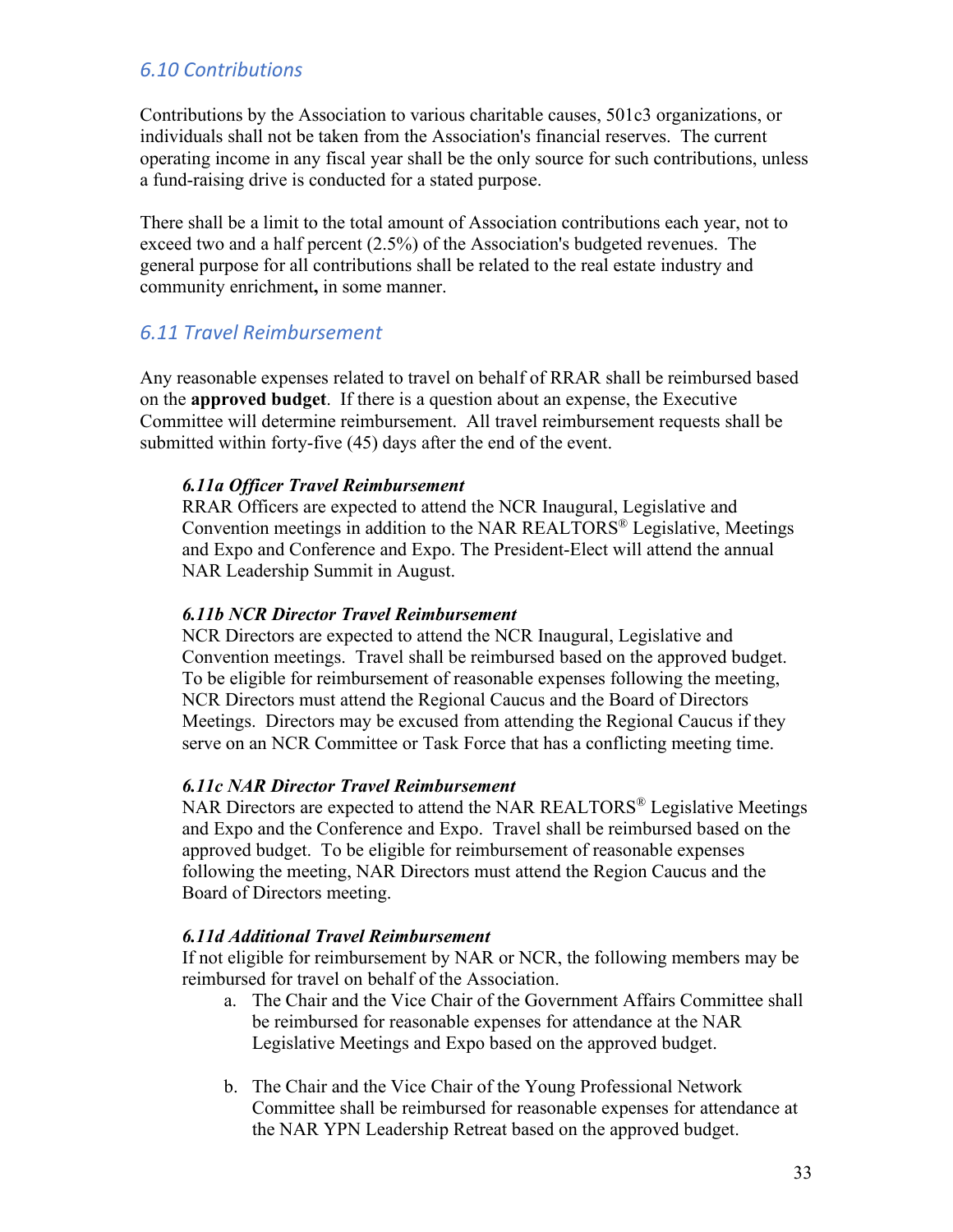# *Section 7: VIOLATIONS OF POLICIES*

Any violation of these policies by a Member may result in discipline by the Board of Directors after a hearing, as described in the Code of Ethics and Arbitration Manual of the National Association of REALTORS®, provided that the discipline imposed is consistent with the discipline authorized by the Professional Standards Committee of the National Association of REALTORS® as set forth in the Code of Ethics and Arbitration Manual of the National Association of REALTORS®.

Any violation of these policies by Association staff may result in appropriate discipline as determined by the Chief Executive Officer or otherwise pursuant to the Association's employee handbook or any other policy, procedure, or agreement applicable to any member of the Association's staff.

# *Section 8: COMMUNICATIONS*

### *8.1 Staff Communications with the Public*

#### PHONE CALLS REGARDING COMMISSION RATES OR BROKERAGE RECOMMENDATONS

a. When a phone call is received at the Association office requesting information on the commission rates in the area, staff members shall advise the caller that there is no fixed commission rate and the compensation for services rendered in respect to any listing is solely a matter of negotiation between the broker and the clients, and is not fixed, controlled, recommended or maintained by anyone who is not a party to the listing agreement.

#### PHONE CALLS RELATIVE TO AGENT PROFILE INFORMATION

- b. Should the Association office receive a phone call pertaining to an agent's profile or contact information, that information will not be conveyed to the caller. The caller will be directed to the Association website where they may look up individual REALTOR® Members.
- c. Under no circumstances are staff allowed to distribute in any format or quantity the confidential contact information of any Association member.

#### REQUEST FOR COMPANY RECOMMENDATIONS

- d. When a call is received asking for a recommendation for a company, Association staff will follow these procedures:
	- i. Advise the caller that the Association is not able to recommend one Member over another.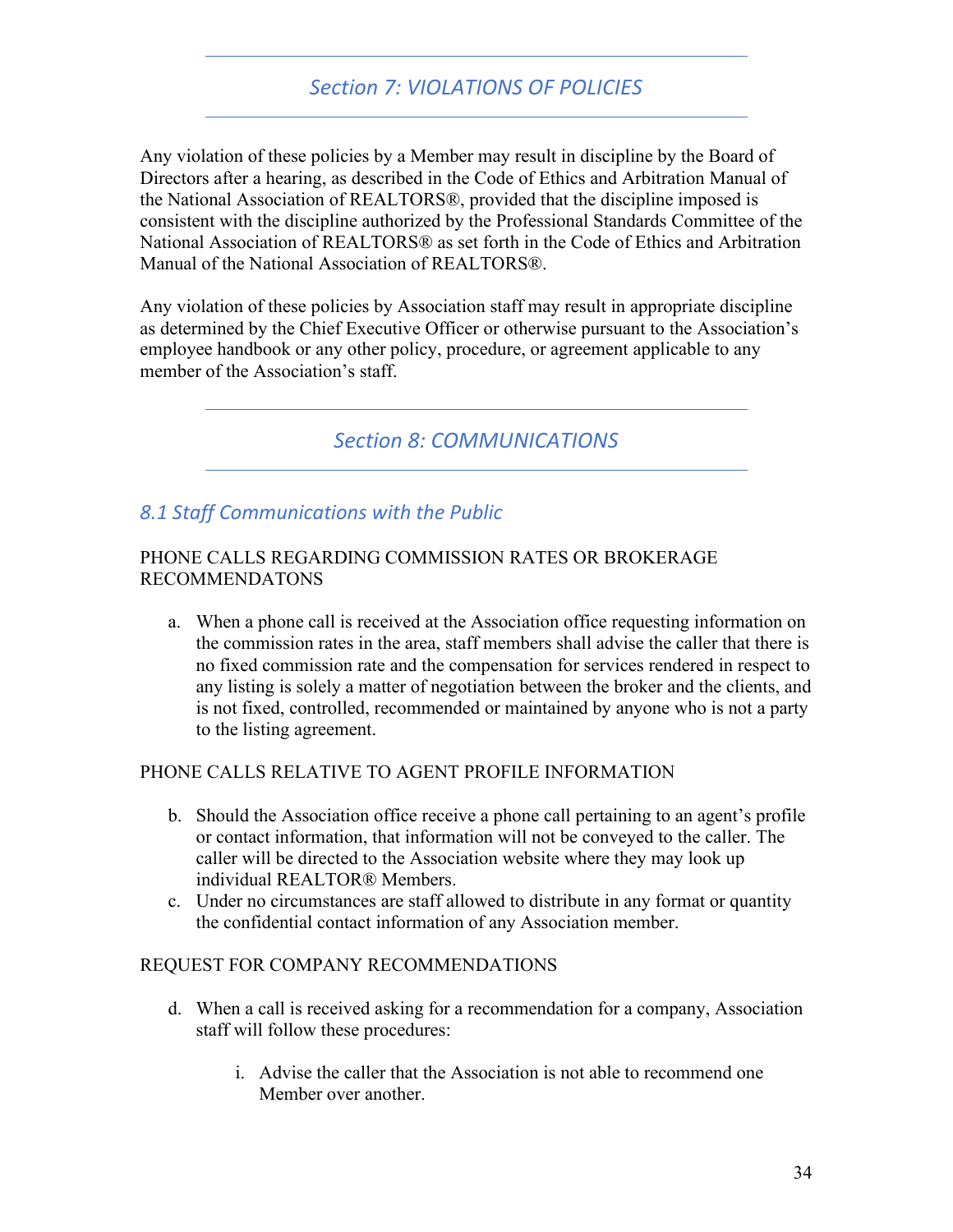- ii. If the caller has a company in mind, Association staff may advise whether or not the company is a REALTOR® Member and/or a participant of MLS.
- iii. The Association will not give statistics on who sells the most property or who is the largest firm.
- iv. The Association staff will refer the caller to an Internet search if they are interested in companies who specialize in certain facets of the industry.

### *8.2 Association Social Pages and Groups*

- a. Social media pages and groups administrated by the Association are places for Association staff to interact with Members, consumers, the media, and other key constituencies, and share information about real estate and the Association.
- b. The information provided on these pages is for educational and informational purposes only. The information should not be construed as a recommendation by the Association for any course of action regarding financial, legal or accounting matters. It is not meant as a substitute for professional advice from a qualified legal, accounting or financial professional.
- c. The Association does not represent, warrant or endorse the accuracy or reliability of any information displayed, uploaded, downloaded or distributed through this page by any user, or any other person or entity. The Association disclaims liability for any damages or losses, direct or indirect, that may result from use of or reliance on information contained on the page.
- d. Social media pages and groups utilized by the Association are for Member and consumer communications explicitly and will not be used for other purposes under any circumstances unless otherwise expressly written. Staff reserves the right to remove any content, which does not adhere to this policy.

# *8.3 Responsible Use of Social Media*

- a. The Association respects the rights of individuals using social media to voice their views and opinions. However, within Association social media channels, staff reserves the right to remove comments that are considered inappropriate, offtopic, abusive, or are being used to promote listings or solicit for third-party sites, initiatives or products.
- b. Apart from personal use of social media in accordance with this policy, the Association encourages its staff and Members to participate responsibly in these media as a means of generating interest in the Association's services and creating business opportunities, so long as all of the Association's rules and guidelines regarding social media usage, particularly in a business context, are adhered to.
- c. Social media should never be used in a way that violates any other Association policies or employee obligations. If social media activity would violate any of the Association's policies in another forum, it will also violate them in an online forum.
- d. Circulating or posting commercial, personal, religious or political solicitations, chain letters, spam, or promotion of outside organizations unrelated to Association business are also prohibited during working time unless otherwise protected or required by law.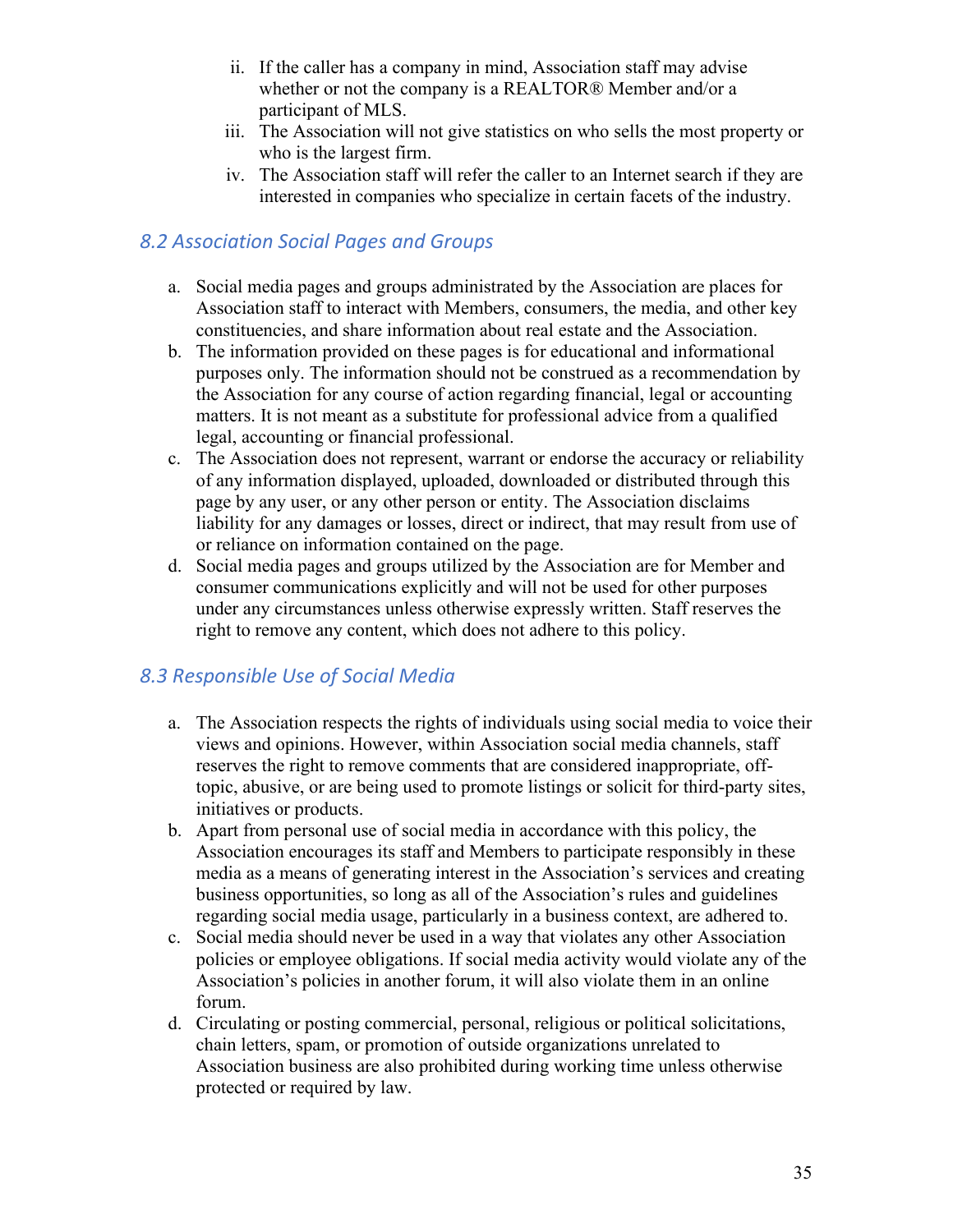### *8.4 Disclosures and Conflicts*

- a. Association staff should also never provide references or recommendations for stakeholders on social or professional networking sites, as such references or recommendations can be attributed to the Association and create legal liability for employees and the Association (such as interference with prospective business contracts and allegations of wrongful termination).
- b. Association staff should always disclose that they are employees of the Association when promoting our products/services on social media platforms.

### *8.5 No expectation of privacy; Association ownership of data*

- a. All contents of the Association's IT resources and communications systems are the property of the Association. Therefore, users of the Association's IT resources and communications systems should have no expectation of privacy whatsoever in any message, files, data, document, facsimile, telephone conversation, social media post, conversation or message, or any other kind of information or communications transmitted to, received or printed from, or stored or recorded on the Association's electronic information and communications systems.
- b. Users of the Association's IT resources and communications systems are expressly advised that in order to prevent misuse, and maintain production and discipline, the Association reserves the right to monitor, intercept, and review, without further notice, all activities using the Association's IT resources and communications systems, including but not limited to social media postings and activities, and each such user consents to such monitoring by using of such resources and systems. This might include, without limitation, the monitoring, interception, accessing, recording, disclosing, inspecting, reviewing, retrieving, and printing of transactions, messages, communications, postings, logins, recordings, and other uses of the systems as well as keystroke capturing and other network monitoring technologies.
- c. The Association also may store copies of such data or communications for a period of time after they are created and may delete such copies from time to time without notice. Do not use the Association's IT resources and communications systems for any matter that you desire to be kept private or confidential from the Association. Note that the Association owns all social media accounts used on behalf of the Association or otherwise for business purposes, including any and all log-in information, passwords, and content associated with each account, such as followers and contacts.

### *8.6 Website and Email Policy*

- a. The Association will maintain an up to date and professional website for the purpose of educating the public on the value of using a REALTOR®, facilitating connection of members of the public to a REALTOR® for their use, and displaying regularly updated and relevant blog posts on homeownership and market statistics for the use of website visitors.
- b. The Association will maintain an up to date list of current staff and contacts, as well as access to all appropriate Association governance documents.
- c. Email will be used by staff as the primary method for member communications. Members should give all reasonable effort to ensure that contact information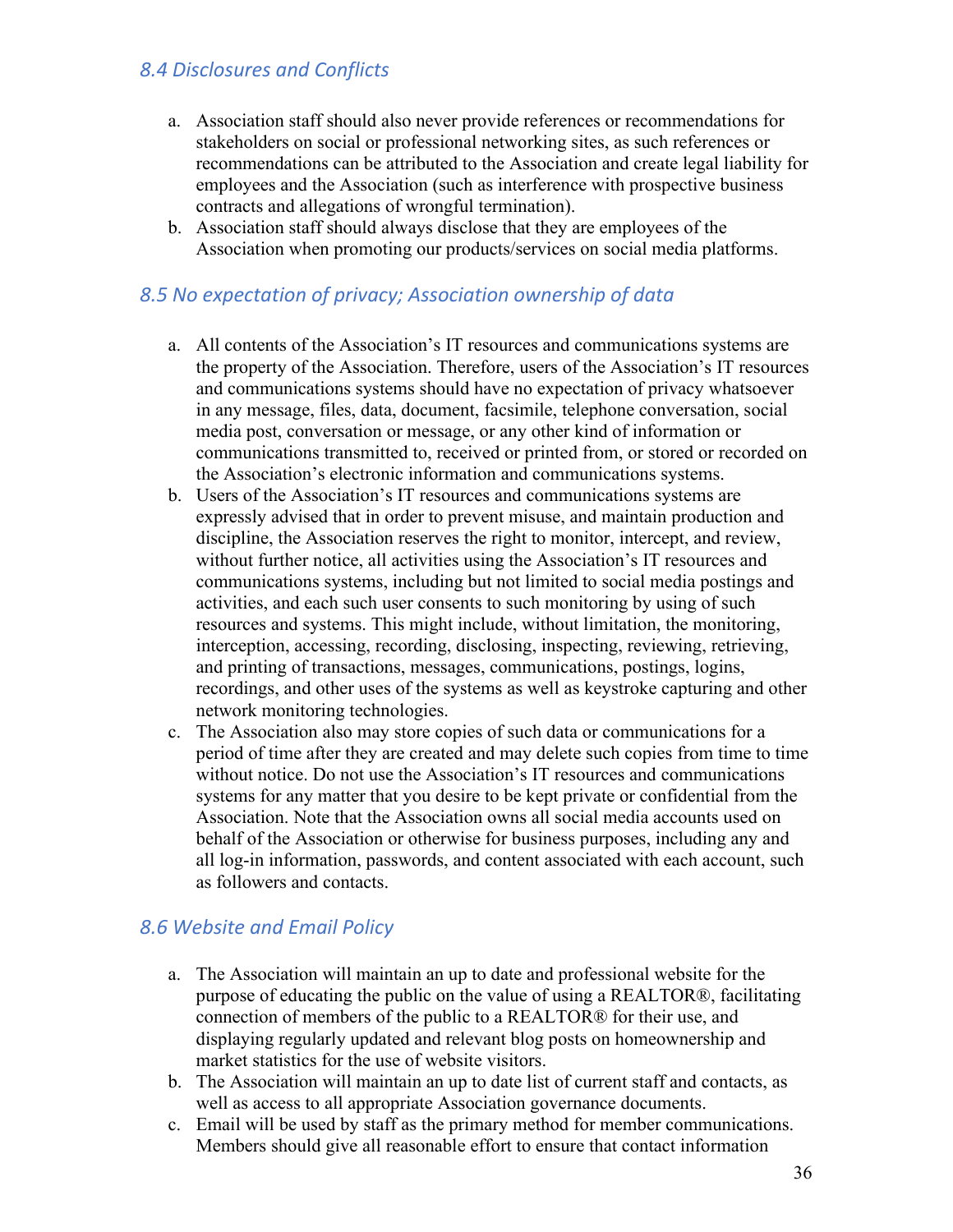found in their profiles is accurate and up to date. Emails will be sent to all members updating them on events happening at the Association, relevant and timely news items, and updates on important items as deemed necessary.

- d. The Association abides by all federal and state laws when it comes to communications via electronic mail. If a member wishes to no longer receive these communications, the staff will immediately remove them as requested. If a member desires to be added back to the email communications list, it is the sole responsibility of the member to request this.
- e. Access to email lists and website communications is strictly given to Association staff. The staff reserve the right to not distribute any content that they feel violates the trust placed in them by Association members. Therefore, communications about events and other activities is limited to Association sponsored and promoted events only. Any additions to this must be approved first by the CEO and/or the President, if deemed necessary by the CEO, before their inclusion in any membership wide communications.

### *8.7 Association Publications*

Any Raleigh Regional Association of REALTORS® print or digital publication that contain paid advertising shall adhere to the policy *13.1 Association's Advertising/Sponsorship*. The Director of Communications shall have the responsibility for proof reading and editing all articles before publication. The Executive Officer shall have the authority to accept or reject articles submitted for publication in the newsletter.

*SECTION 9: MEMBERSHIP*

# *9.1 Dues / Assessments / Fees*

Where Designated REALTORS<sup>®</sup> have paid non-member dues for a salesperson, there is no refund when said salesperson joins the Board.

If dues are not paid by January 15th, membership will be terminated. Membership may be reinstated if a reinstatement fee of \$35.00 is paid by February 16th. After that, the entire admissions process would be necessary.

# *9.2 Reciprocity Agreements*

If an active member of the Durham or Triangle Commercial Association of REALTORS® changes association affiliation to the Raleigh Regional Association of REALTORS®, the application fee will be waived, and no orientation will be required. A pro rata share of the local dues remitted to the Raleigh Regional Association of REALTORS® will be required to offset any costs involved for the remainder of the year for member services.

If an active member of the Raleigh Regional Association of REALTORS® changes association affiliation to the Durham or Triangle Commercial Association of REALTORS®, the application fee will be waived, and no orientation will be required.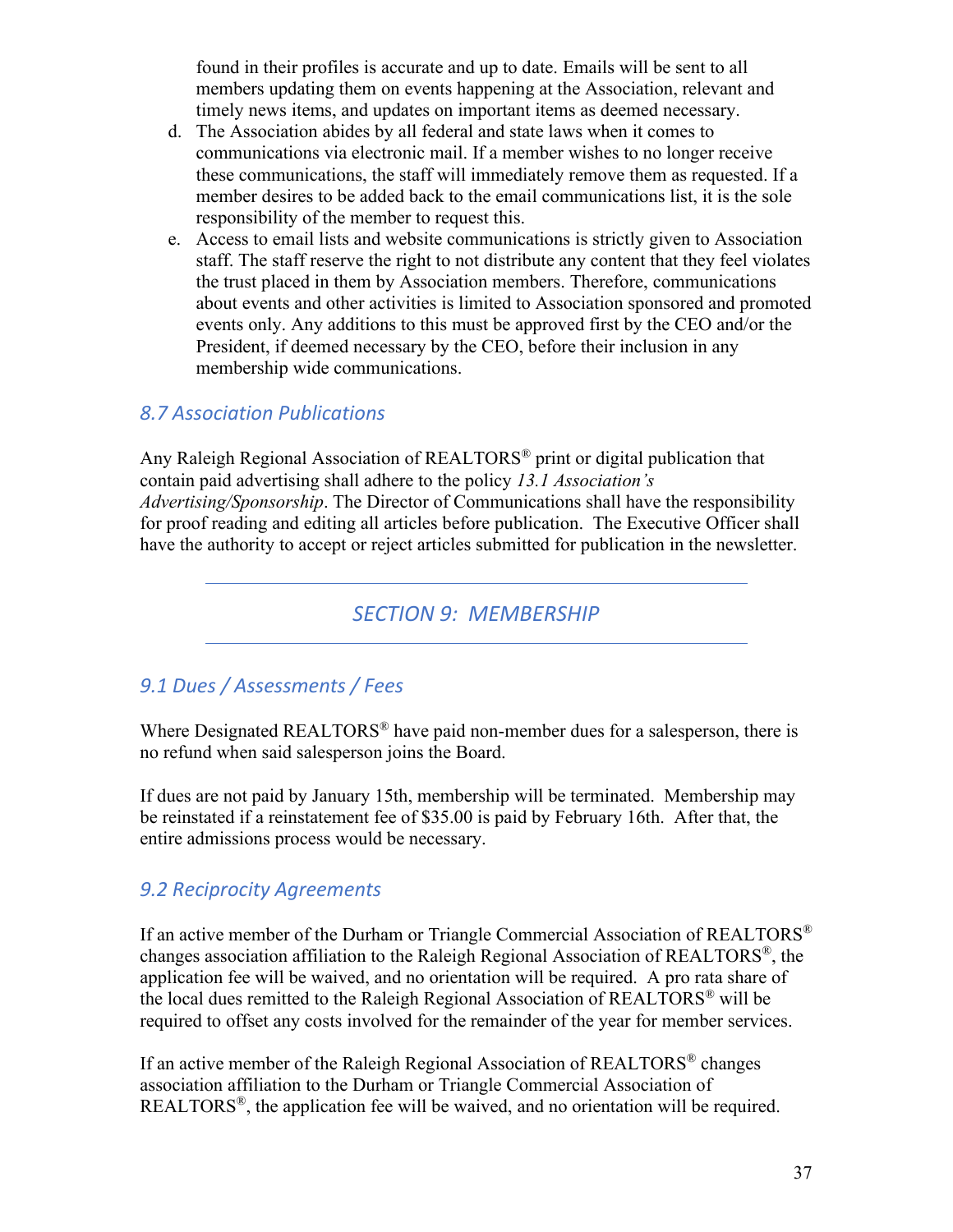A pro rata share of the local dues remitted to the Durham or TCAR Association of REALTORS<sup>®</sup> will be required to offset any costs involved for the remainder of the year for member services.

# *9.3 Members' Access to Meetings & Materials*

- a. It is the policy of the Raleigh Regional Association of  $REALTORS<sup>®</sup>$  to welcome the attendance of members to the Association's Board of Director's meetings. Members may find the procedures and rules of decorum on the RRAR website or by contacting the CEO. The Association reserves the right, to protect the interests of its members and employees in maintaining confidentiality. All guests will be excused when the Board is called into executive session at which time matters relating to confidential personnel matters, professional standards hearings, results and appeals, and attorney-client communications, among other possible matters, may be discussed.
- b. Members who attend virtual meetings of the Board of Directors, or any open committee meetings, will be required to identify themselves for the purpose of roll call.
- c. Minutes of the Board of Directors Meetings shall be available to Members of the Association for review at the Association Office upon prior request. Minutes of the Board of Directors are available to all members except those actions pertaining to Association staff. For that exception, review shall be authorized with the permission and at a time scheduled by the Secretary/Treasurer or the President at the Association headquarters.
- d. Refer to the committee list in Section 4.1 regarding open and closed committee meetings.
- f. At the request of a member, the Association will make available for inspection all books and records of the corporation's accounts and all minutes of the proceedings of its members, Board of Directors and committees. Such requests shall be fielded by the CEO and coordinated with the President. If requested, a copy of the most recent 990 filing will be provided. This statement of policy shall not constitute a waiver of the Board's right, at its discretion, to maintain as privileged, any other documents in its files which it is not required by law to disclose. For any member examining the Board's books and records, the Chief Executive Officer may request that the member submit any questions they have in writing to the Board.

### *9.4 Life Members*

The requirements of Life Membership as defined in the RRAR Bylaws shall be communicated to association members on an annual basis.

This required communication will be effective January 1, 2016. All current Life Members will be grandfathered along with all members that have qualified and applied for Life Membership by August 31, 2015.

Membership fees for this class of membership are one-half of the local association membership fees, as determined by the Board of Directors.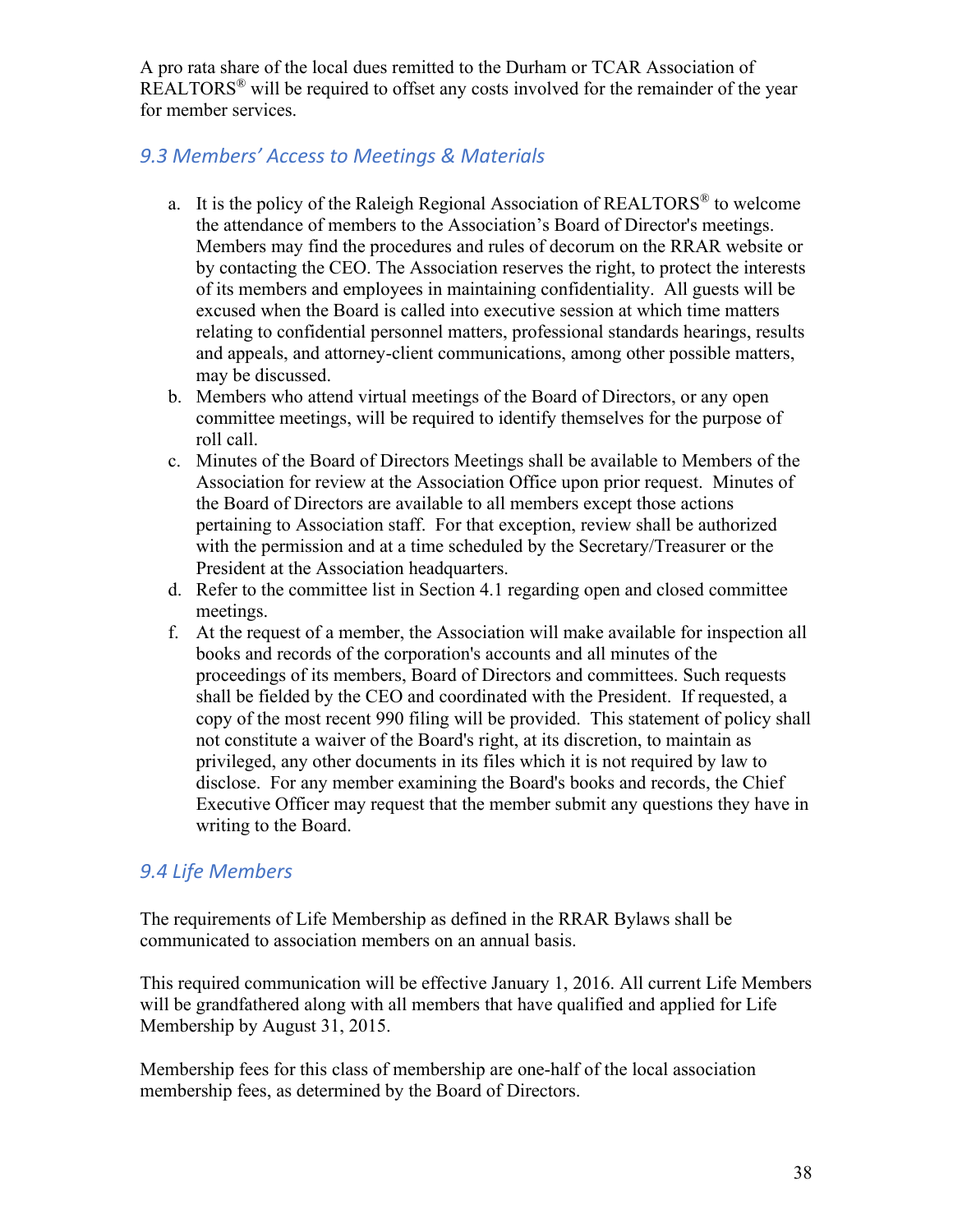### *9.5 REALTOR® Emeritus*

REALTOR<sup>®</sup> Emeritus status is granted by the National Association of REALTORS<sup>®</sup> to members who have had forty (40) years of continuous membership and their national dues are waived. To apply, and for more information, members should consult the NAR website.

RRAR Dues shall be waived for individuals who have been designated by NAR as REALTOR® Emeritus Members beginning with the dues cycle immediately following such designation if they meet the following criteria:

- 1. Proof of 1 year of service at RRAR
- 2. Must have been a member in good standing of RRAR for a minimum of 10 years
	- a. "Service" is defined as serving as an RRAR officer, director, committee member.

### *9.6 Past Presidents of the Association*

Past Presidents of the Raleigh Regional Association of REALTORS<sup>®</sup> may attend up to 2 (two) regularly scheduled RRAR continuing education courses per year subject to availability at no cost. Past Presidents and one (1) guest of their choice may attend the Inaugural Gala and the Holiday Party with no registration fee.

# *9.7 Reapplication for Membership*

Any person wishing to reapply for membership shall be subject to the NAR Dues Formula as addressed in the bylaws.

Any person reapplying for membership also must take the New Member Orientation Course if it has been more than two (2) years since last taken. If New Member Orientation has been taken at a different North Carolina Association shall be recognized if taken within the last two (2) years.

### *9.8 Military Service*

Upon request by member or firm, local association dues will be waived for any member serving on "active duty" in any branch of the military. Appropriate requests will be made by the Executive Officer to the North Carolina Association of REALTORS<sup>®</sup> and the National Association of REALTORS<sup>®</sup> for respective dues waivers.

# *9.9 REALTOR® Affiliate Program (RAP)*

- a. RAP members are permitted to serve on committees or Councils as defined in the individual committee or Council makeups however they cannot be a Chair or Vice Chair of a committee.
- b. Are permitted to take classes at the same fee structure as  $REALTOR^{\circledast}$  members
- c. Can be event sponsors and place advertising within the association at discounted rates according to policy guidelines.
- d. No REALTOR® members may participate in RAP except:
	- i. New Home Sales Associates who are permitted to only promote their new home subdivisions
	- ii. Property Managers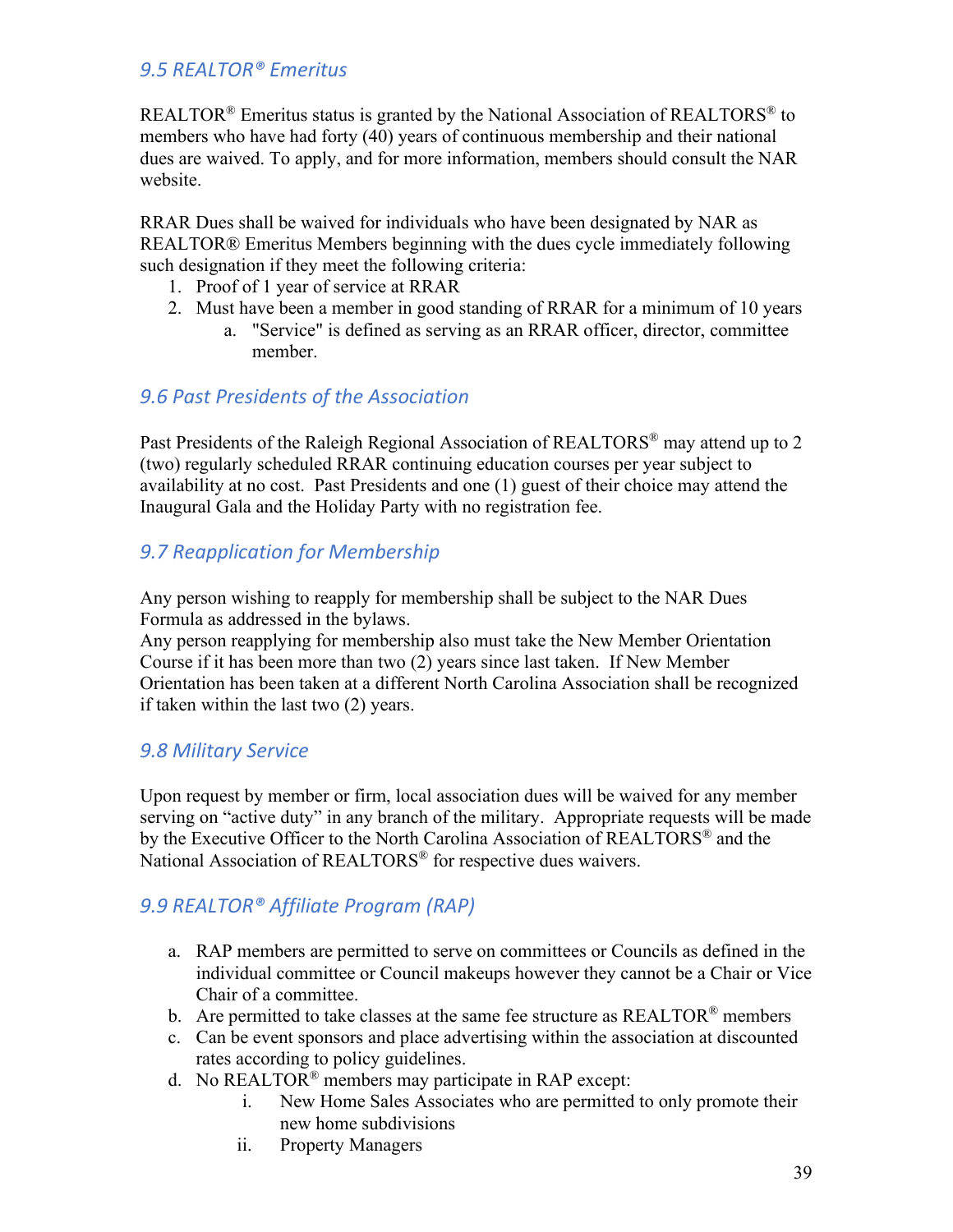e. Please refer to policy *13.1 Association's Advertising/Sponsorship* regarding RAP sponsorship guidelines.

# *SECTION 10: GOVERNMENT AFFAIRS*

### *10.1 Candidate Interview Policy*

The RRAR Board of Directors, Government Policy and Issues Committee (GPIC), Policy Rapid Response Committee and RPAC Committee are expected to participate in candidate interviews. TRLA participants and GPIC regular attendees may be invited to attend as guest observers.

- a. Any member who participates in the interview process must sign a disclosure statement to acknowledge any personal political involvement, opinions or agendas.
- b. A session leader will be appointed for each interviewing session.
- c. A prepared statement will be read by the session leader prior to any candidate entering the room. The statement shall reflect that RRAR has zero tolerance for interviewers who pose personal questions or statements to candidates that are NOT pertinent to the real estate industry issues as defined by the GPIC and Board of Directors.
- d. A GPIC regular attendee is defined as any RRAR member who attends at least half of all GPIC in a calendar year meeting prior to the start of candidate interviews for the election cycle.

# *10.2 Candidate Funding Policy*

Financial support from the Association does not constitute an endorsement of a candidate. It indicates that the candidate being provided support has indicated their support of and commitment to policies that are important to consumers, the Association and its members, and for private property rights.

In each individual race, REALTORS<sup>®</sup> PAC does not contribute to more than one candidate in a single election cycle, except that in a situation where the REALTORS<sup>®</sup> PAC supported candidate loses his or her bid for that seat, a contribution may be made to another candidate in that race. In races where more than one seat is open for the positions available, REALTORS® PAC donations may be made for more than one candidate in the race up to the number of open positions. For example, if there are three seats open in the race for city council and five people are running, up to three may be funded in this race.

All decisions on candidate support will be finalized by the Board of Directors.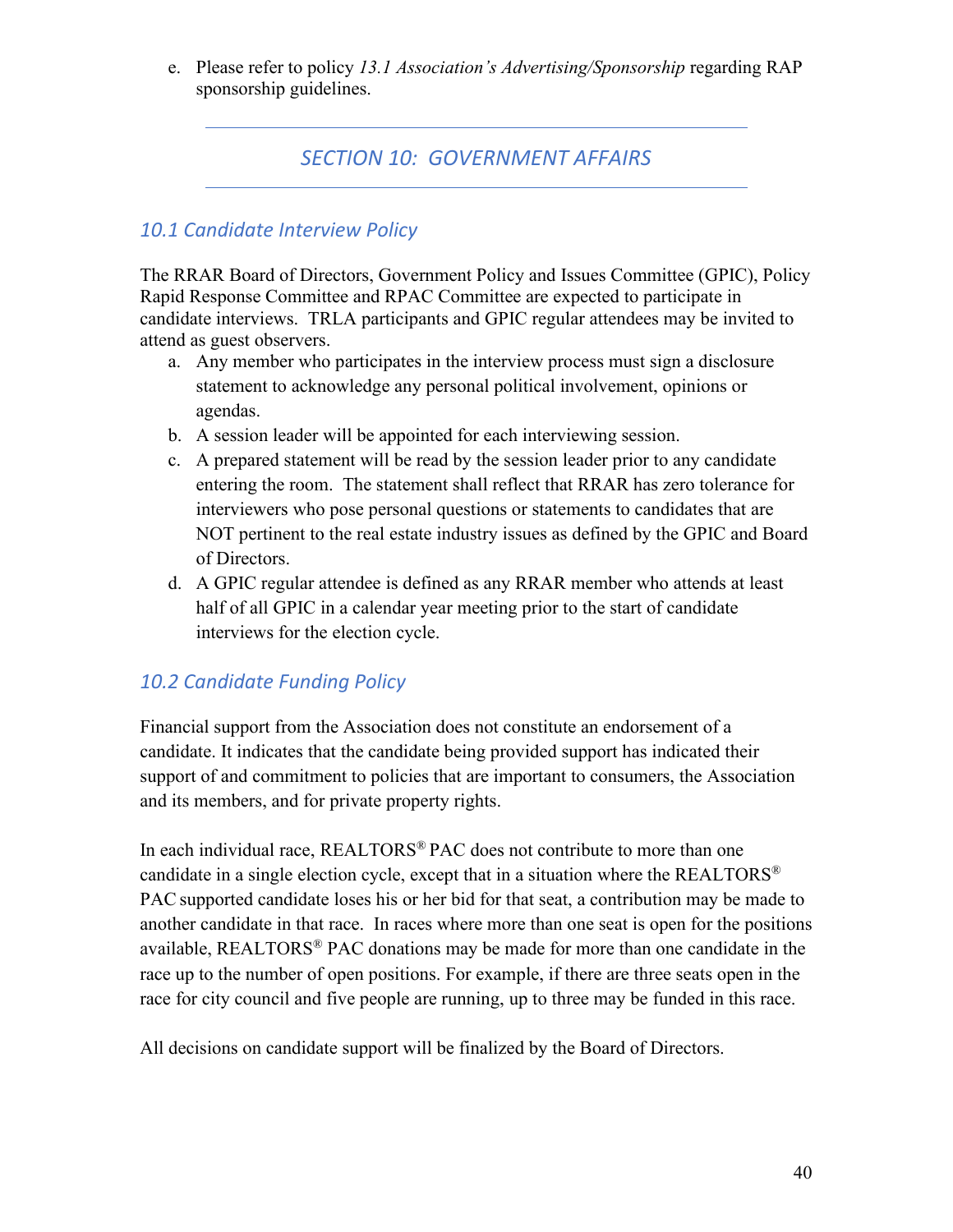### *10.3 Fair Housing Policy*

- a. Fair Housing is the responsibility of all REALTOR® and other members of the Association.
- b. The National Association of REALTORS® and RRAR opposes discrimination in housing based on race, color, religion, sex, handicap, familial status, sexual orientation, gender identity, and national origin. This policy is embodied in NAR's Code of Ethics. NAR also authorizes sanctions in response to a finding that a member has violated any fair housing law, including local and state laws that prohibit discrimination based on sexual orientation or gender identity. NAR policy is to support equal opportunity on the basis of sexual orientation and gender identity and the NAR Code of Ethics was amended in 2010 and 2013, to include this updated policy in the Code of Ethics.
- c. Members are encouraged to review the National Association of REALTORS® Fair Housing Declaration found on the NAR website.

*SECTION 11: COUNCILS OF RRAR*

Councils may be formed with the approval of the Board of Directors to serve the needs of the Association and its members.

The Raleigh Regional Association of REALTORS® must approve the Councils' new or amended:

- a. Name
- b. Mission/Vision Statement
- c. Membership Criteria
- d. Policies

The Raleigh Regional Association of REALTORS® will provide the Councils:

- a. Meeting Space for their monthly/quarterly meetings to be scheduled and with the approval of the Association's Staff Liaison. Consideration of the Associations rental operations take priority for non-regularly scheduled meetings. Such use of the Association's facilities by Councils outside of normal business hours stated on RRAR's website must adhere to and acknowledge the 111 Place contract.
- b. Funding, as budgeted during the initial start-up phase is available upon request, however, not to last more than two (2) years.
- c. Basic information about the Council, its criteria and upcoming meeting schedule as provided by the Council will be provided on the association's web site.
- d. Staff resources provided will be limited solely to events at RRAR, which include:
	- Reserving meeting facilities at RRAR
	- Council meeting notifications and RSVPs tally
	- Coordinating meal functions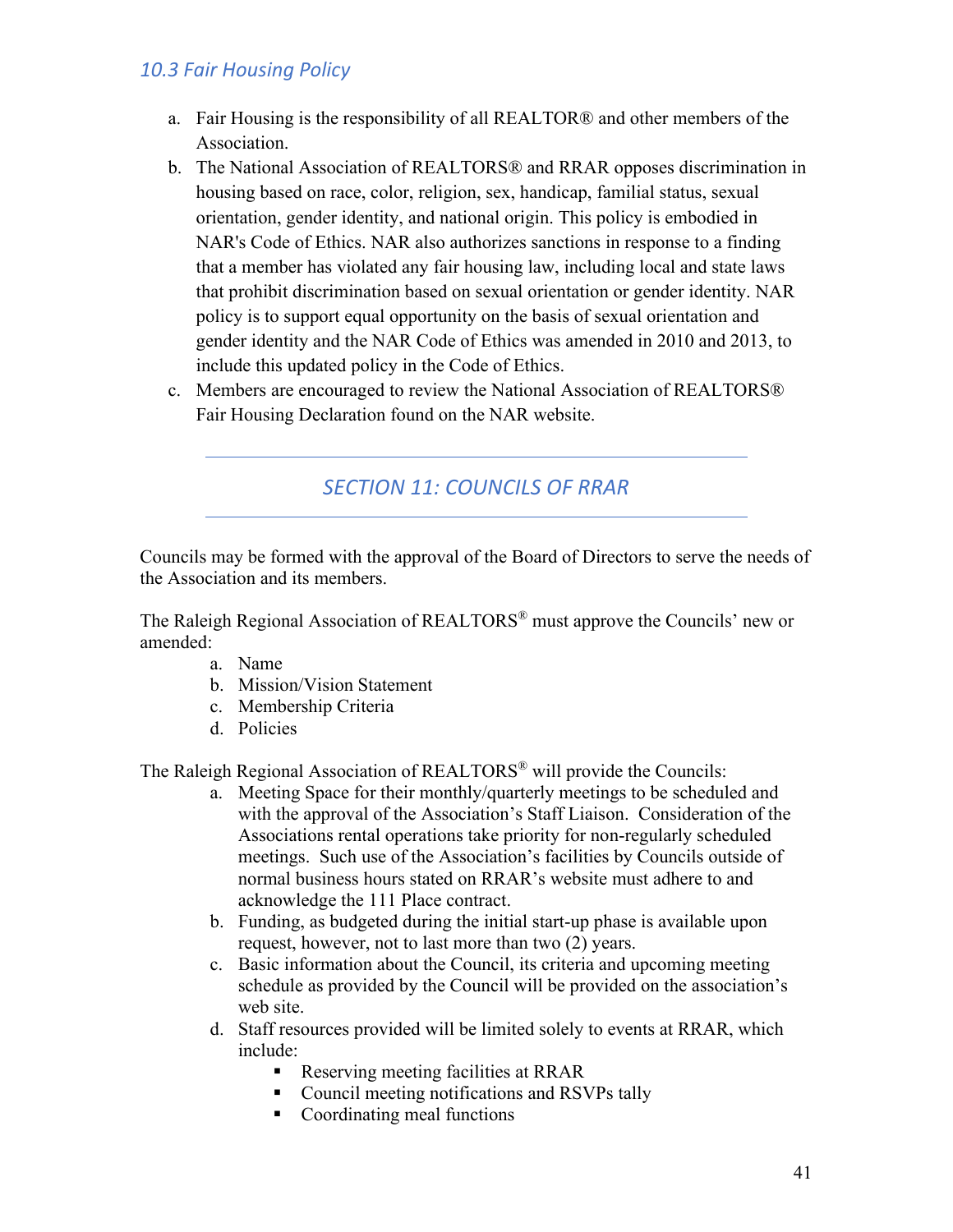- **Income/expenses and Statement of Activities if processed through** RRAR accounts provided upon request
- Assisting with meeting set up
- Assisting with agenda preparation and copying
- Event and speaker coordination assistance for events open to the general membership

The Councils' Responsibilities include:

- a. With staff, create and maintain a policy manual to include at a minimum, financial policies, sponsorship and membership criteria, fees and how Council voting will be conducted.
- b. Reporting activities monthly to the RRAR Board of Directors on their monthly programs, speakers, topics, attendance and future agendas on the form provided or one of their choosing. This will be assigned by the Chair.
- c. Collection of any/all fees beyond collection of annual Council Dues.
- d. Reporting regularly and end of year Statement of Activities on income and expenses to the Council membership.
- e. Statement of Anti-Trust Compliance and Fair Housing to all members at their first annual meeting each year.
- f. Providing RRAR staff at least two (2) months-notice of any events that will be made available to the general membership including speakers, events and national designation programs.
- g. Any member facing communication should be submitted to association communications staff for review prior to dissemination.
- h. Councils may hold designation courses however may not hold continuing education classes in adherence with the Association's policy *11. D Building & Rental Operations.*
- i. Seeking their own sponsors, which must adhere to the Association's policy *13.1 Association's Advertising/Sponsorship.*

# *SECTION 12: BUILDING & RENTAL OPERATIONS*

The public side of 111 Realtors Way is available for rental by members and the general public. Members may receive a discount from the published fees provided the intended use is in compliance with the facilities contract. A current copy of the facilities contract and fee structure will be maintained by the Association.

The Raleigh Regional Association of REALTORS® and 111 Place do not permit seminars, presentations, programs, etc., that are of "recruitment" nature (programs that attempt to recruit agents, managers and/or franchisees). RRAR insists upon maintaining neutrality in such programs. Member companies and agents are invited to utilize facilities provided they adhere to the non-recruitment policy for Association Events described in *14 Association Events*. Members or companies violating this policy may lose rental privileges at the discretion of the Executive Committee.

Any use of the facility may be subject to Executive Committee review in order to maintain the integrity of RRAR policies.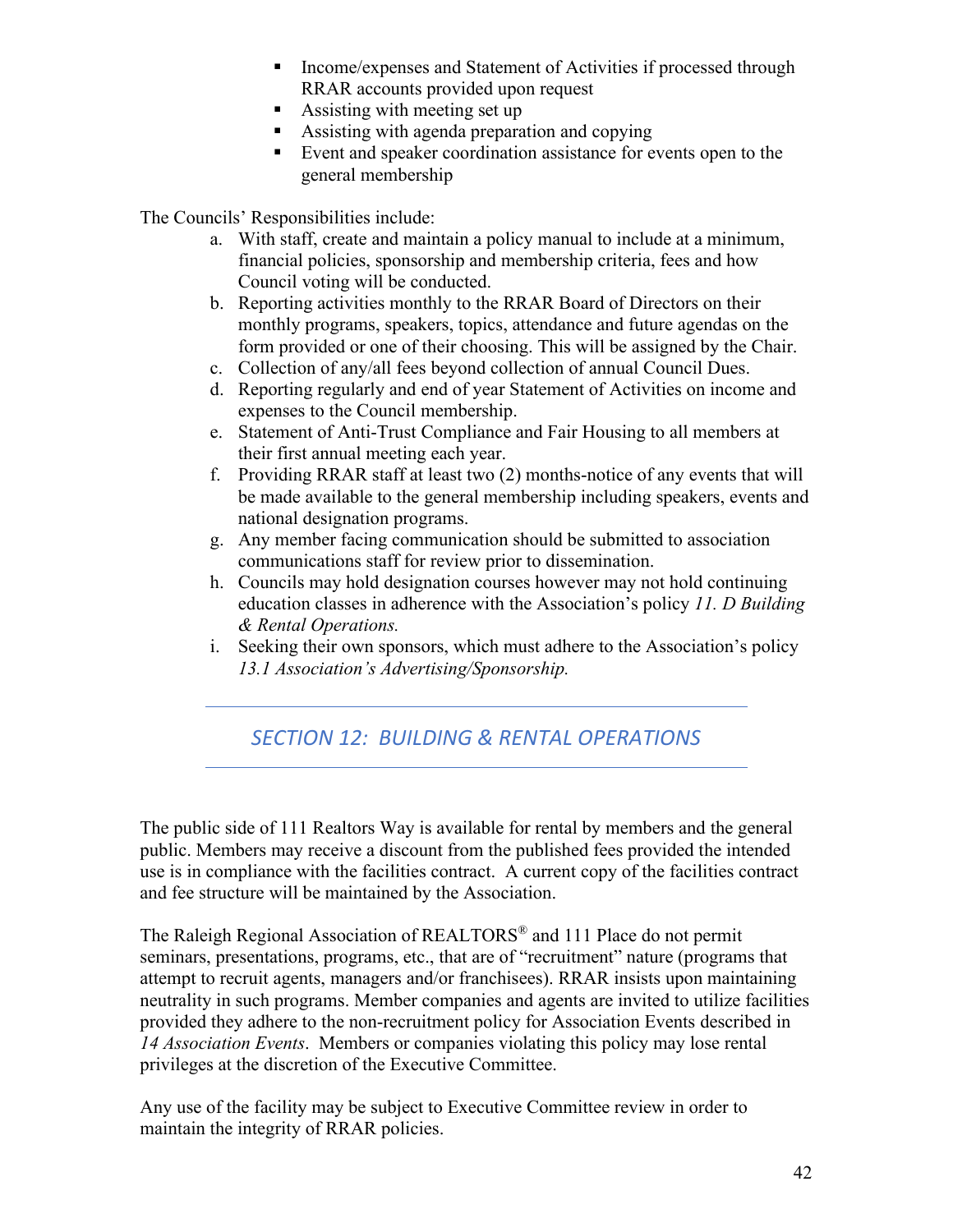Any member or firm's use of the facility for programs or services in competition with the Association are not permitted.

# *SECTION 13: NAR & NCR*

### *13.1 NAR Directors & NCR Directors*

#### *National Association of REALTORS® Director*

The Association is entitled to one (1) NAR Director for every two thousand (2,000) REALTOR<sup>®</sup> members. These NAR Directors will serve three  $(3)$  year staggered terms, with no term limits.

- a. These Directors must meet any NAR requirements for this office and must actively seek to serve on NAR Committees or be involved in leadership roles at NAR or any of its Institutes, Societies or Councils.
- b. The association Board of Directors will elect the NAR Directors. The NAR Directors from the association may also serve as Directors to NCR.
- c. NAR Directors are required to attend the REALTORS® Legislative Meetings and Trade Expo in May as well as the NAR Convention in November.

#### *North Carolina Association of REALTORS® Director*

The Association is entitled to one (1) NCR Director and additional NCR Directors based on the NCR allotment policy. The incoming Executive Committee will appoint the incoming NCR Directors. These Directors will be appointed to a one (1) year term and will be comprised of the current NAR Directors and either current RRAR Directors or up to three (3) members who may be appointed that have served as RRAR Directors within the past three (3) years.

- a. All appointed NCR Directors, who are not currently RRAR Directors, are encouraged to attend the RRAR Board of Directors meetings.
- b. RRAR Directors wishing to serve as an NCR Director must have served at least one (1) year on the RRAR Board of Directors before serving as an NCR Director.
- c. Travel for NAR Directors and NCR Directors will be reimbursed per the *6.11 Travel Reimbursement* policy.

### *13.2 REALTOR® Director/Officer Candidate Approval Policy*

Any REALTOR® seeking candidacy for a NAR or NCR office and requesting an audience with the RRAR Board of Directors, shall be granted permission. Scheduling should be coordinated with the President.

Consideration of support, if any, shall be considered by the Board of Directors in an executive session.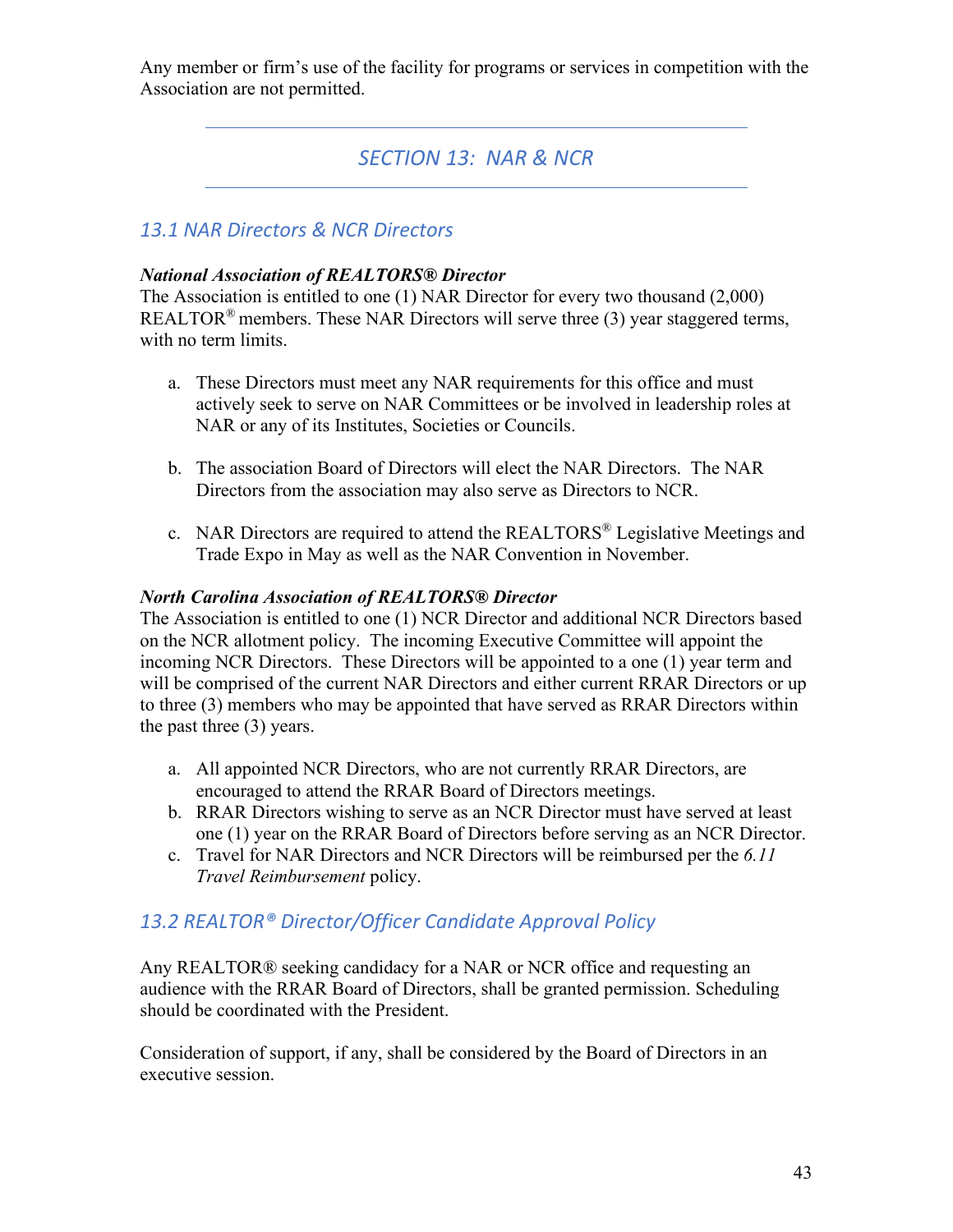Only the President and President-Elect are authorized to communicate approved support to candidates on behalf of the Association and speak with regard to the Board's policy positions.

After notification to the candidate, any support approved by the RRAR Board of Directors will be communicated to the Association membership.

# *13.3 REALTOR® Director/Officer Candidate Funding Policy*

The RRAR Board of Directors reserves the right to approve funding a supported candidate's campaign. Any requests for funding will be submitted to and reviewed by the Executive Committee and voted on by the Board.

*14. ADVERTISING / SPONSORSHIP*

Sponsorship is any form of advertising in connection with an Association event, program, publication or function by which an individual, firm or other legal entity is paying money or providing goods or services beyond a nominal value in exchange for name recognition.

Sponsorship does not include either monetary or in-kind gifts to the Association, which are not provided with an expectation of name recognition for the purpose of advertising as determined by the Executive Committee.

Sponsorship opportunities including for Committees and Councils of the Association as defined above shall be offered to any business, firm or organization wishing to sponsor except for:

- **a.** REALTOR® members, new home agents and new home marketing companies may sponsor association events to the extent that they are permitted to only promote their new home subdivisions, products or builders. **There shall be no discussion of commission or bonus offers**
- b. Businesses in direct competition with Association events, programs and functions (including RAP members)
- c. Any business, organization or content that is determined in the sole discretion of RRAR's Executive Committee to be contrary to RRAR's mission/vision statements or the interests of RRAR membership as a whole
- d. No advertisements soliciting agent recruitment or the offering of their real estate services to other members will be allowed

*SECTION 15. ASSOCIATION EVENTS*

This policy shall apply to all Association events sponsored by RRAR, whether at the Association offices or off-site.